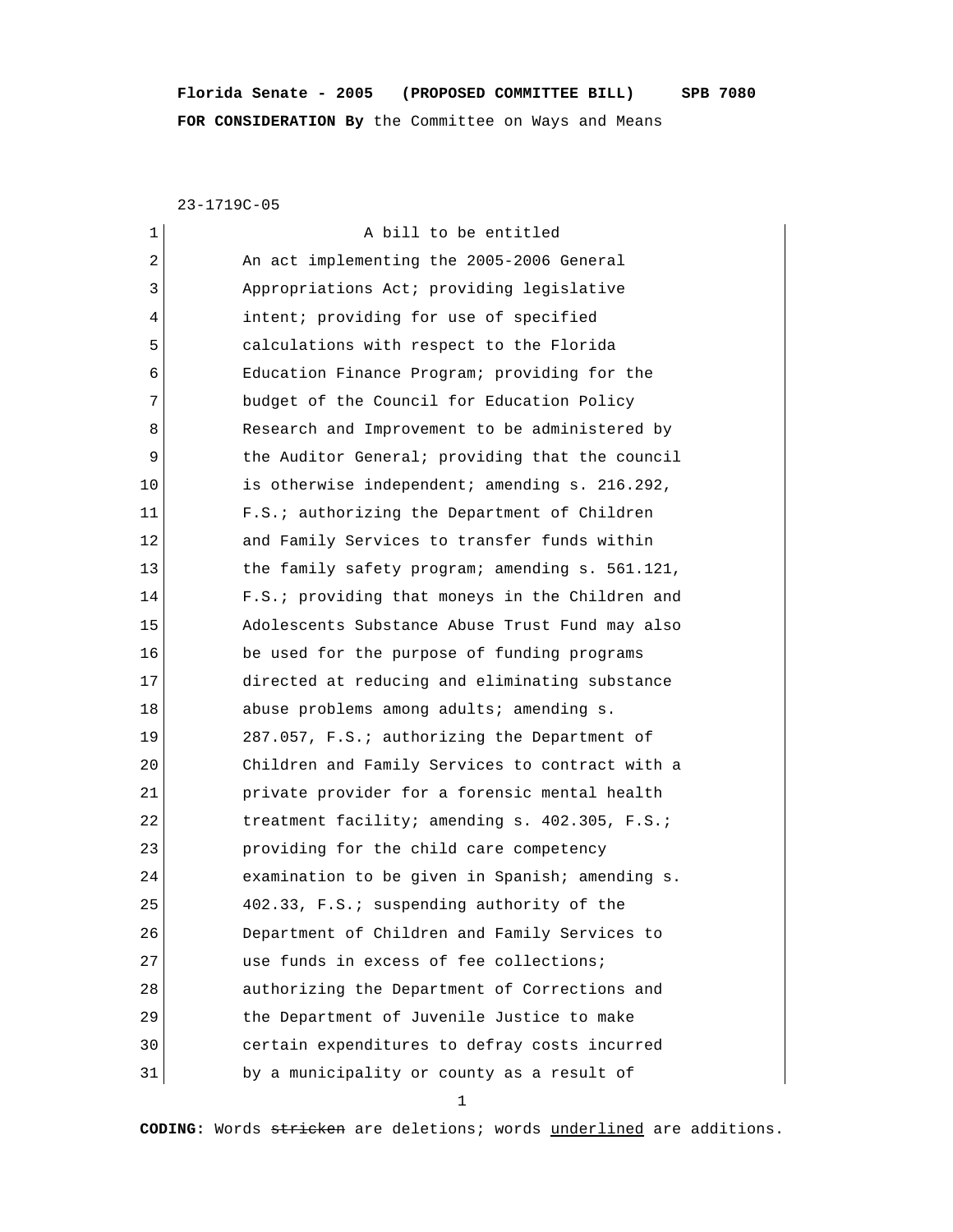| 1  | opening or operating a facility under authority |
|----|-------------------------------------------------|
| 2  | of the respective department; amending s.       |
| 3  | 216.262, F.S.; providing for additional         |
| 4  | positions to operate additional prison bed      |
| 5  | capacity under certain circumstances; amending  |
| 6  | s. 16.555, F.S.; authorizing use of the Crime   |
| 7  | Stoppers Trust Fund to pay for salaries and     |
| 8  | benefits and other expenses of the Department   |
| 9  | of Legal Affairs; authorizing transfer of       |
| 10 | certain funds from the courts to the Justice    |
| 11 | Administrative Commission to meet certain       |
| 12 | shortfalls in due-process appropriations;       |
| 13 | amending s. 413.4021, F.S.; requiring           |
| 14 | additional revenues from the tax collection     |
| 15 | enforcement diversion program to be used for    |
| 16 | the personal care attendant pilot program and   |
| 17 | for state attorney contracts; providing for     |
| 18 | expenditure of funds from the Working Capital   |
| 19 | Fund to offset deficiencies in due-process      |
| 20 | services; authorizing the Department of Legal   |
| 21 | Affairs to expend appropriated funds on         |
| 22 | programs funded in the preceding fiscal year;   |
| 23 | providing for an agreement between the          |
| 24 | Department of Agriculture and Consumer Services |
| 25 | and the Department of Transportation for the    |
| 26 | construction of an agricultural interdiction    |
| 27 | station in Escambia County; authorizing the     |
| 28 | Executive Office of the Governor to transfer    |
| 29 | funds between departments for purposes of       |
| 30 | aligning amounts paid for risk management       |
| 31 | premiums and for purposes of aligning amounts   |

2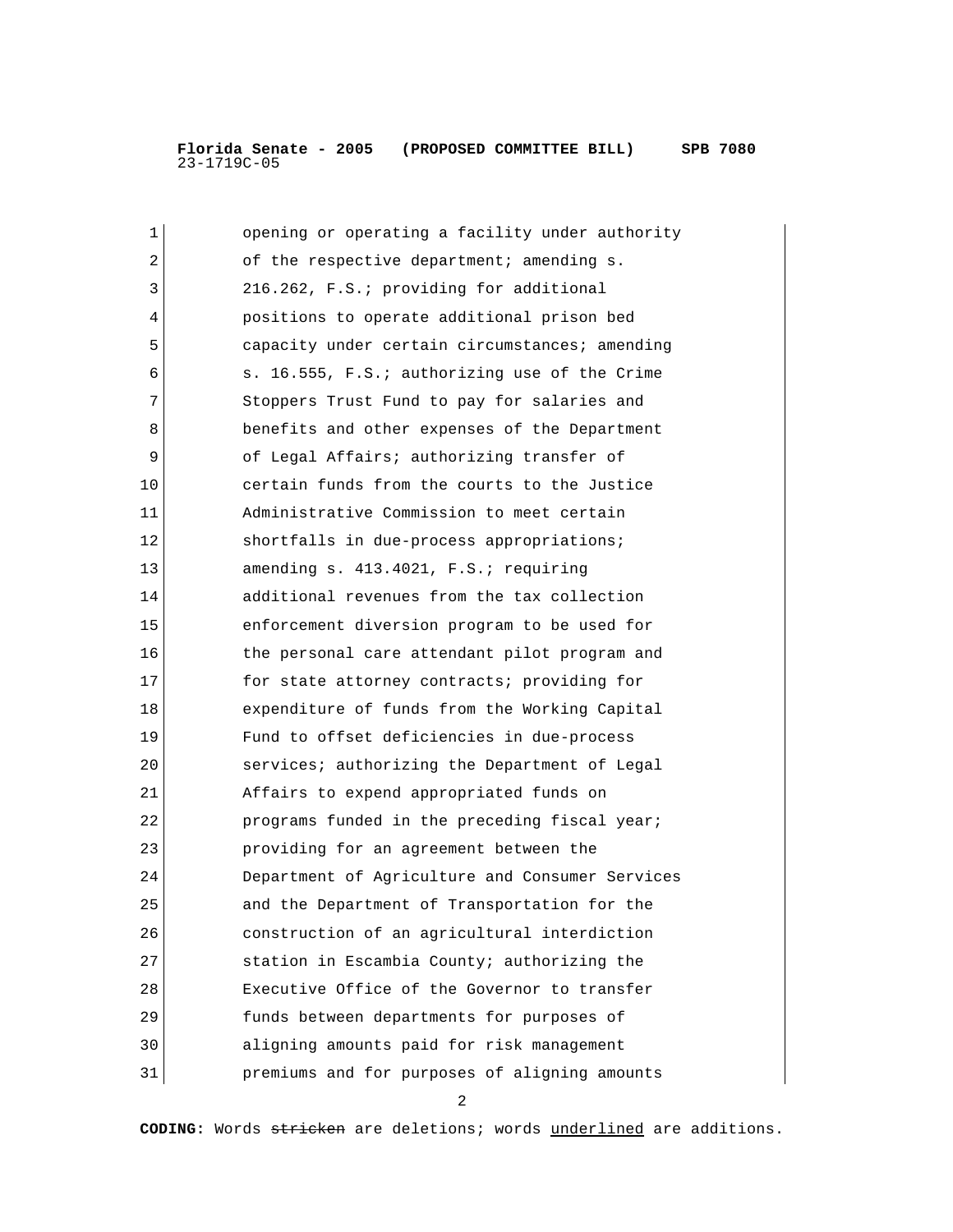| 1  | paid for human resource management services;    |
|----|-------------------------------------------------|
| 2  | authorizing the Executive Office of the         |
| 3  | Governor to transfer funds between departments  |
| 4  | for purposes of aligning amounts paid for risk  |
| 5  | management premiums and for purposes of         |
| 6  | aligning amounts paid for human resource        |
| 7  | management services; amending s. 112.061, F.S.; |
| 8  | providing for computation of travel time and    |
| 9  | reimbursement for public officers' and          |
| 10 | employees' travel; directing the Department of  |
| 11 | Environmental Protection to make specified      |
| 12 | awards of grant moneys for pollution control    |
| 13 | purposes; amending s. 375.041, F.S.; providing  |
| 14 | for use of funds allocated to the Land          |
| 15 | Acquisition Trust Fund for water quality        |
| 16 | issues; creating s. 376.30715, F.S.; providing  |
| 17 | conditions on state financial assistance in     |
| 18 | restoration of contaminated petroleum storage   |
| 19 | or retail sites; amending s. 287.057, F.S.;     |
| 20 | revising methods of compensating on-line        |
| 21 | providers of commodities and contractual        |
| 22 | services; amending s. 320.08058, F.S.;          |
| 23 | authorizing proceeds from the Professional      |
| 24 | Sports Development Trust Fund to be used for    |
| 25 | operational expenses of the Florida Sports      |
| 26 | Foundation and financial support of the         |
| 27 | Sunshine State Games; amending s. 445.048,      |
| 28 | F.S.; requiring that Workforce Florida, Inc.,   |
| 29 | expand the Passport to Economic Progress        |
| 30 | demonstration program to a statewide program;   |
| 31 | authorizing Workforce Florida, Inc., to         |

3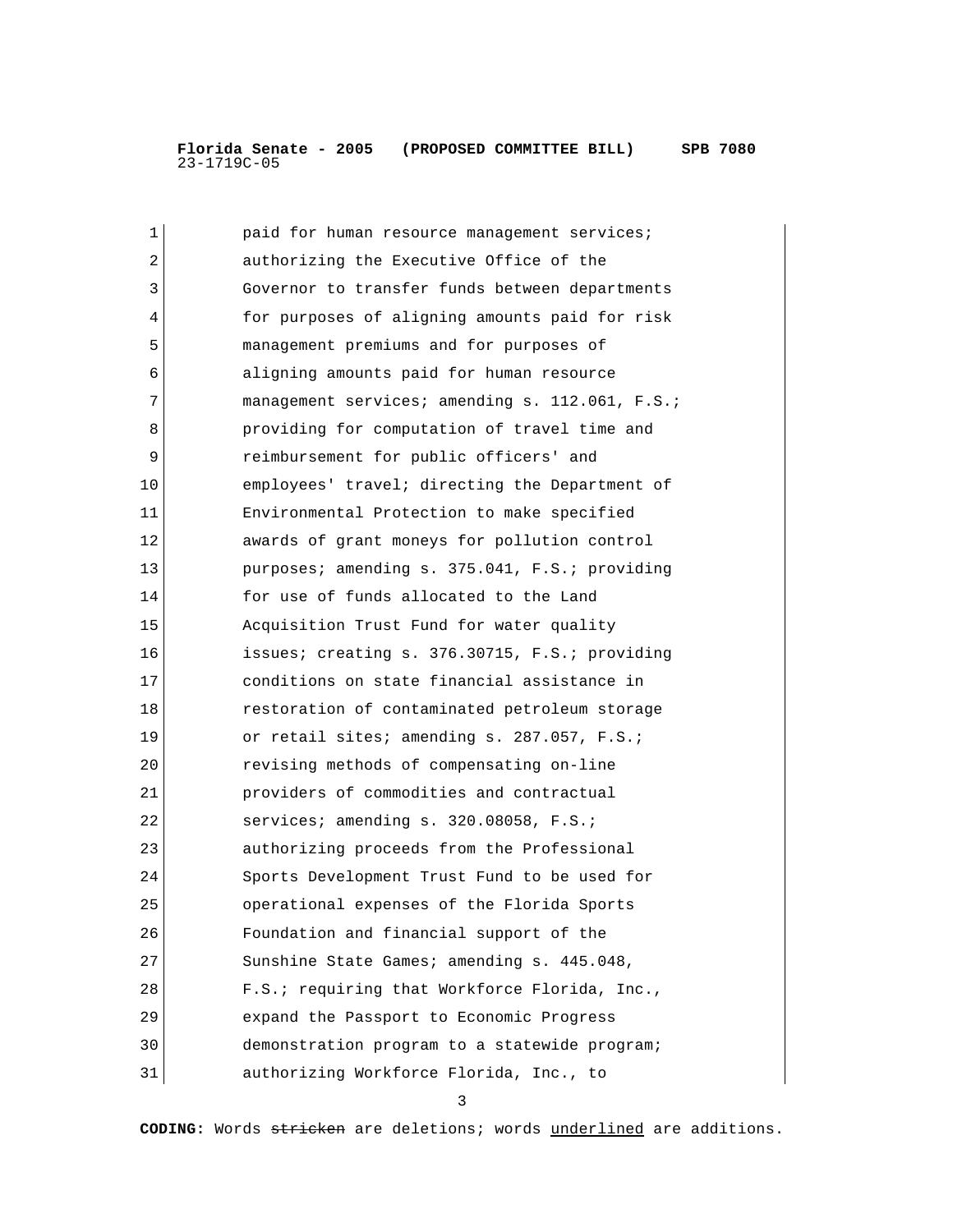| 1  | designate regional workforce boards to          |
|----|-------------------------------------------------|
| 2  | participate in the program; deleting the        |
| 3  | provision relating to the disregarding of       |
| 4  | income for purposes of determing eligibility    |
| 5  | for cash assistance; requiring that Workforce   |
| 6  | Florida, Inc., offer incentive bonuses;         |
| 7  | providing requirements for the incentive        |
| 8  | bonuses; providing that the bonuses are not an  |
| 9  | entitlement; deleting obsolete provisions;      |
| 10 | requiring Workforce Florida, Inc., to submit    |
| 11 | evaluations and recommendations for the program |
| 12 | as part of its annual report to the             |
| 13 | Legislature; deleting obsolete provisions;      |
| 14 | amending s. 253.034, F.S.; authorizing deposit  |
| 15 | of funds from the sale of property by the       |
| 16 | Department of Highway Safety and Motor Vehicles |
| 17 | located in Palm Beach County; amending s.       |
| 18 | 402.3017, F.S.; requiring the Agency for        |
| 19 | Workforce Innovation to administer Teacher      |
| 20 | Education and Compensation Helps (TEACH)        |
| 21 | scholarship program; amending s. 287.057, F.S.; |
| 22 | exempting certain voter education activities    |
| 23 | from competitive-solicitation requirements;     |
| 24 | amending s. 259.032, F.S.; providing for use of |
| 25 | certain funds for constructing replacement      |
| 26 | museum facilities; amending s. 288.1045, F.S.;  |
| 27 | extending the qualified defense contractor tax  |
| 28 | refund program; amending s. 288.106, F.S.;      |
| 29 | extending the tax refund program for qualified  |
| 30 | target industry businesses; amending s.         |
| 31 | 290.044, F.S.; revising the amounts that may be |

4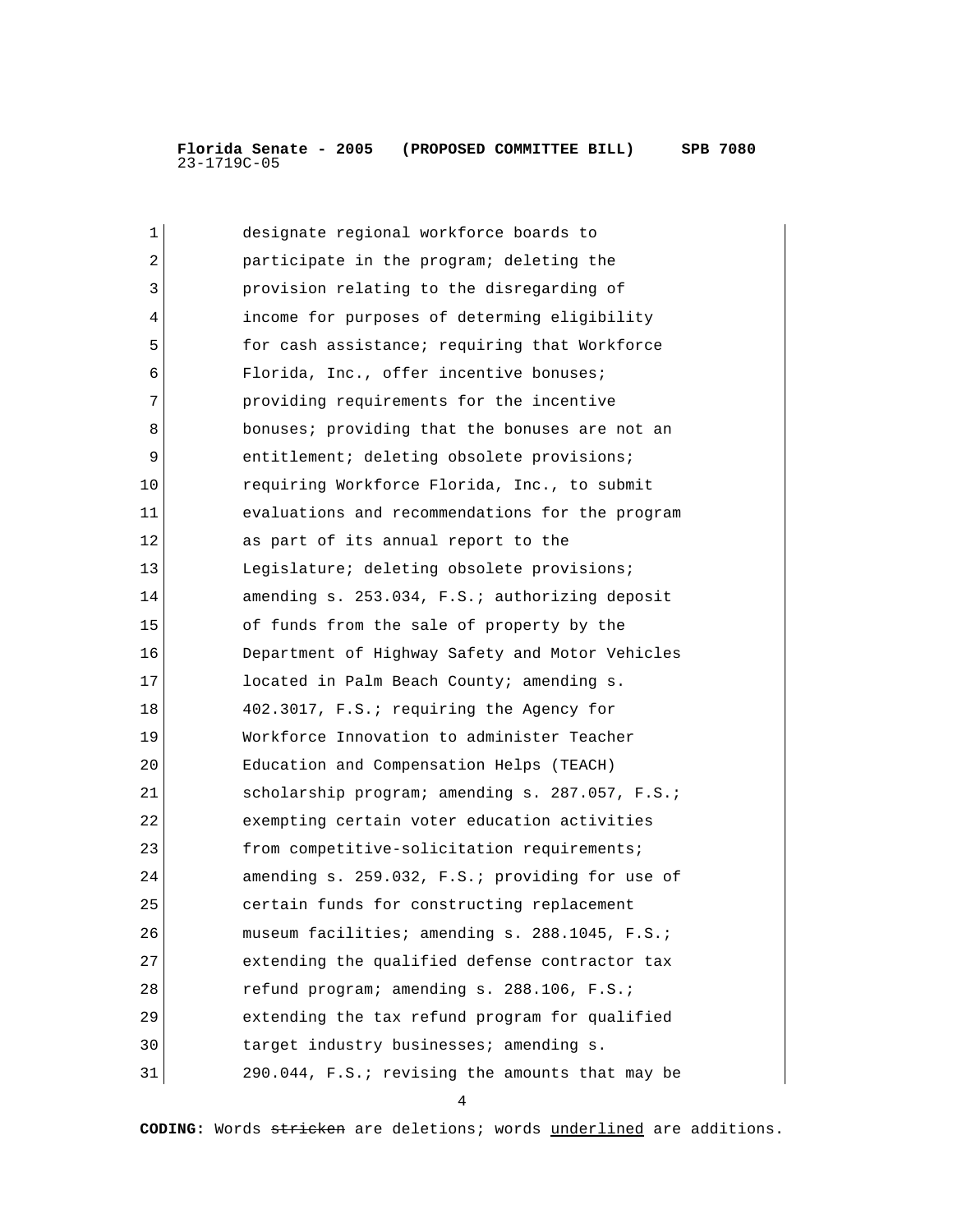| 1  | set aside from the neighborhood revitalization      |
|----|-----------------------------------------------------|
| 2  | category of the Small Cities Community              |
| 3  | Development Block Grant Program Fund; creating      |
| 4  | s. 311.22, F.S.; establishing a program to          |
| 5  | provide matching funds for dredging projects in     |
| 6  | eligible counties; requiring that funds             |
| 7  | appropriated under the program be used for          |
| 8  | certain projects; requiring that the Florida        |
| 9  | Seaport Transportation and Economic Development     |
| 10 | Council adopt rules for evaluating the dredging     |
| 11 | projects; providing for a project-review            |
| 12 | process by the Department of Community Affairs,     |
| 13 | the Department of Transportation, and the           |
| 14 | Office of Tourism, Trade, and Economic              |
| 15 | Development; amending s. 339.135, F.S.;             |
| 16 | authorizing increased appropriations for            |
| 17 | certain projects in the Department of               |
| 18 | Transportation; creating s. 320.0846, F.S.;         |
| 19 | providing for free motor vehicle license plates     |
| 20 | for active members of the Florida National          |
| 21 | Guard; creating s. 250.5206, F.S.; creating the     |
| 22 | Family Readiness Program in the Department of       |
| 23 | Military Affairs; providing purpose,                |
| 24 | availability and use of funding, services,          |
| 25 | eligibility, application and review; providing      |
| 26 | for a report; creating the Family Readiness         |
| 27 | Advisory Board and specifying membership;           |
| 28 | reenacting $s. 215.32(2)(b)$ , $F.S.$ , relating to |
| 29 | the source and use of trust funds; amending s.      |
| 30 | 216.192, F.S.; prescribing additional               |
| 31 | conditions that must be met before the release      |

 $\sim$  5  $\sim$  5  $\sim$  5  $\sim$  5  $\sim$  5  $\sim$  5  $\sim$  5  $\sim$  5  $\sim$  5  $\sim$  5  $\sim$  5  $\sim$  5  $\sim$  5  $\sim$  5  $\sim$  5  $\sim$  5  $\sim$  5  $\sim$  5  $\sim$  5  $\sim$  5  $\sim$  5  $\sim$  5  $\sim$  5  $\sim$  5  $\sim$  5  $\sim$  5  $\sim$  5  $\sim$  5  $\sim$  5  $\sim$  5  $\sim$  5  $\sim$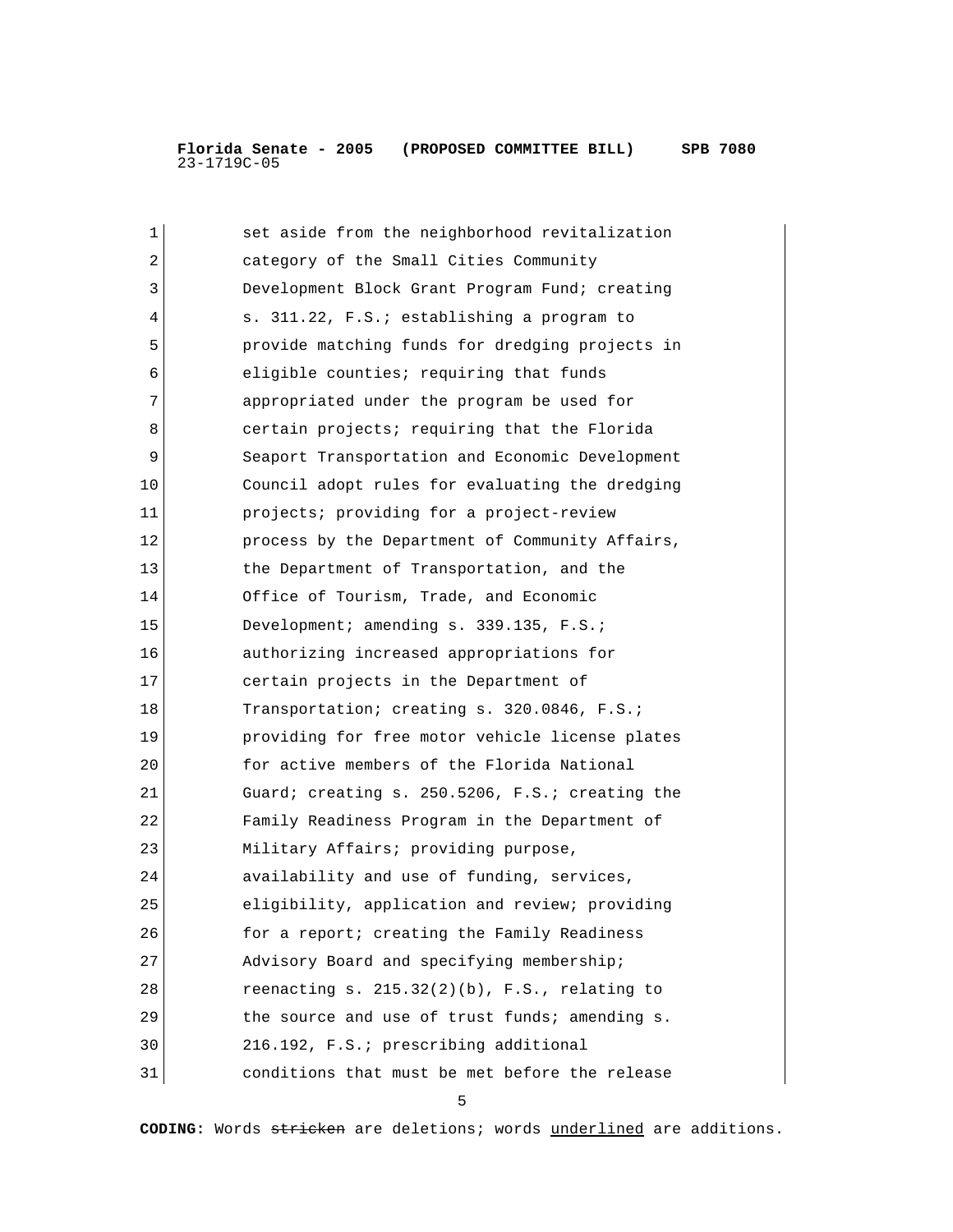| $\mathbf 1$ | or transfer of agency funds or the transfer of                 |
|-------------|----------------------------------------------------------------|
| 2           | positions; providing goals for implementing the                |
| 3           | Aspire project; providing factors to be                        |
| 4           | considered; providing for review; providing                    |
| 5           | finding of best interest of the state for                      |
| 6           | authorization and issuance of certain debt;                    |
| 7           | providing for future repeal or expiration of                   |
| 8           | various provisions; providing for reversion of                 |
| 9           | certain provisions; providing effect of veto of                |
| 10          | specific appropriation or proviso to which                     |
| 11          | implementing language refers; incorporating by                 |
| 12          | reference specified performance measures and                   |
| 13          | standards directly linked to the appropriations                |
| 14          | made in the 2005-2006 General Appropriations                   |
| 15          | Act, as required by the Government Performance                 |
| 16          | and Accountability Act of 1994; providing                      |
| 17          | severability; providing effective dates.                       |
| 18          |                                                                |
| 19          | Be It Enacted by the Legislature of the State of Florida:      |
| 20          |                                                                |
| 21          | Section 1. It is the intent of the Legislature that            |
| 22          | the implementing and administering provisions of this act      |
| 23          | apply to the General Appropriations Act for fiscal year        |
| 24          | $2005 - 2006$ .                                                |
| 25          | Section 2. In order to implement Specific                      |
| 26          | Appropriations 5, 6, and 73-79 of the 2005-2006 General        |
| 27          | Appropriations Act, the calculations of the Florida Education  |
| 28          | Finance Program of the 2005-2006 fiscal year in the document   |
| 29          | entitled "Public School Funding The Florida Education Finance  |
| 30          | Program" dated March 31, 2005, and filed with the Secretary of |
| 31          | the Senate are incorporated by reference. The calculations are |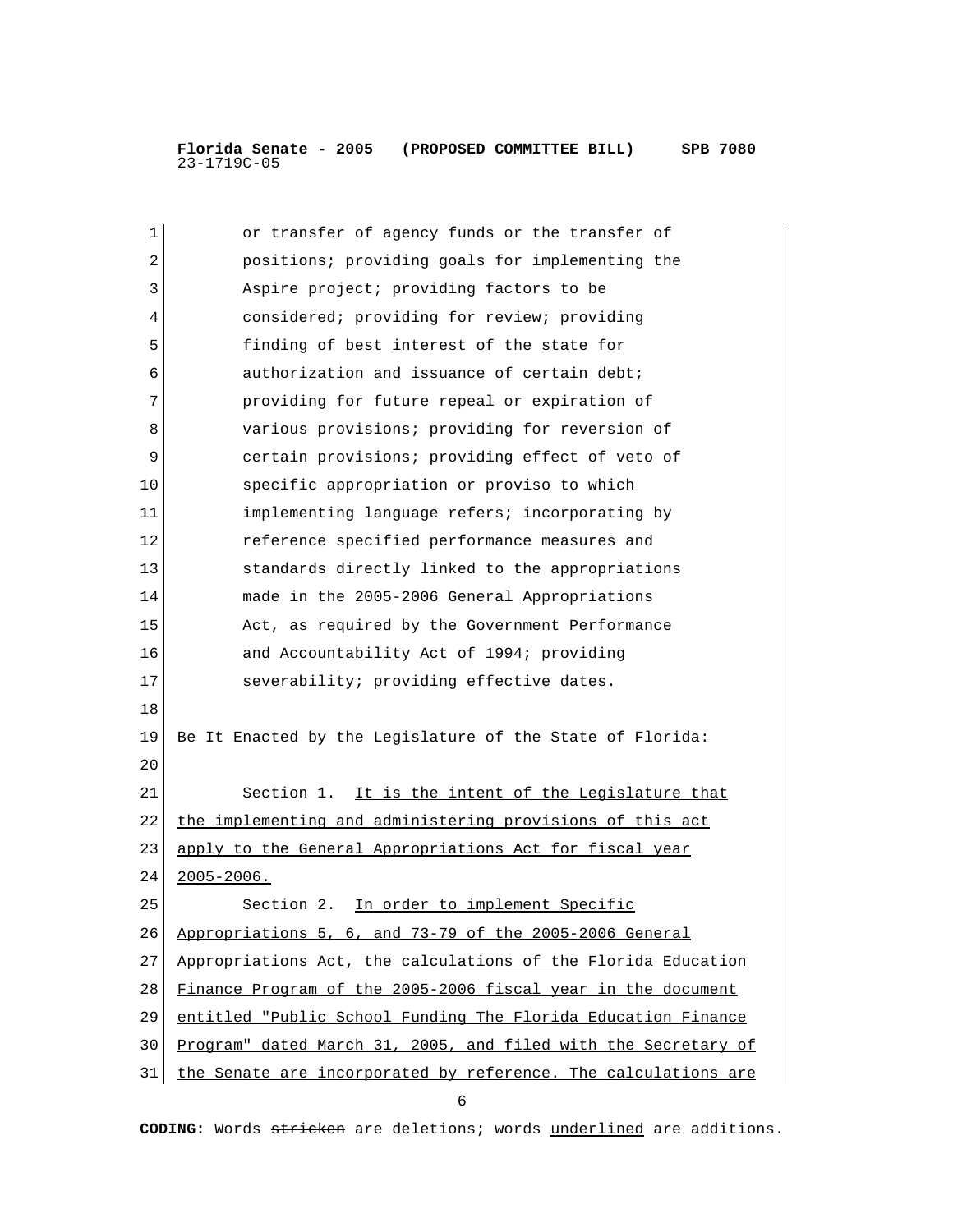1 the basis for the appropriations made in the General 2 Appropriations Act for the 2005-2006 fiscal year. Prior to the 3 distribution of any funds appropriated in the General 4 Appropriations Act for the Florida Education Finance Program, 5 each calculation must be consistent with these calculations 6 and replicated precisely as required under section 1011.65, 7 Florida Statutes. 8 Section 3. In order to implement Specific 9 Appropriation 2608 of the 2005-2006 General Appropriations 10 Act, effective July 1, 2005, and notwithstanding the 11 provisions of section 1008.51, Florida Statutes, the budget 12 for the Council for Education Policy Research and Improvement 13 shall be administered by the Auditor General. However, the 14 Council for Education Policy Research and Improvement shall 15 remain independent of the Auditor General for all programmatic 16 purposes, serving as a citizen board for conducting and 17 reviewing education research, providing independent analysis 18 on education progress, and providing independent evaluation of 19 education issues of statewide concern, as prescribed in 20 section 1008.51, Florida Statutes. All work products of the 21 Council for Education Policy Research and Improvement are 22 advisory in nature. This section expires July 1, 2006. 23 Section 4. In order to implement Specific 24 Appropriations 296, 299, and 301 of the 2005-2006 General 25 Appropriations Act, subsection (12) of section 216.292, 26 Florida Statutes, is amended to read: 27 216.292 Appropriations nontransferable; exceptions.-- 28 (12) For the 2005-2006 2004 2005 fiscal year only and 29 notwithstanding the other provisions of this section, the 30 Department of Children and Family Services may transfer funds 31 within the family safety program identified in the General 7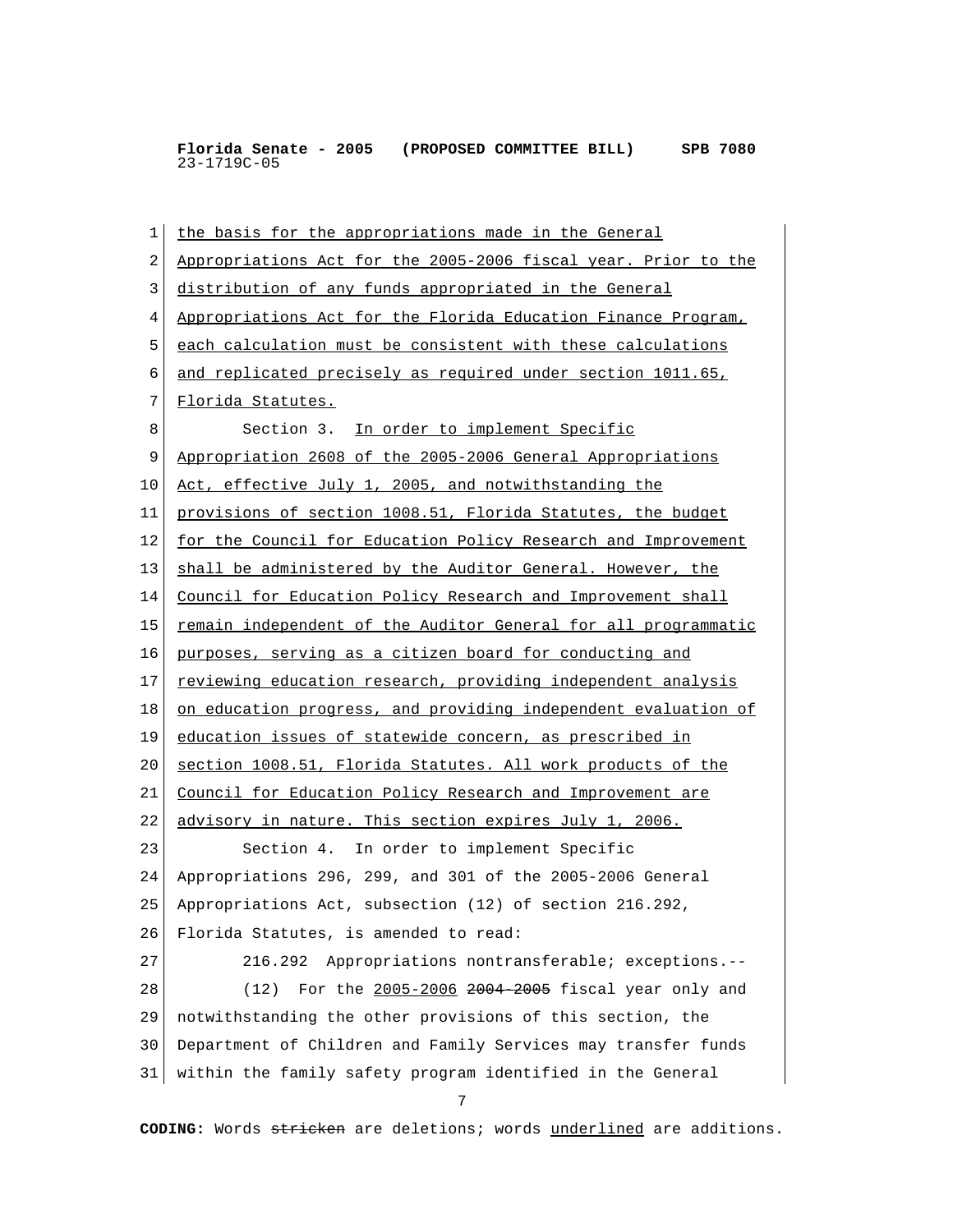| 1  | Appropriations Act from identical funding sources between the  |
|----|----------------------------------------------------------------|
| 2  | following appropriation categories without limitation as long  |
| 3  | as such a transfer does not result in an increase to the total |
| 4  | recurring general revenue or trust fund cost of the agency in  |
| 5  | the subsequent fiscal year: adoption services and subsidy;     |
| 6  | family foster care; and emergency shelter care. Such transfers |
| 7  | must be consistent with legislative policy and intent and must |
| 8  | not adversely affect achievement of approved performance       |
| 9  | outcomes or outputs in the family safety program. Notice of    |
| 10 | proposed transfers under this authority must be provided to    |
| 11 | the Executive Office of the Governor and the chairs of the     |
| 12 | legislative appropriations committees at least 5 working days  |
| 13 | before their implementation. This subsection expires July 1,   |
| 14 | $2006$ $2005$ .                                                |
| 15 | Section 5. In order to implement Specific                      |
| 16 | Appropriation 354 of the 2005-2006 General Appropriations Act, |
| 17 | subsection (4) of section 561.121, Florida Statutes, is        |
| 18 | amended to read:                                               |
| 19 | 561.121 Deposit of revenue.--                                  |
| 20 | $(4)(a)$ State funds collected pursuant to s. 561.501          |
| 21 | shall be paid into the State Treasury and credited to the      |
| 22 | following accounts:                                            |
| 23 | Twenty-seven and two-tenths percent of the<br>1.               |
| 24 | surcharge on the sale of alcoholic beverages for consumption   |
| 25 | on premises shall be transferred to the Children and           |
| 26 | Adolescents Substance Abuse Trust Fund, which shall remain     |
| 27 | with the Department of Children and Family Services for the    |
| 28 | purpose of funding programs directed at reducing and           |
| 29 | eliminating substance abuse problems among children and        |
| 30 | adolescents.                                                   |
| 31 |                                                                |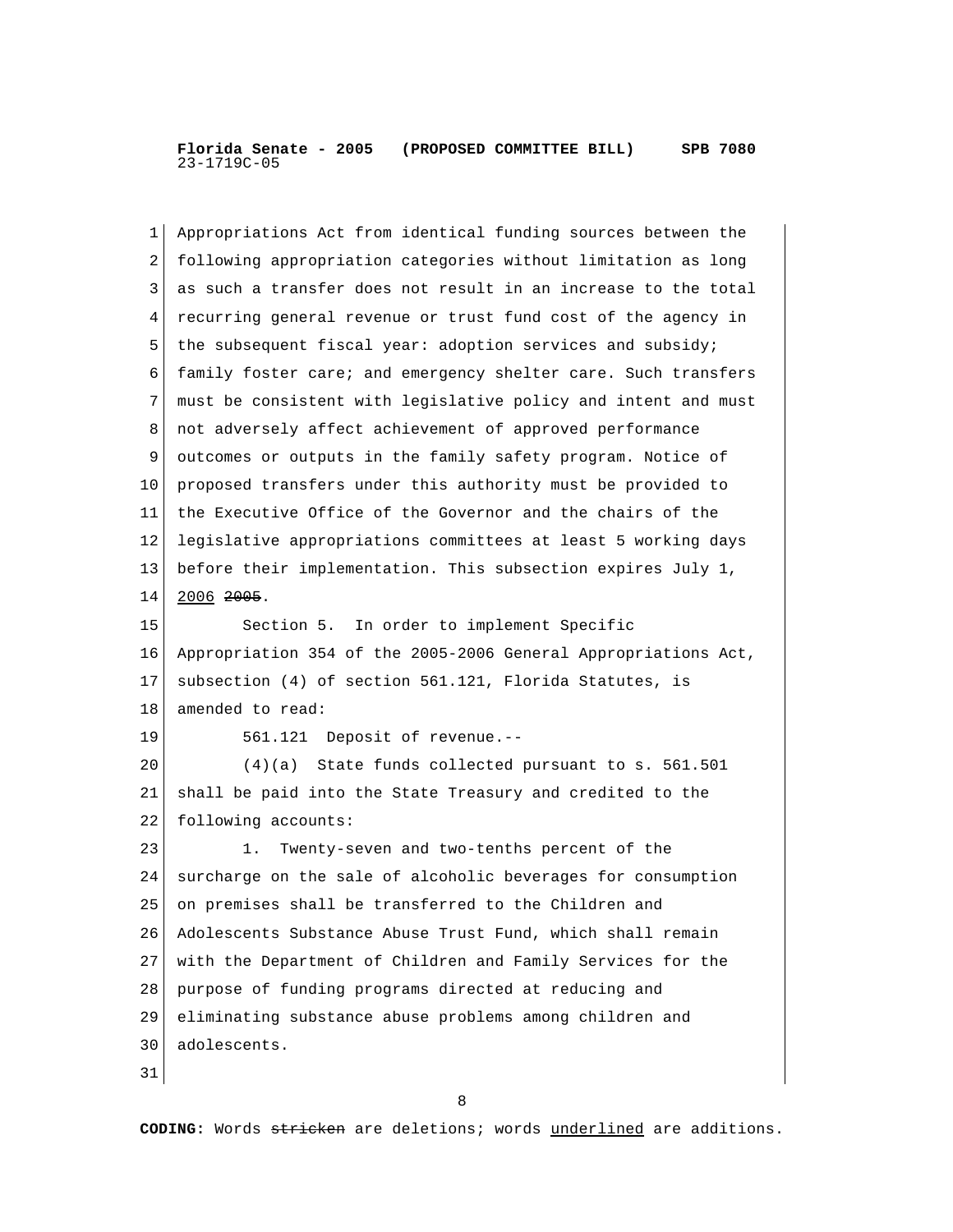1 2. The remainder of collections shall be credited to 2 the General Revenue Fund. 3 (b) For the 2005-2006 2004 2005 state fiscal year 4 only, and notwithstanding the provisions of subparagraph 5 (a)1., moneys in the Children and Adolescents Substance Abuse 6 Trust Fund may also be used for the purpose of funding 7 programs directed at reducing and eliminating substance abuse 8 problems among adults. This paragraph expires July 1, 2006  $9 \mid 2005$ . 10 Section 6. In order to implement Specific 11 Appropriations 316-322 and 395-404 of the 2005-2006 General 12 Appropriations Act, subsection (14) of section 287.057, 13 Florida Statutes, is amended to read: 14 287.057 Procurement of commodities or contractual 15 services.-- 16 (14)(a) Contracts for commodities or contractual 17 services may be renewed for a period that may not exceed 3 18 years or the term of the original contract, whichever period 19 is longer. Renewal of a contract for commodities or 20 contractual services shall be in writing and shall be subject 21 to the same terms and conditions set forth in the initial 22 contract. If the commodity or contractual service is purchased 23 as a result of the solicitation of bids, proposals, or 24 replies, the price of the commodity or contractual service to 25 be renewed shall be specified in the bid, proposal, or reply. 26 A renewal contract may not include any compensation for costs 27 associated with the renewal. Renewals shall be contingent upon 28 satisfactory performance evaluations by the agency and subject 29 to the availability of funds. Exceptional purchase contracts  $30$  pursuant to paragraphs  $(5)(a)$  and  $(c)$  may not be renewed. 31

9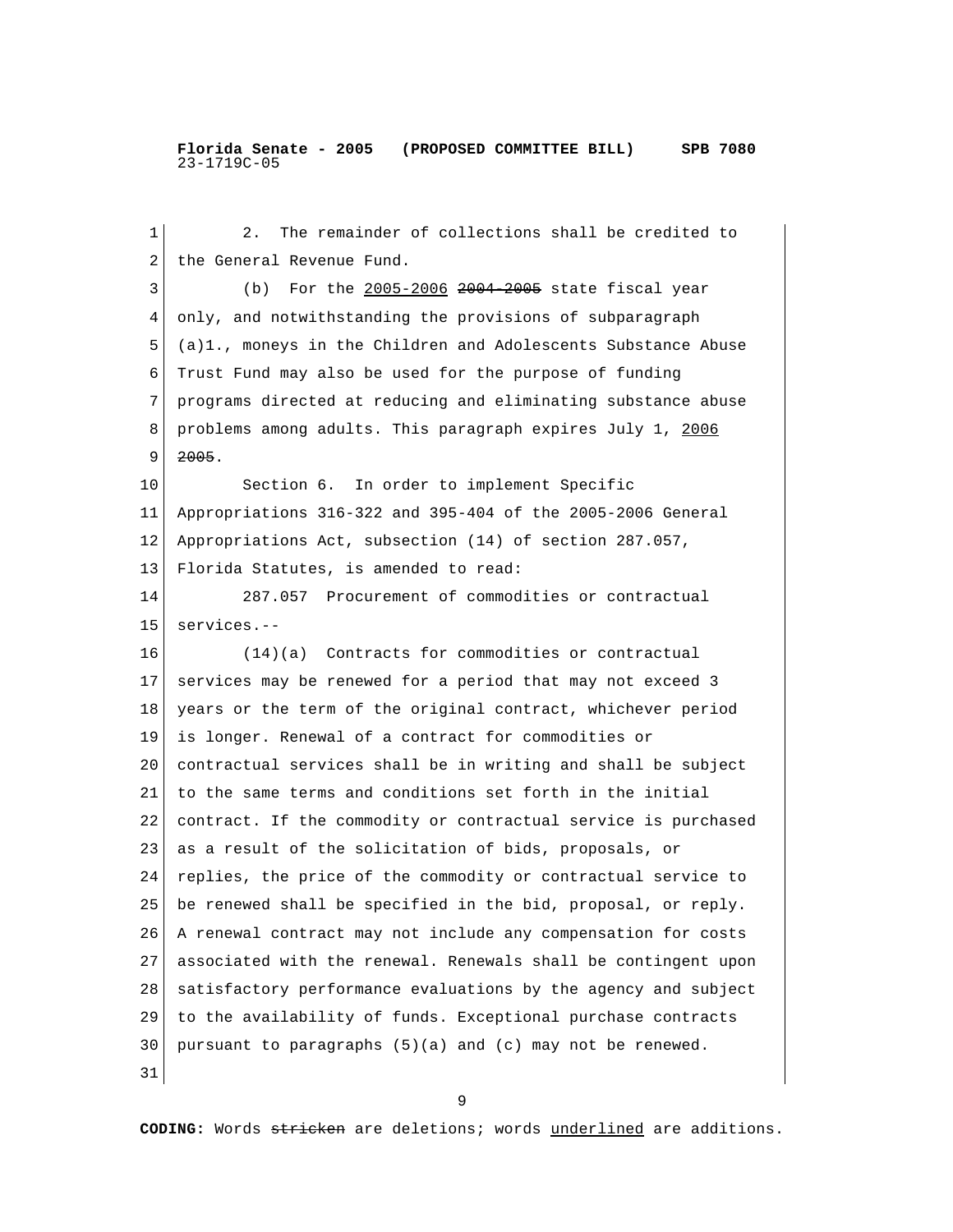| 1  | Notwithstanding paragraph (a), the Department of<br>(b)          |
|----|------------------------------------------------------------------|
| 2  | Children and Family Services may enter into agreements, not to   |
| 3  | exceed 20 years, with a private provider to finance, design,     |
| 4  | and construct a forensic treatment facility, as defined in s.    |
| 5  | $916.106(8)$ s. 394.455, of at least 200 beds and to operate all |
| 6  | aspects of daily operations within the forensic treatment        |
| 7  | facility. The selected contractor is authorized to sponsor the   |
| 8  | issuance of tax-exempt certificates of participation or other    |
| 9  | securities to finance the project, and the state is authorized   |
| 10 | to enter into a lease-purchase agreement for the forensic        |
| 11 | treatment facility. The Department of Children and Family        |
| 12 | Services shall begin the implementation of this privatization    |
| 13 | initiative by January 1, 2005. This paragraph expires July 1,    |
| 14 | $2006$ $2005$ .                                                  |
| 15 | (c) Notwithstanding paragraph (a), the Department of             |
| 16 | Children and Family Services may enter into agreements, not to   |
| 17 | exceed 20 years, with a private provider to finance, design,     |
| 18 | and construct a secure facility, as described in s. 394.917,     |
| 19 | of at least 600 beds and to operate all aspects of daily         |
| 20 | operations within the secure facility. The selected contractor   |
| 21 | is authorized to sponsor the issuance of tax-exempt              |
| 22 | certificates of participation or other securities to finance     |
| 23 | the project, and the state is authorized to enter into a         |
| 24 | lease-purchase agreement for the treatment facility. The         |
| 25 | Department of Children and Family Services shall begin the       |
| 26 | implementation of this privatization initiative by July 2005.    |
| 27 | This paragraph expires July 1, 2006.                             |
| 28 | Section 7. In order to implement Specific                        |
| 29 | Appropriation 272 of the 2005-2006 General Appropriations Act,   |
| 30 | paragraph (g) of subsection (2) of section 402.305, Florida      |
| 31 | Statutes, is amended to read:                                    |
|    | 10                                                               |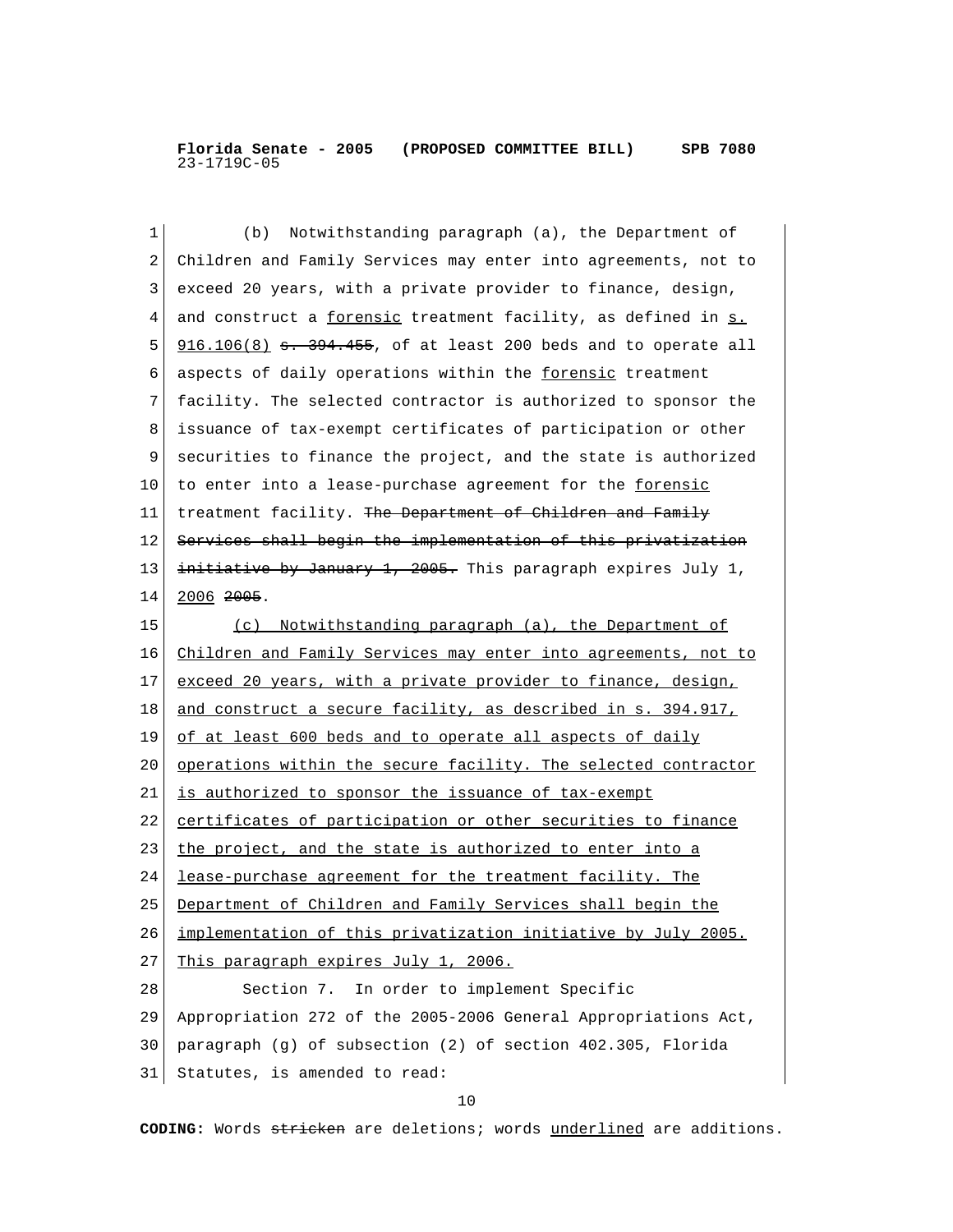1 402.305 Licensing standards; child care facilities.-- 2 (2) PERSONNEL.--Minimum standards for child care 3 personnel shall include minimum requirements as to: 4 (g) The Department of Children and Family Services 5 shall provide at least one Child Care Competency Exam in  $6$  Spanish during the  $2005-2006$   $2004$   $2005$  fiscal year. This 7 paragraph expires July 1, 2006 2005. 8 Section 8. In order to implement Specific 9 Appropriations 238-404 of the 2005-2006 General Appropriations 10 Act, subsection (10) of section 402.33, Florida Statutes, is 11 amended to read: 12 402.33 Department authority to charge fees for 13 services provided.-- 14 (10)(a) Unless otherwise specified by the Legislature, 15 fee collections, including third-party reimbursements, in 16 excess of fee-supported appropriations may be used in 17 conformance with the provisions of chapter 216 to fund 18 nonrecurring expenditures for direct client services and to 19 fund administrative costs of improving the fee collection 20 program of the department. No more than one-sixth of the 21 amount of collections in excess of the amount of 22 appropriations may be used to fund such improvements to the 23 program. Priority consideration for the expenditure of excess 24 collections shall be given to those districts and programs 25 most responsible for the excess. A plan for the use of excess 26 collections not spent in the fiscal year in which collected 27 shall be subject to approval by the Executive Office of the 28 Governor within 90 days from the end of the state fiscal year 29 in which the excess occurs. 30

31

 $11$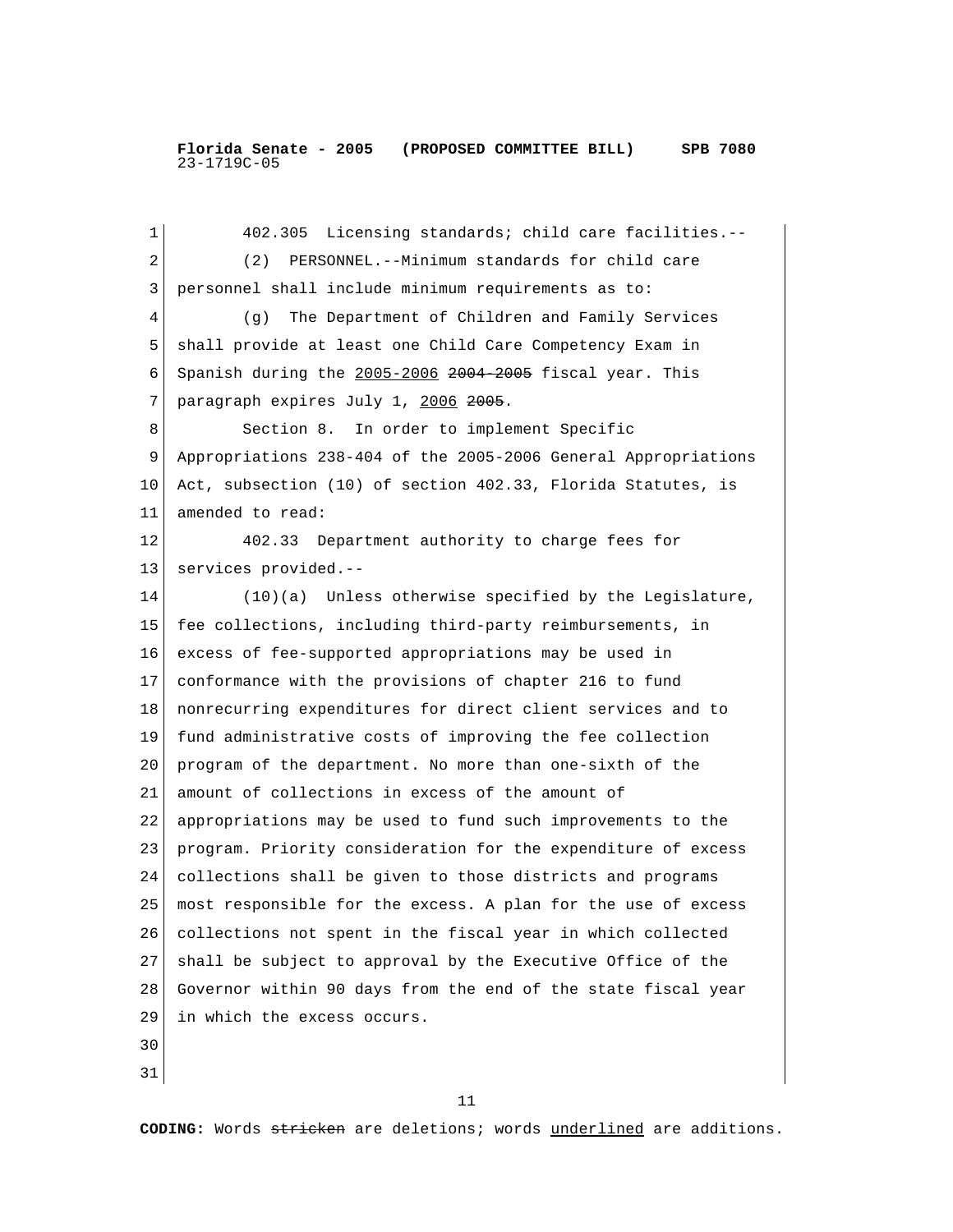1 (b) For the 2005-2006 2004 2005 fiscal year only, the 2 provisions of paragraph (a) shall not apply. This paragraph 3 expires July 1, 2006 2005. 4 Section 9. In order to fulfill legislative intent 5 regarding the use of funds contained in Specific 6 Appropriations 676, 688, 698, and 1136 of the 2005-2006 7 General Appropriations Act, the Department of Corrections and 8 the Department of Juvenile Justice may expend appropriated 9 <u>funds to assist in defraying the costs of impacts that are</u> 10 incurred by a municipality or county and associated with 11 opening or operating a facility under the authority of the 12 respective department which is located within that 13 | municipality or county. The amount that is to be paid under 14 this section for any facility may not exceed 1 percent of the 15 facility construction cost, less building impact fees imposed 16 by the municipality or by the county if the facility is 17 located in the unincorporated portion of the county. This 18 section expires July 1, 2006. 19 Section 10. In order to implement Specific 20 Appropriations 666-761 and 797-811 of the 2005-2006 General 21 Appropriations Act, subsection (4) of section 216.262, Florida 22 Statutes, is amended to read: 23 216.262 Authorized positions.-- 24 (4) Notwithstanding the provisions of this chapter on 25 increasing the number of authorized positions, and for the 26 2005-2006 2004-2005 fiscal year only, if the actual inmate 27 population of the Department of Corrections exceeds the inmate 28 population projections of the February 14, 2005 February 16, 29 2004, Criminal Justice Estimating Conference by 1 percent for 30 2 consecutive months or 2 percent for any month, the Executive 31 Office of the Governor, with the approval of the Legislative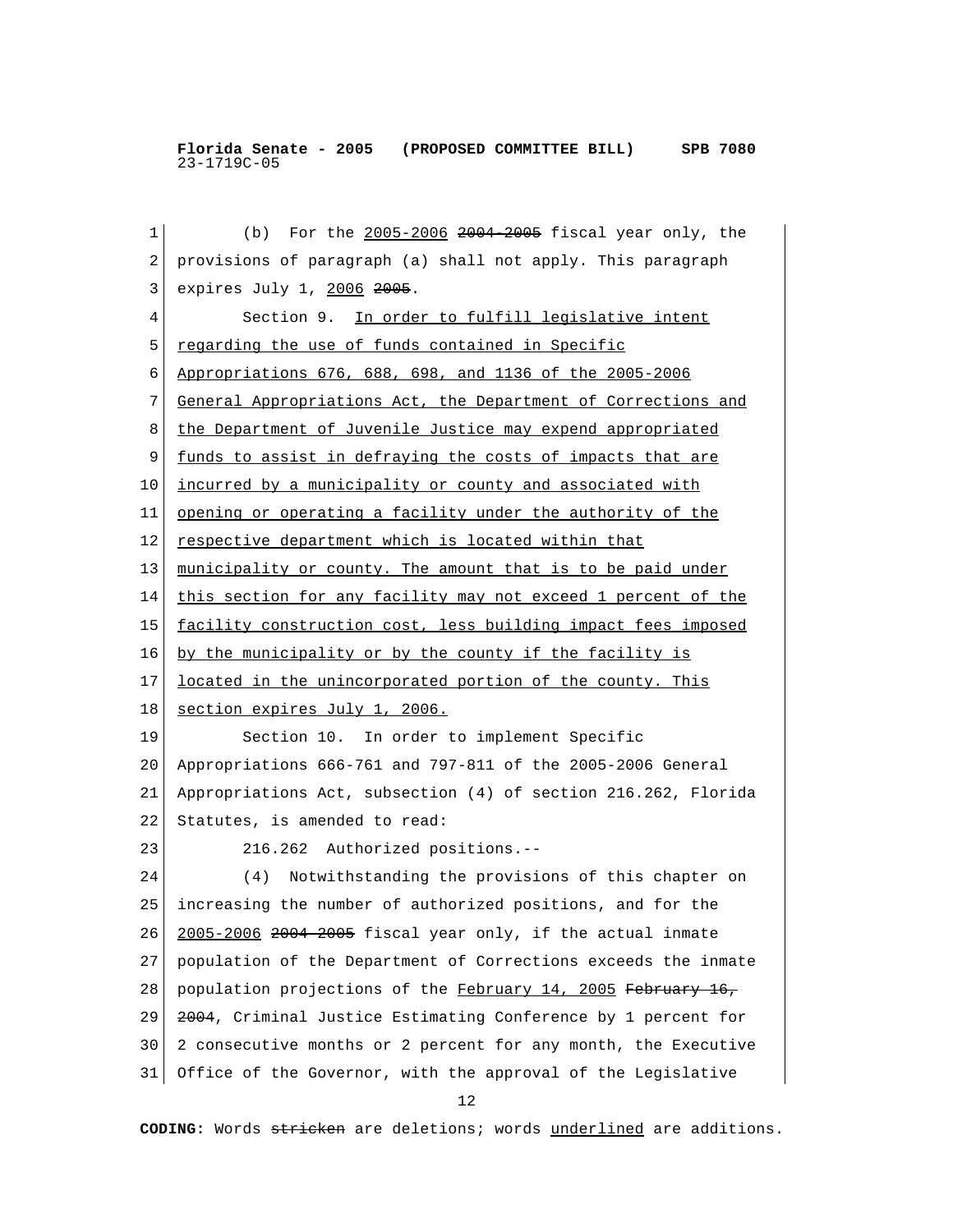1 Budget Commission, shall immediately notify the Criminal 2 Justice Estimating Conference, which shall convene as soon as 3 possible to revise the estimates. The Department of 4 Corrections may then submit a budget amendment requesting the 5 establishment of positions in excess of the number authorized 6 by the Legislature and additional appropriations from the 7 General Revenue Fund or the Working Capital Fund sufficient to 8 provide for essential staff, fixed capital improvements, and 9 other resources to provide classification, security, food 10 services, health services, and other variable expenses within 11 the institutions to accommodate the estimated increase in the 12 inmate population. All actions taken pursuant to the authority 13 granted in this subsection shall be subject to review and 14 approval by the Legislative Budget Commission. This subsection 15 expires July 1, 2006 2005. 16 Section 11. In order to implement Specific 17 Appropriation 1263 of the 2005-2006 General Appropriations 18 Act, paragraph (b) of subsection (3) of section 16.555, 19 Florida Statutes, is amended to read: 20 16.555 Crime Stoppers Trust Fund; rulemaking.-- 21 (3) 22 (b) For the 2005-2006 2004 2005 state fiscal year 23 only, and notwithstanding any provision of this section to the 24 contrary, moneys in the trust fund may also be used to pay for 25 salaries and benefits and other expenses of the department. 26 This paragraph expires July 1, 2006 2005. 27 Section 12. In order to implement Specific 28 Appropriations 842 and 2999 of the 2005-2006 General 29 Appropriations Act, and pursuant to the notice, review, and 30 objection procedures of section 216.177, Florida Statutes, 31 funds in Specific Appropriation 2999 of the 2005-2006 General 13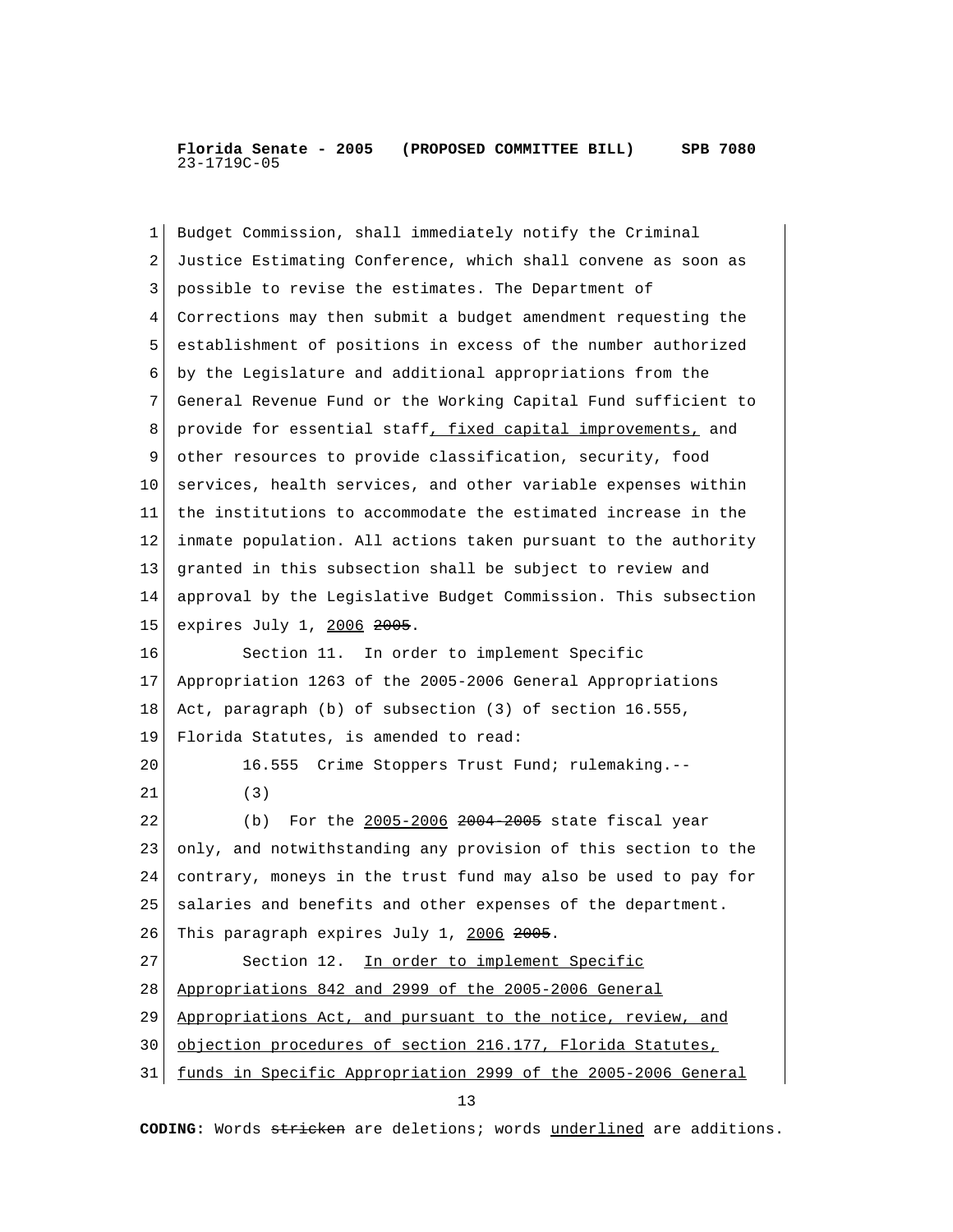1 Appropriations Act may be transferred from the courts to the 2 Justice Administrative Commission in order to address 3 unanticipated shortfalls in due process services 4 appropriations in excess of the contingency fund provided in 5 Specific Appropriation 842 of the 2005-2006 General 6 Appropriations Act. This section expires July 1, 2006. 7 Section 13. In order to implement Specific 8 Appropriations 866, 867, 901, 903, 911, 913, 921, 931, and 933 9 of the 2005-2006 General Appropriations Act, subsection (4) of 10 section 413.4021, Florida Statutes, is amended to read: 11 413.4021 Pilot program participant county selection; 12 tax collection enforcement diversion program.--The Department 13 of Revenue, in coordination with the Florida Association of 14 Centers for Independent Living and the Florida Prosecuting 15 Attorneys Association, shall select four counties in which to 16 operate the pilot program. The association and the state 17 attorneys' offices in Duval County and the four pilot program 18 counties shall develop and implement a tax collection 19 enforcement diversion program, which shall collect revenue due 20 from persons who have not remitted their collected sales tax. 21 The criteria for referral to the tax collection enforcement 22 diversion program shall be determined cooperatively between 23 the state attorneys' offices in those counties and the 24 Department of Revenue. 25 (4) For the 2005-2006 2004 2005 fiscal year only and 26 notwithstanding the provisions of subsection (1), 50 percent 27 of the revenues collected from the tax collection enforcement 28 diversion program shall be deposited into the operating 29 account of the Florida Endowment Foundation for Vocational 30 Rehabilitation, to be used to implement the personal care 31 attendant pilot program and to contract with the state

14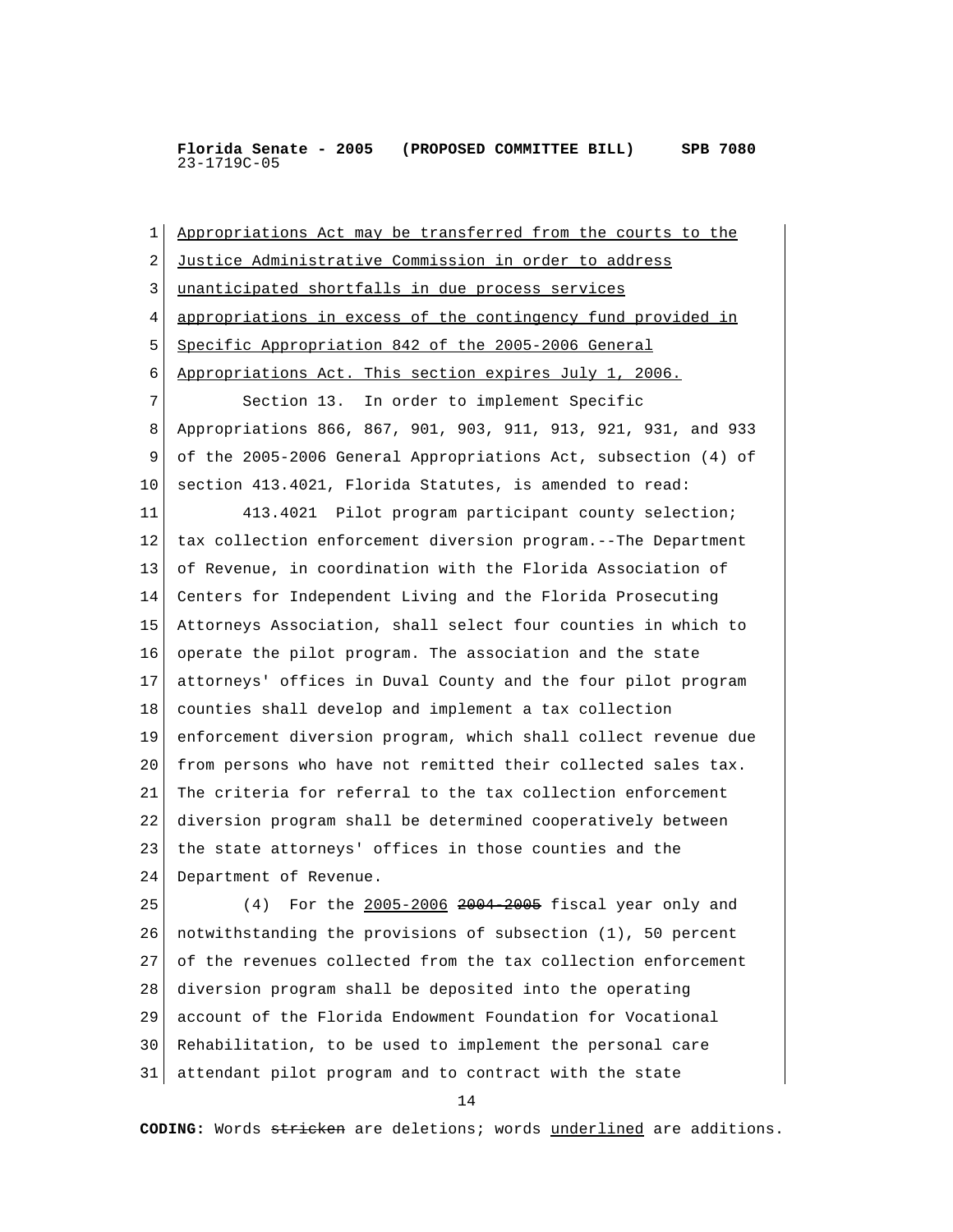1 attorneys participating in the tax collection enforcement 2 diversion program in an amount of not more than \$50,000 for 3 each state attorney. This subsection expires July 1, 2006  $4 \overline{2005}$ . 5 Section 14. In order to implement Specific 6 Appropriations 836, 837, 839, 840, and 3020 of the 2005-2006 7 General Appropriations Act, if a deficit is projected by the 8 Justice Administrative Commission or the state courts in any 9 specific appropriation provided for due process services, the 10 Governor or the Chief Justice of the Supreme Court, 11 respectively, may submit a budget amendment for consideration 12 by the Legislative Budget Commission to authorize the 13 expenditure of funds from the Working Capital Fund to offset 14 such deficiency. Any budget amendment submitted by the 15 Governor to the Legislative Budget Commission shall contain 16 certification by the Justice Administrative Commission that 17 all actions required by section 29.015, Florida Statutes, have 18 been completed and that no funds exist in any contingency fund 19 appropriation available to the entity projected to experience 20 the deficiency. Any budget amendment submitted by the Supreme 21 Court shall contain certification that the court has completed 22 all actions required by section 29.016, Florida Statutes, and 23 that no funds exist in any contingency fund available to the 24 state courts system. This section expires July 1, 2006. 25 Section 15. In order to implement Specific 26 Appropriations 1274 and 1277 of the 2005-2006 General 27 Appropriations Act, the Department of Legal Affairs is 28 authorized to expend appropriated funds in Specific 29 Appropriations 1274 and 1277 on the same programs that were 30 funded by the department under Specific Appropriation 1247 in 31 the 2004-2005 General Appropriations Act.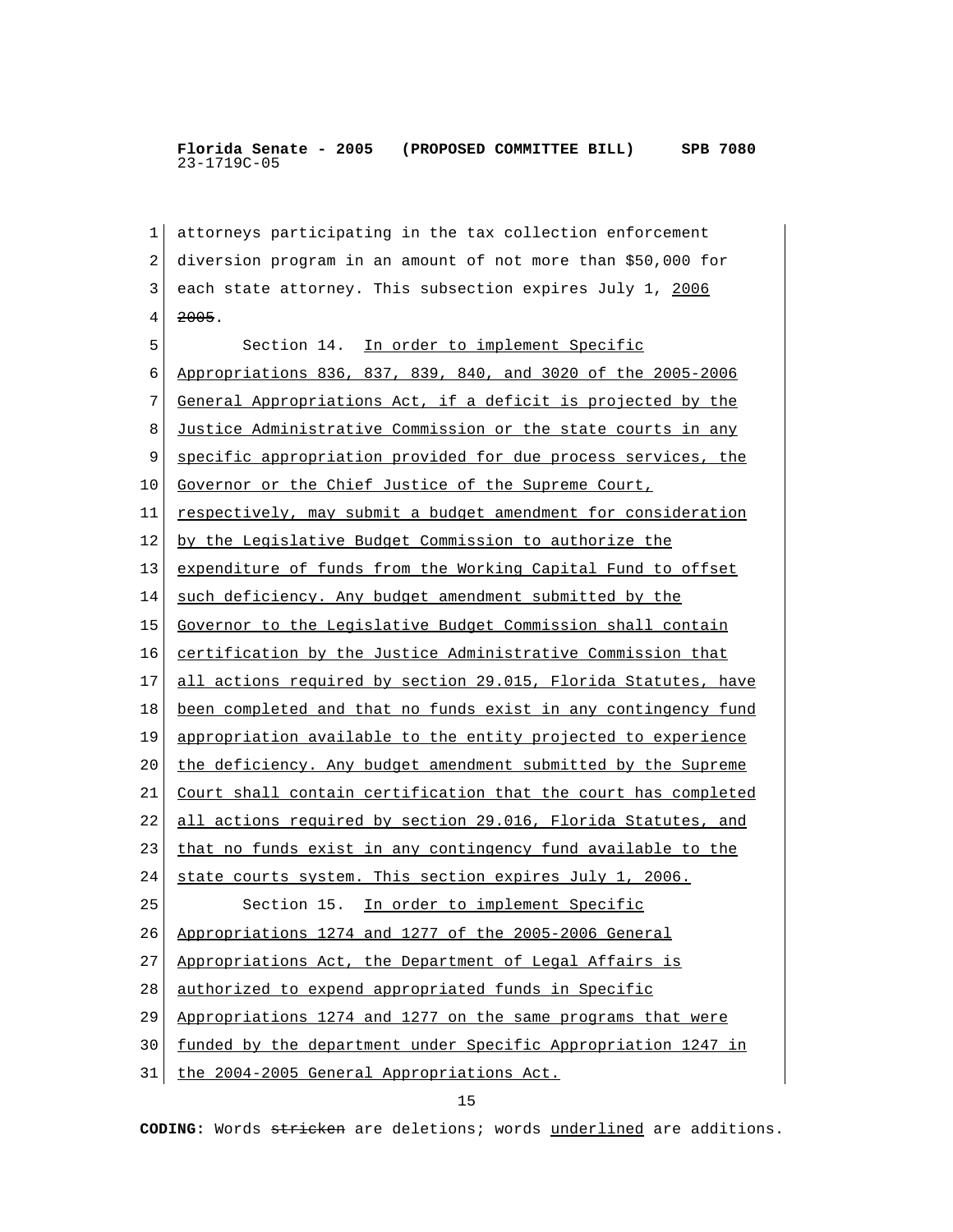| 1  | Section 16. In order to implement Specific                     |
|----|----------------------------------------------------------------|
| 2  | Appropriations 1442 and 1444 of the 2005-2006 General          |
| 3  | Appropriations Act and notwithstanding any provision of        |
| 4  | chapter 287 or chapter 337, Florida Statutes, from the funds   |
| 5  | appropriated to the Department of Agriculture and Consumer     |
| 6  | Services for the 2002-2003, 2003-2004, 2004-2005, and          |
| 7  | 2005-2006 fiscal years for the purpose of constructing and     |
| 8  | operating an agricultural interdiction station on Interstate   |
| 9  | 10 in Escambia County, the Department of Agriculture and       |
| 10 | Consumer Services shall enter into an agreement with the       |
| 11 | Department of Transportation wherein the Department of         |
| 12 | Transportation, on behalf of the Department of Agriculture and |
| 13 | Consumer Services, shall proceed with the construction of the  |
| 14 | station under the authority established in chapter 337,        |
| 15 | Florida Statutes. The Department of Agriculture and Consumer   |
| 16 | Services shall be authorized to execute all contracts          |
| 17 | resulting from such Department of Transportation selection of  |
| 18 | contractors in compliance with chapter 337, Florida Statutes.  |
| 19 | This section expires July 1, 2006.                             |
| 20 | Section 17. In order to implement the appropriation of         |
| 21 | funds in Special Categories-Risk Management Insurance of the   |
| 22 | 2005-2006 General Appropriations Act, and pursuant to the      |
| 23 | notice, review, and objection procedures of section 216.177,   |
| 24 | Florida Statutes, the Executive Office of the Governor is      |
| 25 | authorized to transfer funds appropriated in the appropriation |
| 26 | category "Special Categories-Risk Management Insurance" of the |
| 27 | 2005-2006 General Appropriations Act between departments in    |
| 28 | order to align the budget authority granted with the premiums  |
| 29 | paid by each department for risk management insurance. This    |
| 30 | section expires July 1, 2006.                                  |
| 31 |                                                                |

16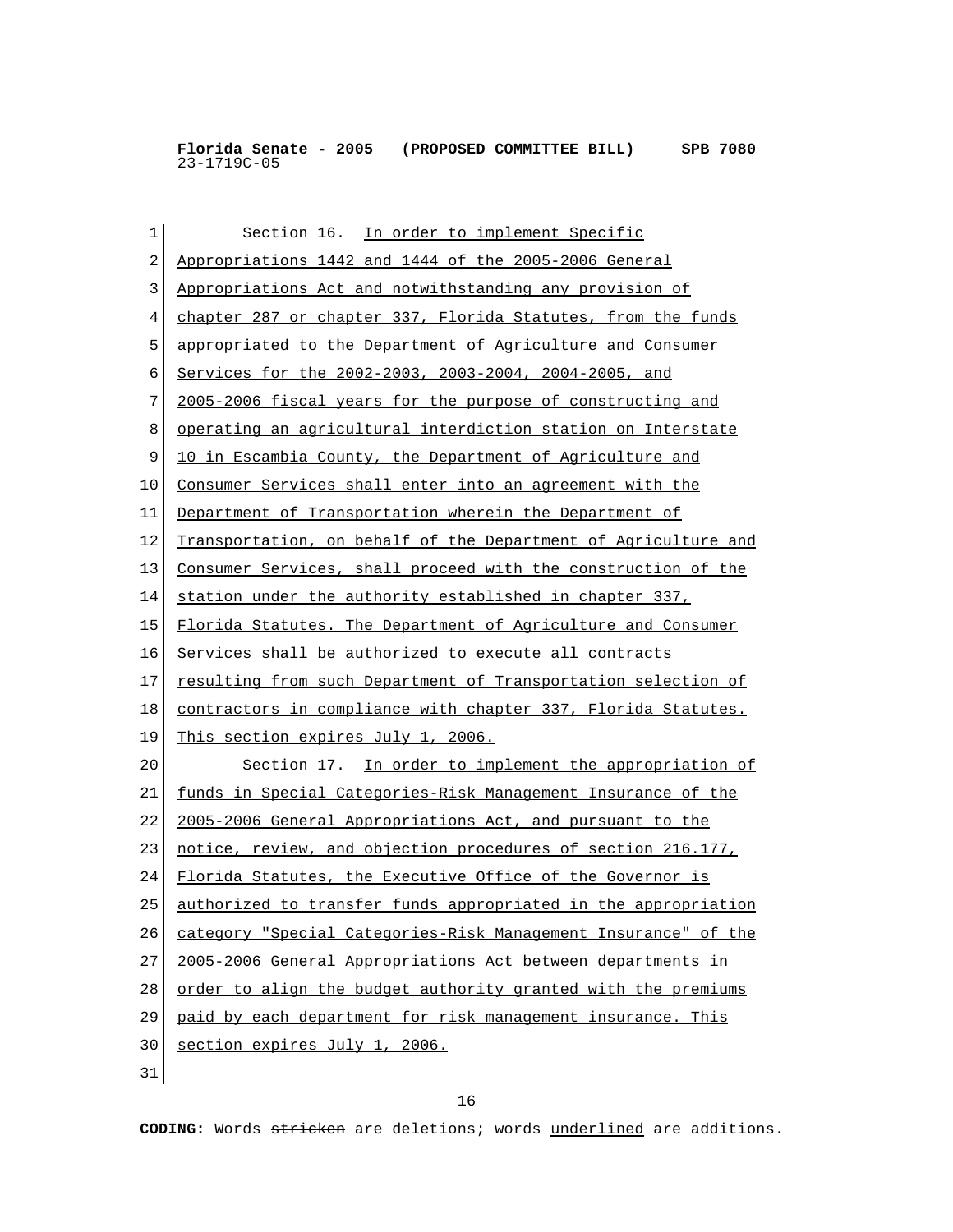1 Section 18. In order to implement the appropriation of 2 funds in Special Categories-Transfer to Department of 3 Management Services-Human Resources Services Purchased Per 4 Statewide Contract of the 2005-2006 General Appropriations 5 Act, and pursuant to the notice, review, and objection 6 procedures of section 216.177, Florida Statutes, the Executive 7 Office of the Governor is authorized to transfer funds 8 appropriated in the appropriation category "Special 9 Categories-Transfer to Department of Management Services-Human 10 Resources Services Purchased Per Statewide Contract" of the 11 2005-2006 General Appropriations Act between departments in 12 order to align the budget authority granted with the 13 assessments that must be paid by each agency to the Department 14 of Management Services for human resource management services. 15 This section expires July 1, 2006. 16 Section 19. In order to implement sections 2-7 of the 17 2005-2006 General Appropriations Act, paragraph (c) of 18 subsection (5) and paragraph (d) of subsection (6) of section 19 112.061, Florida Statutes, are amended to read: 20 112.061 Per diem and travel expenses of public 21 officers, employees, and authorized persons.-- 22 (5) COMPUTATION OF TRAVEL TIME FOR REIMBURSEMENT.--For 23 purposes of reimbursement and methods of calculating 24 fractional days of travel, the following principles are 25 prescribed: 26 (c) For the 2005-2006 2004 2005 fiscal year only and 27 notwithstanding the other provisions of this subsection, for 28 Class C travel, a state traveler shall not be reimbursed on a 29 per diem basis nor shall a traveler receive subsistence 30 allowance. This paragraph expires July 1, 2006 2005. 31

17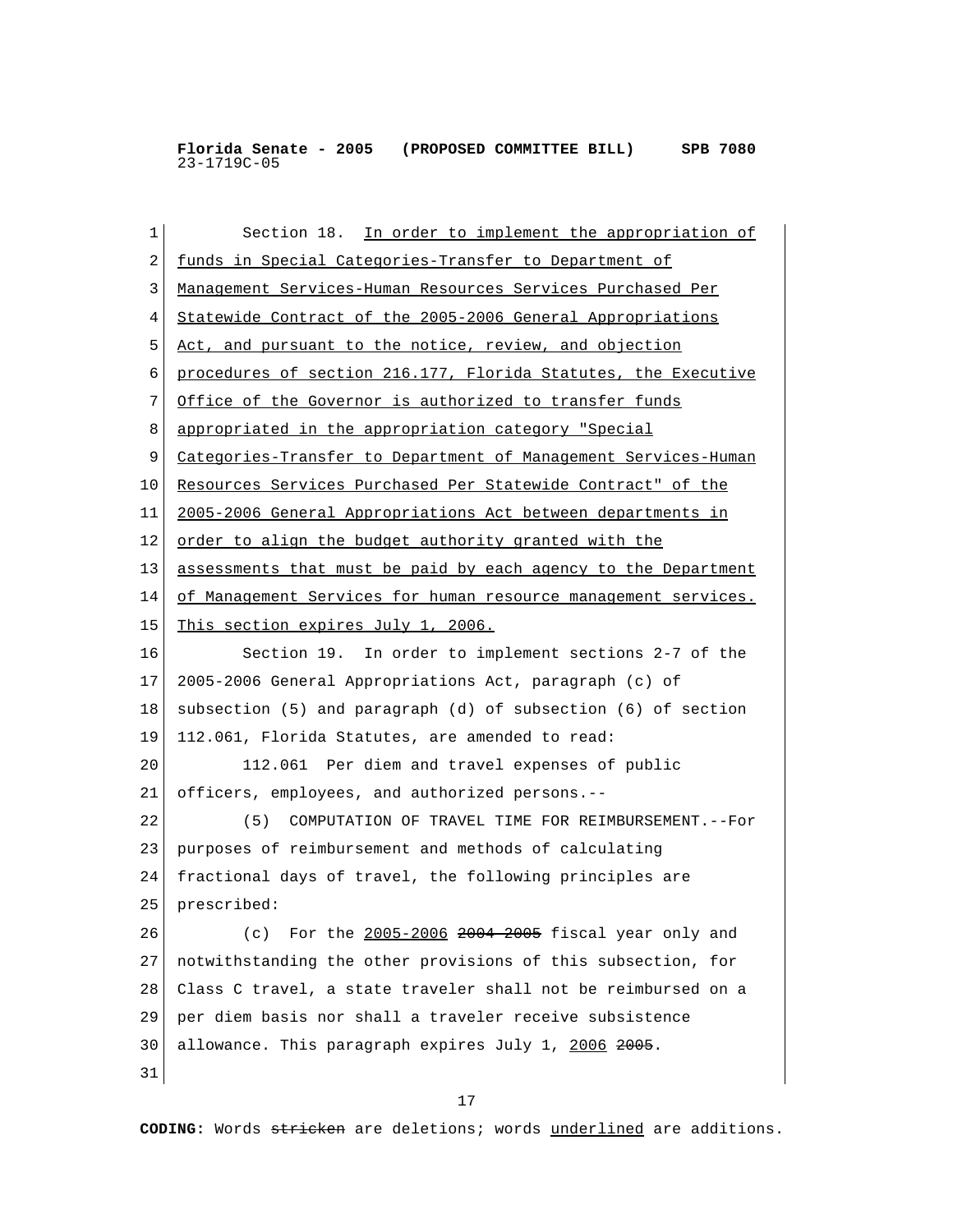1 (6) RATES OF PER DIEM AND SUBSISTENCE ALLOWANCE.--For 2 purposes of reimbursement rates and methods of calculation, 3 per diem and subsistence allowances are divided into the 4 following groups and rates: 5 (d) For the 2005-2006 2004 2005 fiscal year only and 6 notwithstanding the other provisions of this subsection, for 7 Class C travel, a state traveler shall not be reimbursed on a 8 per diem basis nor shall a traveler receive subsistence 9 allowance. This paragraph expires July 1, 2006 2005. 10 Section 20. Notwithstanding section 403.7095, Florida 11 Statutes, in order to implement Specific Appropriation 1761 of 12 the 2005-2006 General Appropriations Act, the Department of 13 Environmental Protection shall award: 14 (1) \$6,500,000 in grants equally to counties with 15 populations of fewer than 100,000 for waste tire, litter 16 prevention, recycling and education, and general solid waste 17 programs. 18 (2) \$1,242,168 in competitive innovative grants to 19 cities and counties on the prioritized list of projects 20 submitted by the Department of Environmental Protection to the 21 Legislature. 22 23 This section expires July 1, 2006. 24 Section 21. In order to implement Specific 25 Appropriation 1703 of the 2005-2006 General Appropriations 26 Act, subsection (6) of section 375.041, Florida Statutes, is 27 amended to read: 28 375.041 Land Acquisition Trust Fund.-- 29 (6) For the 2005-2006 2004 2005 fiscal year only, 30 funds allocated to the Land Acquisition Trust Fund may also be 31

18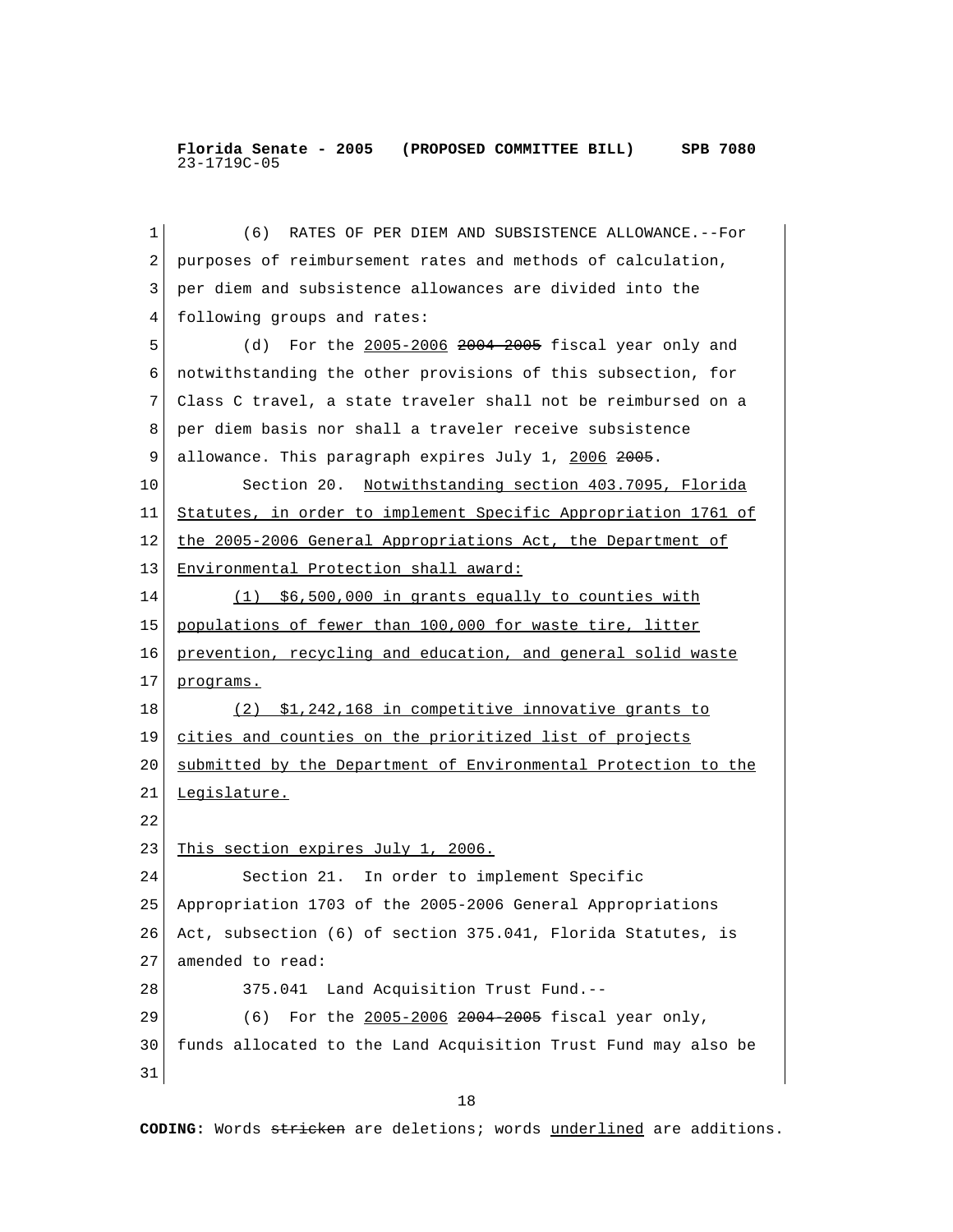1 appropriated for water quality issues in the General 2 Appropriations Act. This subsection expires July 1, 2006 2005. 3 Section 22. In order to implement Specific 4 Appropriation 1742 of the 2005-2006 General Appropriations 5 Act, section 376.30715, Florida Statutes, is created to read: 6 376.30715 Innocent victim petroleum storage system 7 restoration.--A contaminated site acquired prior to July 1, 8 1990, which ceased operating as a petroleum storage or retail 9 business prior to January 1, 1985, is eligible for financial 10 assistance pursuant to s. 376.305(6), notwithstanding s. 11  $376.305(6)(a)$ . Eligible sites shall be ranked in accordance 12 with s. 376.3071(5). This section expires July 1, 2006. 13 Section 23. In order to implement Specific 14 Appropriation 2683A of the 2005-2006 General Appropriations 15 Act, paragraph (c) of subsection (23) of section 287.057, 16 Florida Statutes, is amended to read: 17 287.057 Procurement of commodities or contractual 18 services.-- 19 (23) 20 (c) $1.$  The department may impose and shall collect all 21 fees for the use of the on-line procurement systems. Such The 22 fees may be imposed on an individual transaction basis or as a 23 fixed percentage of the cost savings generated. At a minimum, 24 the fees must be set in an amount sufficient to cover the 25 projected costs of such services, including administrative and 26 project service costs in accordance with the policies of the 27 department. All fees and surcharges collected under this 28 paragraph shall be deposited in the Grants and Donations Trust 29 Fund as provided by law. 30 2. If the department contracts with a provider for 31 on-line procurement, the department, pursuant to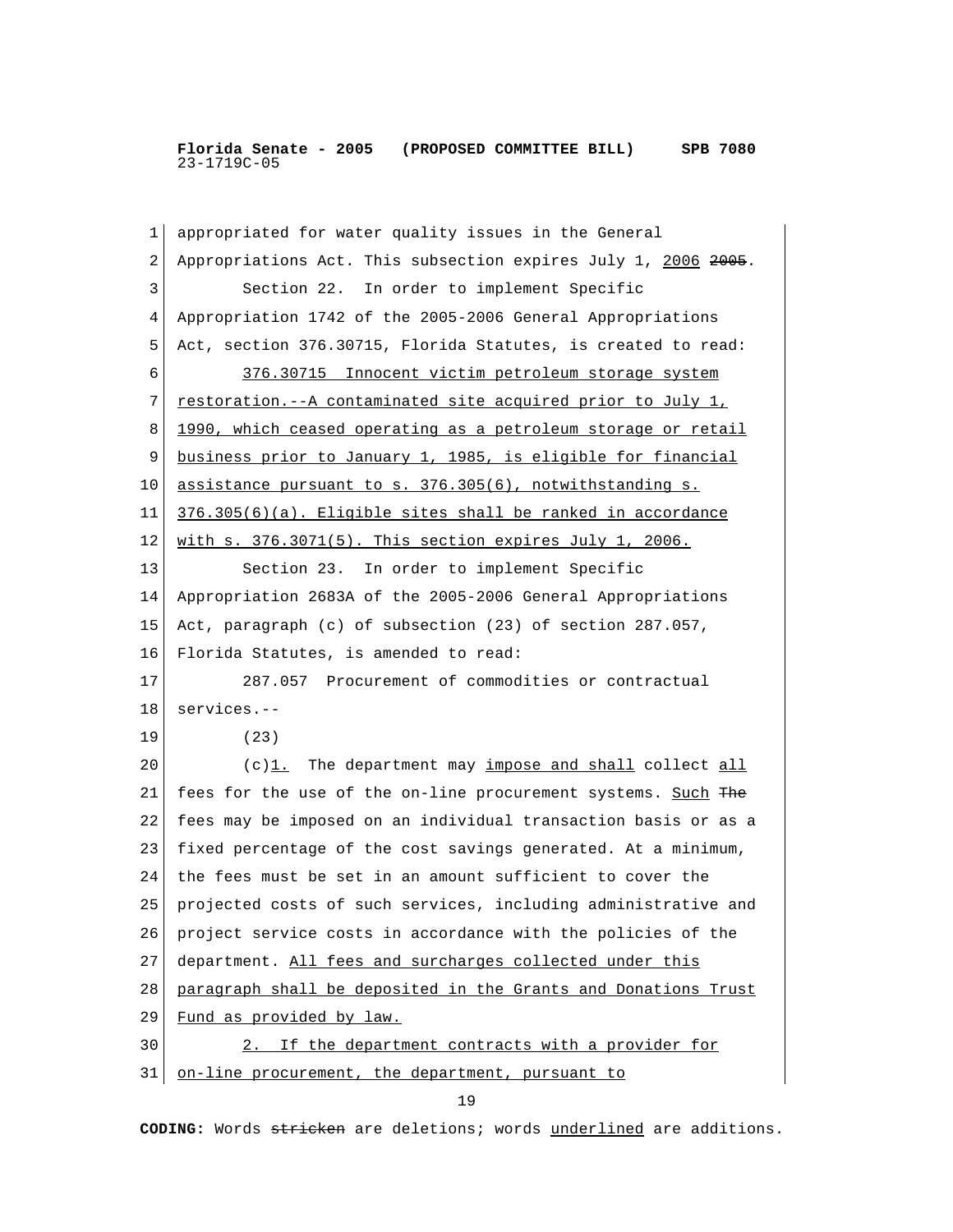1 appropriation, shall compensate the provider from such fees 2 after the department has satisfied all ongoing costs. The 3 provider shall report transaction data to the department each 4 month so that the department may determine the amount due and 5 payable to the department from each vendor. 6 3. All fees that are due and payable to the state on a 7 transactional basis or as a fixed percentage of the cost 8 savings generated are subject to s. 215.31 and must be 9 remitted within 40 days after receipt of payment for which 10 such fees are due. For any fees that are not remitted within 11 40 days, the vendor shall pay interest at the rate established 12 under s.  $55.03(1)$  on the unpaid balance from the expiration of 13 the 40-day period until the fees are remitted. For the 14 purposes of compensating the provider, the department may 15 authorize the provider to collect and retain a portion of the 16 fees. The providers may withhold the portion retained from the 17 amount of fees to be remitted to the department. The 18 department may negotiate the retainage as a percentage of such 19  $f$  <del>fees charged to users, as a flat amount, or as any other</del> 20 | method the department deems feasible. All fees and surcharges  $21$  collected under this paragraph shall be deposited in the 22 Grants and Donation Trust Fund as provided by law. 23 Section 24. The amendment of section 287.057, Florida 24 Statutes, by this act shall expire on July 1, 2006, and the 25 text of that section shall revert to that in existence on June 26 30, 2005, except that any amendments to such text enacted 27 other than by this act shall be preserved and continue to 28 operate to the extent that such amendments are not dependent 29 upon the portions of such text which expire pursuant to this 30 act. 31

20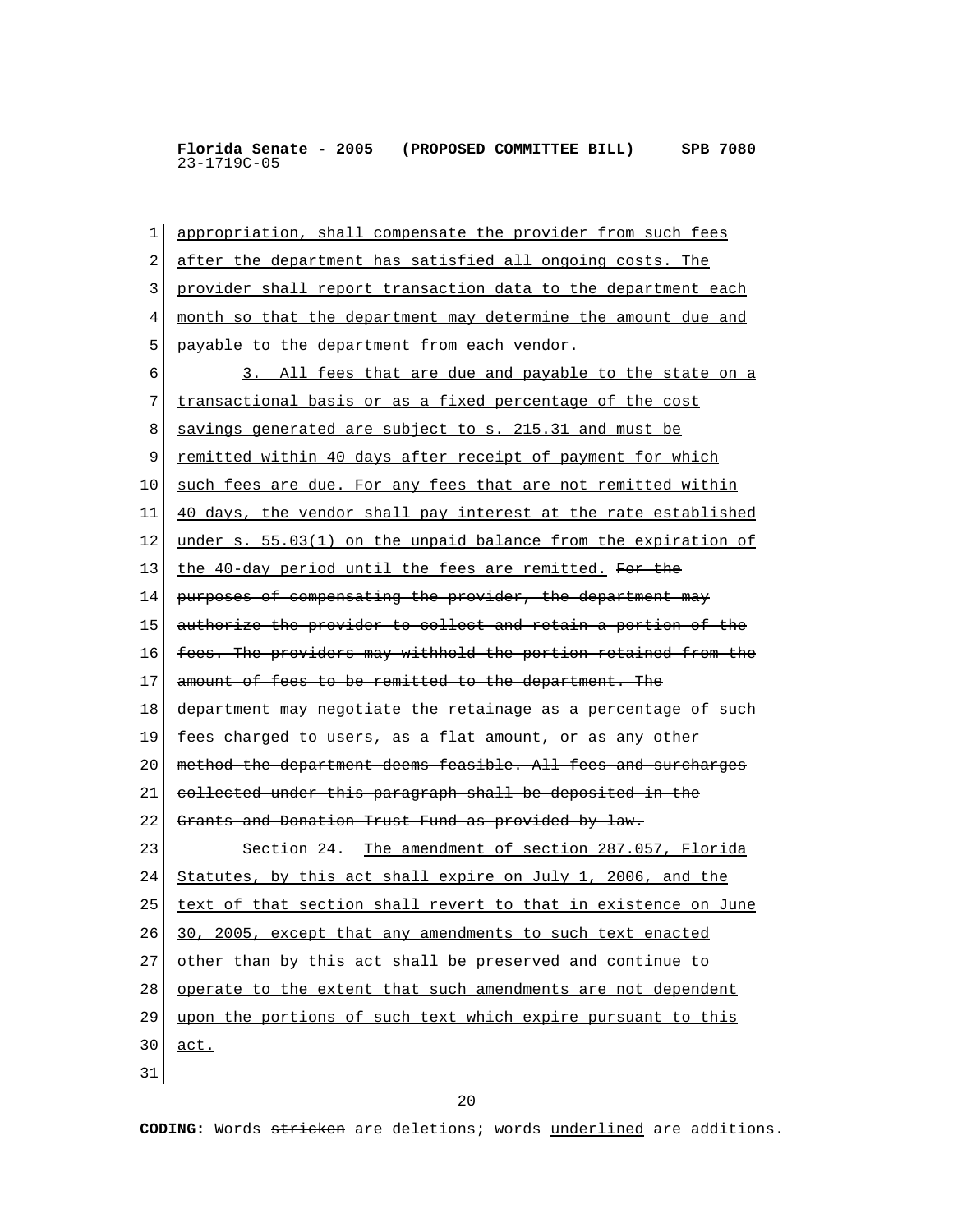1 Section 25. In order to implement Specific 2 Appropriation 2501 of the 2005-2006 General Appropriations 3 Act, paragraph (b) of subsection (9) of section 320.08058, 4 Florida Statutes, is amended to read: 5 320.08058 Specialty license plates.-- 6 (9) FLORIDA PROFESSIONAL SPORTS TEAM LICENSE PLATES.-- 7 (b) The license plate annual use fees are to be 8 annually distributed as follows: 9 1. Fifty-five percent of the proceeds from the Florida 10 Professional Sports Team plate must be deposited into the 11 Professional Sports Development Trust Fund within the Office 12 of Tourism, Trade, and Economic Development. These funds must 13 be used solely to attract and support major sports events in 14 this state. As used in this subparagraph, the term "major 15 sports events" means, but is not limited to, championship or 16 all-star contests of Major League Baseball, the National 17 Basketball Association, the National Football League, the 18 National Hockey League, the men's and women's National 19 Collegiate Athletic Association Final Four basketball 20 championship, or a horseracing or dogracing Breeders' Cup. All 21 funds must be used to support and promote major sporting 22 events, and the uses must be approved by the Florida Sports 23 Foundation. 24 2. The remaining proceeds of the Florida Professional 25 Sports Team license plate must be allocated to the Florida 26 Sports Foundation, a direct-support organization of the Office 27 of Tourism, Trade, and Economic Development. These funds must 28 be deposited into the Professional Sports Development Trust 29 Fund within the Office of Tourism, Trade, and Economic 30 Development. These funds must be used by the Florida Sports 31 Foundation to promote the economic development of the sports

21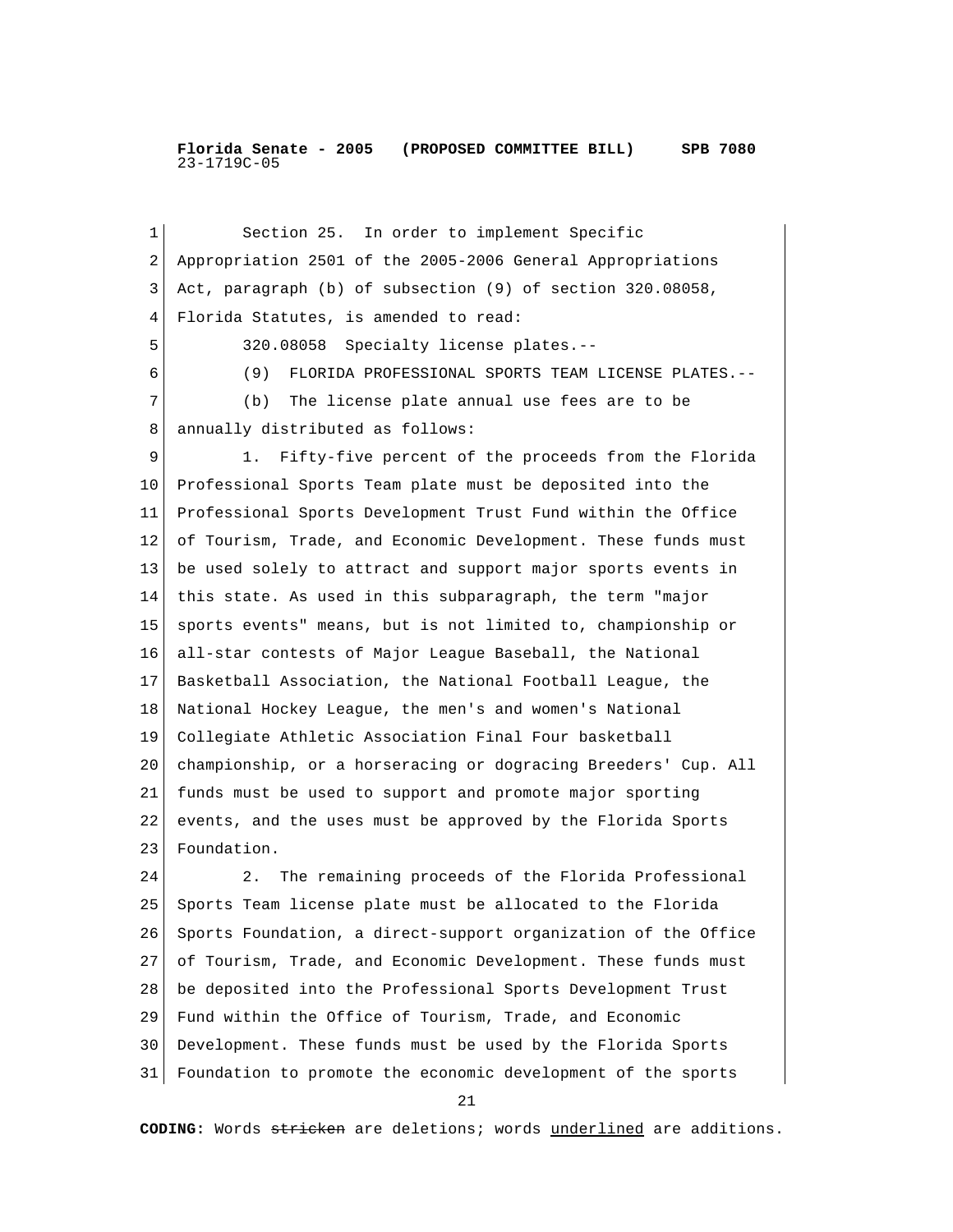1 industry; to distribute licensing and royalty fees to 2 participating professional sports teams; to promote education 3 programs in Florida schools that provide an awareness of the 4 benefits of physical activity and nutrition standards; to 5 partner with the Department of Education and the Department of 6 Health to develop a program that recognizes schools whose 7 students demonstrate excellent physical fitness or fitness 8 improvement; to institute a grant program for communities 9 bidding on minor sporting events that create an economic 10 impact for the state; to distribute funds to Florida-based 11 charities designated by the Florida Sports Foundation and the 12 participating professional sports teams; and to fulfill the 13 sports promotion responsibilities of the Office of Tourism, 14 Trade, and Economic Development. 15 3. The Florida Sports Foundation shall provide an 16 annual financial audit in accordance with s. 215.981 of its 17 financial accounts and records by an independent certified 18 public accountant pursuant to the contract established by the 19 Office of Tourism, Trade, and Economic Development as 20 specified in s.  $288.1229(5)$ . The auditor shall submit the 21 audit report to the Office of Tourism, Trade, and Economic 22 Development for review and approval. If the audit report is 23 approved, the office shall certify the audit report to the 24 Auditor General for review. 25 4. For the 2005-2006 2004 2005 fiscal year only and 26 notwithstanding the provisions of subparagraphs 1. and 2., 27 proceeds from the Professional Sports Development Trust Fund 28 may also be used for operational expenses of the Florida 29 Sports Foundation and financial support of the Sunshine State 30 Games. This subparagraph expires July 1, 2006 2005. 31

22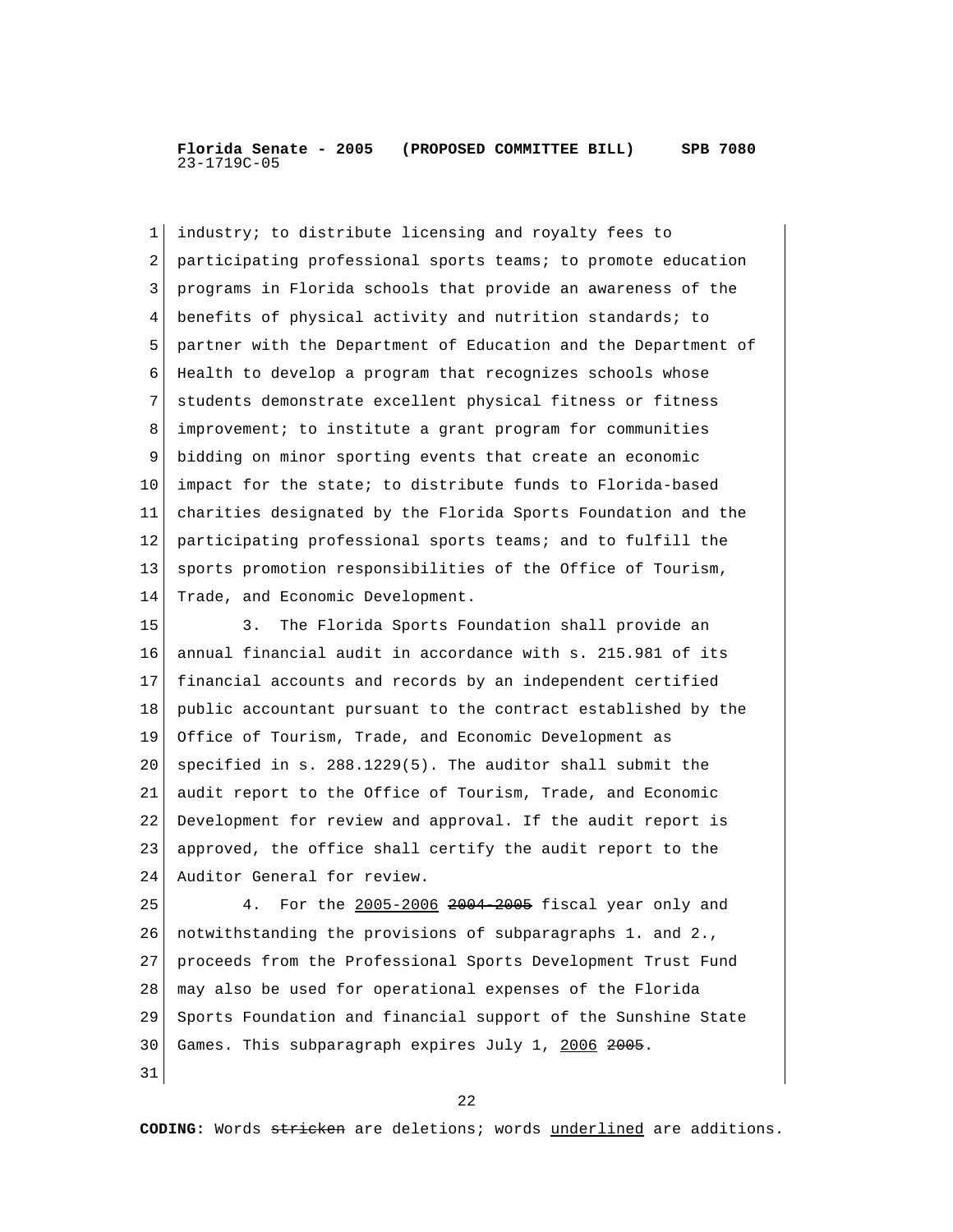1 Section 26. In order to implement Specific 2 Appropriation 2121 of the 2005-2006 General Appropriations 3 Act, section 445.048, Florida Statutes, as amended by section 4 53 of chapter 2004-269, Laws of Florida, is amended to read: 5 445.048 Passport to Economic Progress demonstration 6 program.-- 7 (1) AUTHORIZATION.--Notwithstanding any law to the 8 contrary, Workforce Florida, Inc., in conjunction with the 9 Department of Children and Family Services and the Agency for 10 Workforce Innovation, shall implement a Passport to Economic 11 Progress demonstration program by November 1, 2001, consistent 12 with the provisions of this section in Hillsborough and 13 | Manatee counties. Workforce Florida, Inc., may designate 14 regional workforce boards to participate in the program. 15 Expenses for the program may come from appropriated revenues 16 or from funds otherwise available to a regional workforce 17 board which may be legally used for such purposes. Workforce 18 Florida, Inc., must consult with the applicable regional 19 workforce boards and the applicable local offices of the 20 Department of Children and Family Services which serve the 21 demonstration areas and must encourage community input into 22 the implementation process. 23 (2) WAIVERS.--If Workforce Florida, Inc., in 24 consultation with the Department of Children and Family 25 Services, finds that federal waivers would facilitate 26 implementation of the demonstration program, the department 27 shall immediately request such waivers, and Workforce Florida, 28 Inc., shall report to the Governor, the President of the 29 Senate, and the Speaker of the House of Representatives if any 30 refusal of the federal government to grant such waivers 31 prevents the implementation of the demonstration program. If

23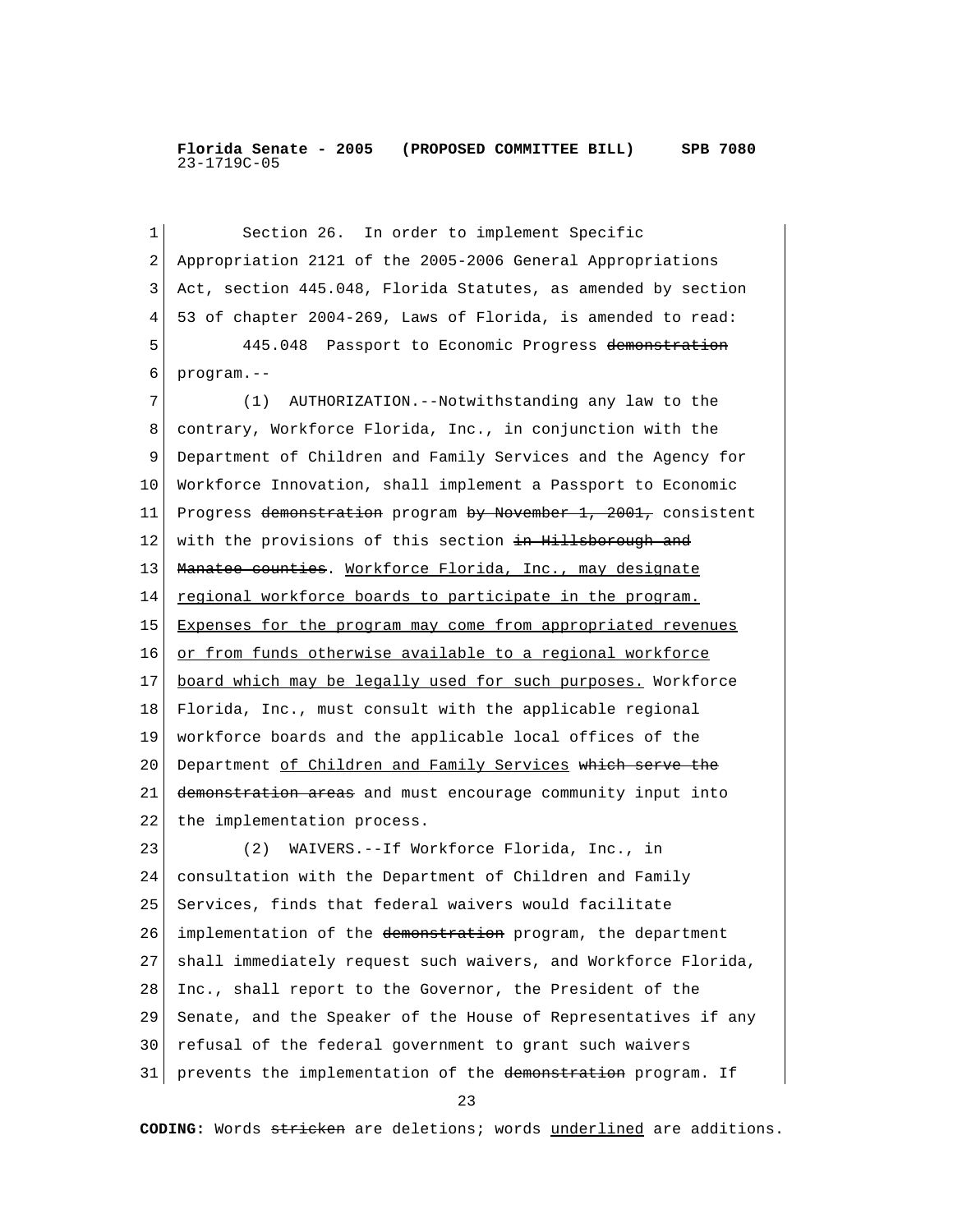1 Workforce Florida, Inc., finds that federal waivers to 2 provisions of the Food Stamp Program would facilitate 3 implementation of the demonstration program, the Department of 4 Children and Family Services shall immediately request such 5 | waivers in accordance with s. 414.175.  $6$  (3) INCOME DISREGARD. In order to provide an 7 additional incentive for employment, and notwithstanding the  $8 \mid$  amount specified in s.  $414.095(12)$ , for individuals residing 9 in the areas designated for this demonstration program, the 10 first \$300 plus one half of the remainder of earned income 11 shall be disregarded in determining eligibility for temporary 12 cash assistance. All other conditions and requirements of s. 13 4<del>14.095(12) shall continue to apply to such individuals.</del> 14 (3)(4) TRANSITIONAL BENEFITS AND SERVICES.--In order 15 to assist them in making the transition to economic 16 self-sufficiency, former recipients of temporary cash 17 assistance residing within the areas designated for this 18 demonstration program shall be eligible for the following 19 benefits and services: 20 (a) Notwithstanding the time period specified in s. 21 445.030, transitional education and training support services 22 as specified in s. 445.030 for up to 4 years after the family 23 is no longer receiving temporary cash assistance; 24 (b) Notwithstanding the time period specified in s. 25 445.031, transitional transportation support services as 26 specified in s. 445.031 for up to 4 years after the family is 27 no longer receiving temporary cash assistance; and 28 (c) Notwithstanding the time period specified in s. 29 445.032, transitional child care as specified in s. 445.032 30 for up to 4 years after the family is no longer receiving 31 temporary cash assistance.

24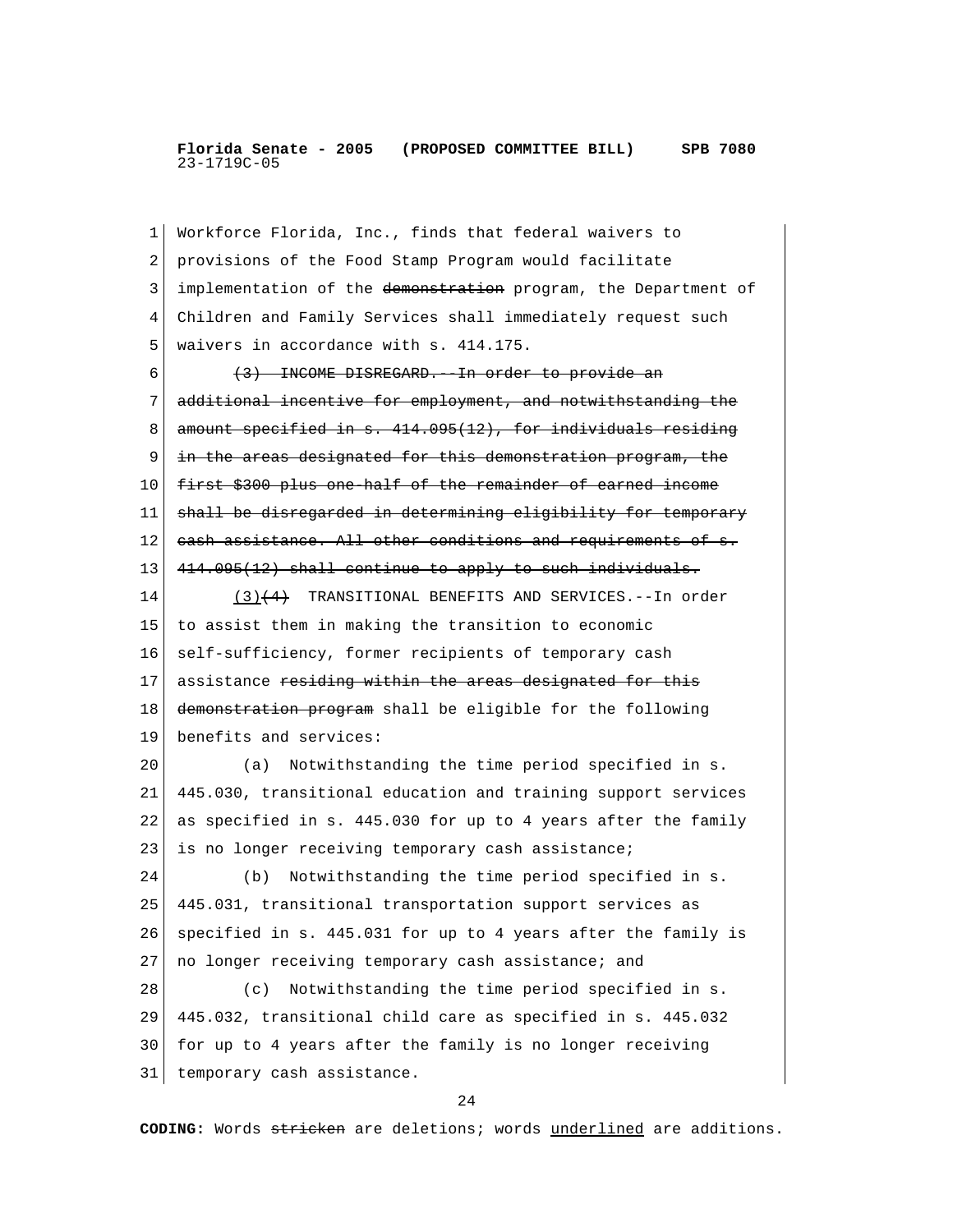1 2 All other provisions of ss. 445.030, 445.031, and 445.032 3 shall apply to such individuals, as appropriate. This 4 subsection does not constitute an entitlement to transitional 5 benefits and services. If funds are insufficient to provide 6 benefits and services under this subsection, the board of 7 directors of Workforce Florida, Inc., or its agent, may limit 8 such benefits and services or otherwise establish priorities 9 for the provisions of such benefits and services. 10 (4)<sup>(5)</sup> INCENTIVES TO ECONOMIC SELF-SUFFICIENCY WAGE 11 SUPPLEMENTATION.--12 (a) The Legislature finds that: 13 1. There are former recipients of temporary cash 14 assistance who are working full time but whose incomes are 15 below the federal poverty level. 16 2. Having incomes below the federal poverty level 17 makes such individuals particularly vulnerable to reliance on 18 public assistance despite their best efforts to achieve or 19 maintain economic independence through employment. 20 3. It is necessary to implement a performance-based 21 program that defines economic incentives for achieving 22 specific benchmarks toward self-sufficiency while the 23 individual is working full-time supplement the wages of such 24 individuals for a limited period of time in order to assist  $25$  them in fulfilling the transition to economic  $26$  self-sufficiency. 27 (b) Workforce Florida, Inc., in cooperation with the 28 Department of Children and Family Services and the Agency for 29 Workforce Innovation, shall offer performance-based incentive 30 bonuses create a transitional wage supplementation program by 31 November 1, 2001, as a component of the Passport to Economic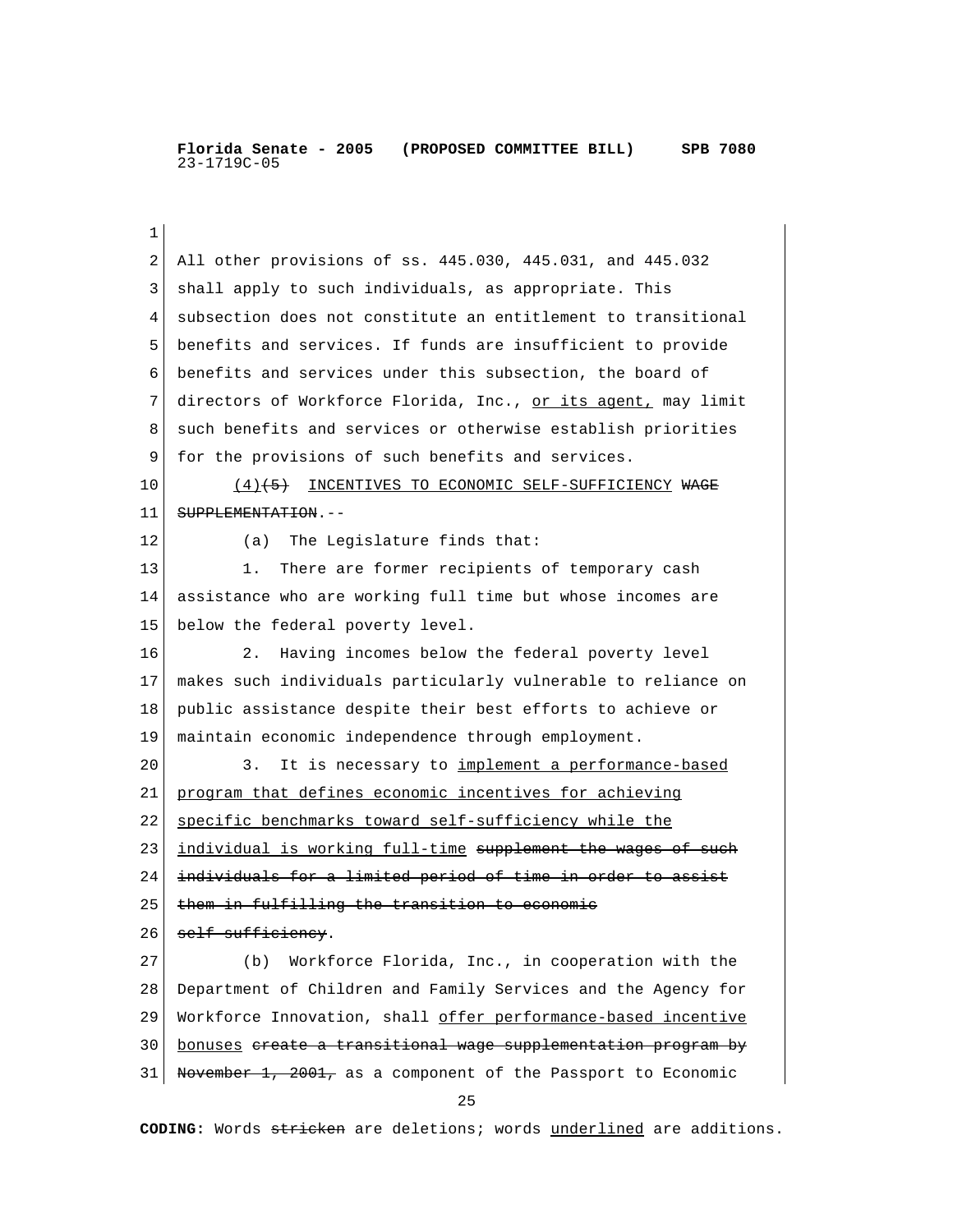1 Progress <del>demonstration</del> program in the areas designated for the 2 demonstration program. This wage supplementation program does 3 not constitute an entitlement to wage supplementation. The 4 bonuses do not represent a program entitlement and shall be 5 contingent on achieving specific benchmarks prescribed in the 6 self-sufficiency plan. If the funds appropriated for this 7 purpose are insufficient to provide this financial incentive 8 wage supplementation, the board of directors of Workforce 9 Florida, Inc., may reduce or suspend the bonuses in order not 10 to exceed the appropriation or may direct the regional boards 11 to use resources otherwise given to the regional workforce to 12 pay such bonuses if such payments comply with applicable state 13 and federal laws <del>limit wage supplementation or otherwise</del> 14 establish priorities for wage supplementation. 15 (c) To be eligible for <u>an incentive bonus</u> wage 16 supplementation under this subsection, an individual must: 17 1. Be a former recipient of temporary cash assistance 18 who last received such assistance on or after January 1, 2000; 19 2. Be employed full time, which for the purposes of 20 this subsection means employment averaging at least 32 hours 21 per week, until the United States Congress enacts legislation 22 reauthorizing the Temporary Assistance for Needy Families 23 block grant and, after the reauthorization, means employment 24 complying with the employment requirements of the 25 reauthorization; and 26 3. Have an average family income for the 6 months 27 preceding the date of application for an incentive bonus  $w = e$ 28 supplementation which is less than 200 +00 percent of the 29 federal poverty level. 30 (d) Workforce Florida, Inc., shall determine the 31 schedule for the payment of wage supplementation under this 26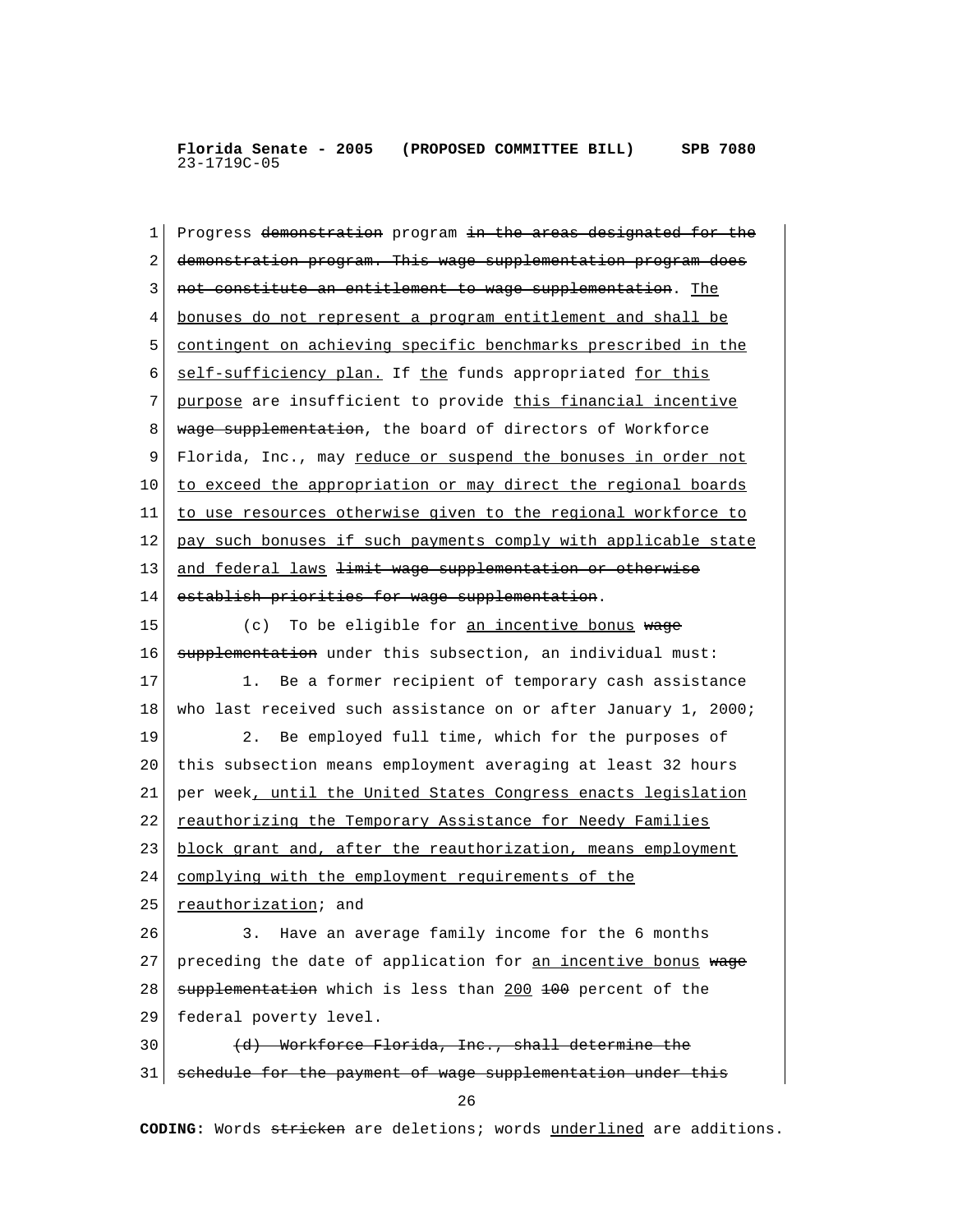1 subsection. An individual eligible for wage supplementation 2 under this subsection may receive a payment that equals the 3 amount necessary to bring the individual's total family income 4 for the period covered by the payment to 100 percent of the 5 federal poverty level. An individual may not receive wage 6 supplementation payments for more than a total of 12 months.  $7$  (e) The wage supplementation program authorized by 8 | this subsection shall be administered through the regional 9 workforce boards and the one stop delivery system, under 10 policy guidelines, criteria, and applications developed by 11 Workforce Florida, Inc., in cooperation with the Department of 12 Children and Family Services and the Agency for Workforce 13 | Innovation. To the maximum extent possible, the regional 14 workforce boards shall use electronic debit card technologies 15 to provide wage supplementation payments under this program. 16 (5)(6) EVALUATIONS AND RECOMMENDATIONS.--Workforce 17 Florida, Inc., in conjunction with the Department of Children 18 and Family Services, the Agency for Workforce Innovation, and 19 the regional workforce boards  $\frac{1}{2}$  the areas designated for this 20 <del>demonstration program</del>, shall conduct a comprehensive 21 evaluation of the effectiveness of the demonstration program 22 operated under this section. Evaluations and recommendations 23 for the program shall be submitted by Workforce Florida, Inc., 24 as part of its annual report to the Legislature. By January 1, 25 2003, Workforce Florida, Inc., shall submit a report on such 26 evaluation to the Governor, the President of the Senate, and 27 | the Speaker of the House of Representatives. The report must 28 include recommendations as to whether the demonstration 29 program should be expanded to other service areas or statewide 30 and whether the program should be revised to enhance its 31 administration or effectiveness.

27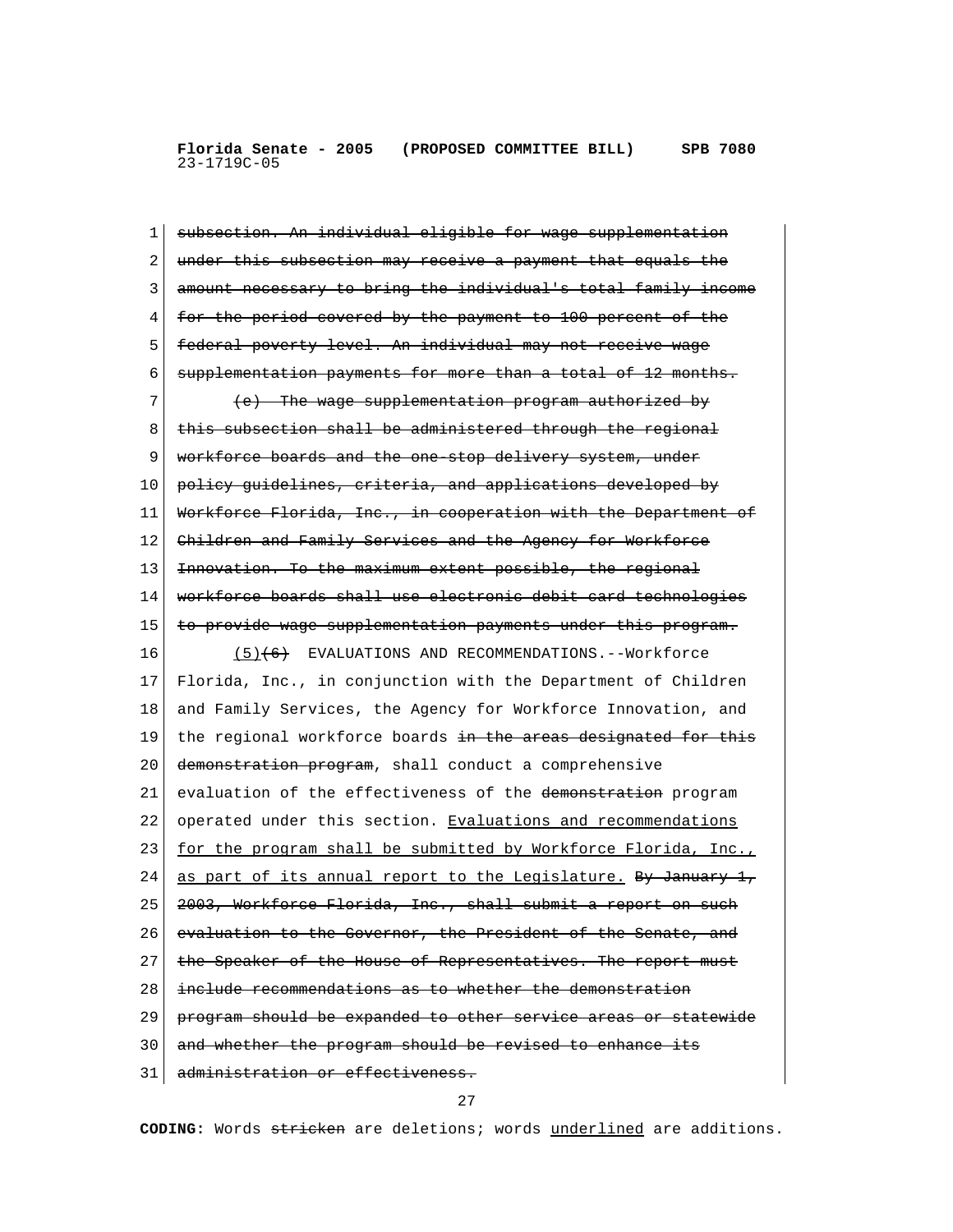1  $(6)$  (7) CONFLICTS.--If there is a conflict between the 2 implementation procedures described in this section and 3 federal requirements and regulations, federal requirements and 4 regulations shall control. 5 Section 27. The amendment of section 445.048, Florida 6 Statutes, by this act shall expire on July 1, 2006, and the 7 text of that section shall revert to that in existence on June 8 30, 2003, except that any amendments to such text enacted 9 other than by this act shall be preserved and continue to 10 operate to the extent that such amendments are not dependent 11 upon the portions of such text which expire pursuant to the 12 provisions of this act. 13 Section 28. In order to implement section 25 of the 14 2005-2006 General Appropriations Act, subsection (13) of 15 section 253.034, Florida Statutes, is amended to read: 16 253.034 State-owned lands; uses.-- 17 (13) Notwithstanding the provisions of this section, 18 funds from the sale of property by the Department of Highway 19 Safety and Motor Vehicles located in Palm Beach County and 20 | Orange Counties are authorized to be deposited into the 21 Highway Safety Operating Trust Fund to facilitate the exchange 22 as provided in the General Appropriations Act, provided that 23 at the conclusion of both exchanges the values are equalized. 24 This subsection expires July 1, 2006 2005. 25 Section 29. In order to implement proviso language in 26 Specific Appropriation 2162F of the 2005-2006 General 27 Appropriations Act, section 402.3017, Florida Statutes, is 28 amended to read: 29 402.3017 Teacher Education and Compensation Helps 30 (TEACH) scholarship program.-- 31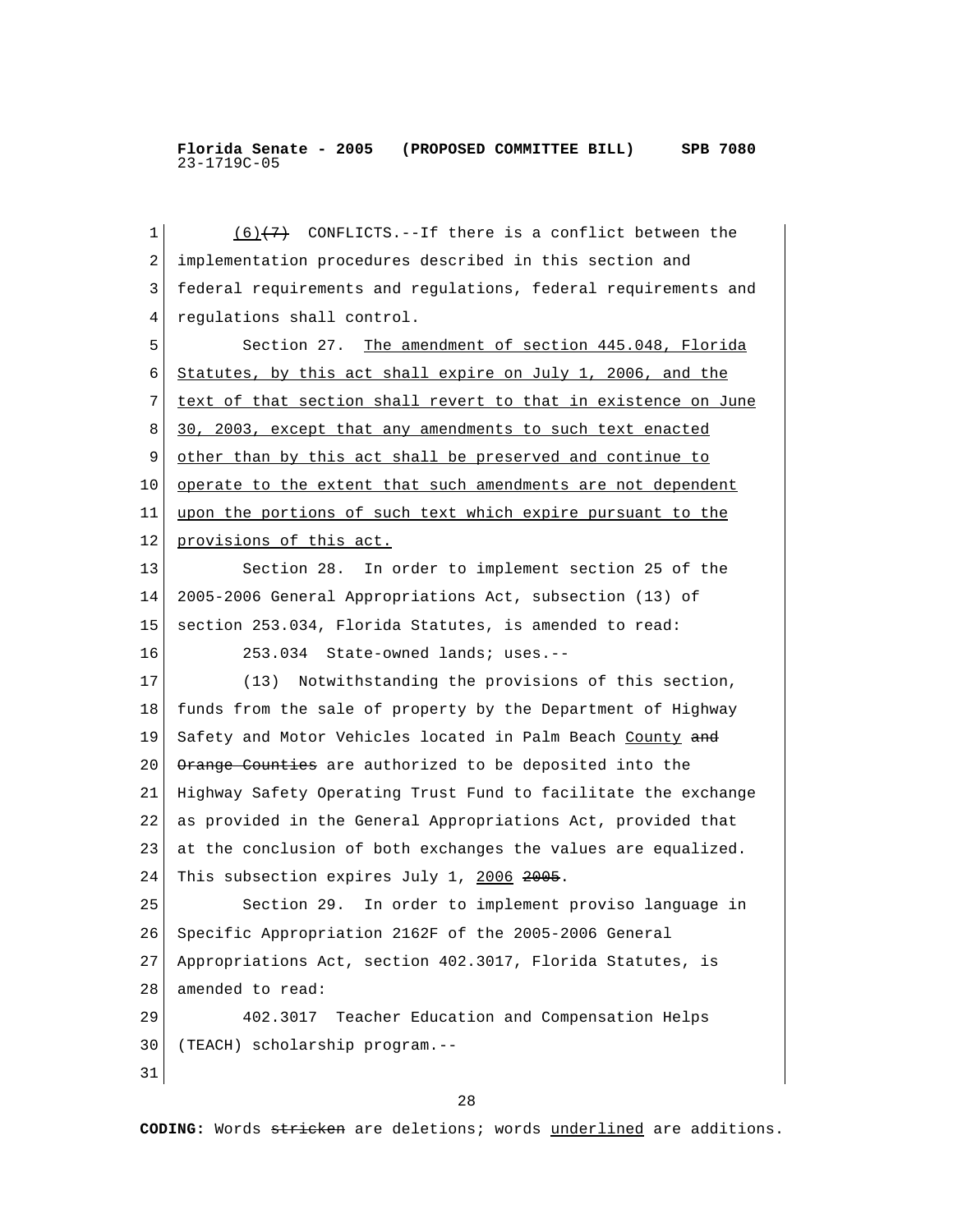1 (1) The Legislature finds that the level of early 2 child care teacher education and training is a key predictor 3 for determining program quality. The Legislature also finds 4 that low wages for child care workers prevent many from 5 obtaining increased training and education and contribute to 6 high turnover rates. The Legislature therefore intends to 7 help fund a program which links teacher training and education 8 to compensation and commitment to the field of early childhood 9 education. 10 (2) The Department of Children and Family Services is 11 authorized to contract for the administration of the Teacher 12 Education and Compensation Helps (TEACH) scholarship program, 13 which provides educational scholarships to caregivers and 14 administrators of early childhood programs, family day care 15 homes, and large family child care homes. 16 (3) The department shall adopt rules as necessary to 17 implement this section. 18 (4) For the 2005-2006 2004 2005 fiscal year only, the 19 Agency for Workforce Innovation shall administer this section. 20 This subsection expires July 1, 2006 2005. 21 Section 30. In order to implement Specific 22 Appropriation 2930 of the 2005-2006 General Appropriations 23 Act, paragraph (f) of subsection (5) of section 287.057, 24 Florida Statutes, is amended to read: 25 287.057 Procurement of commodities or contractual 26 services.-- 27 (5) When the purchase price of commodities or 28 contractual services exceeds the threshold amount provided in 29 s. 287.017 for CATEGORY TWO, no purchase of commodities or 30 contractual services may be made without receiving competitive 31 29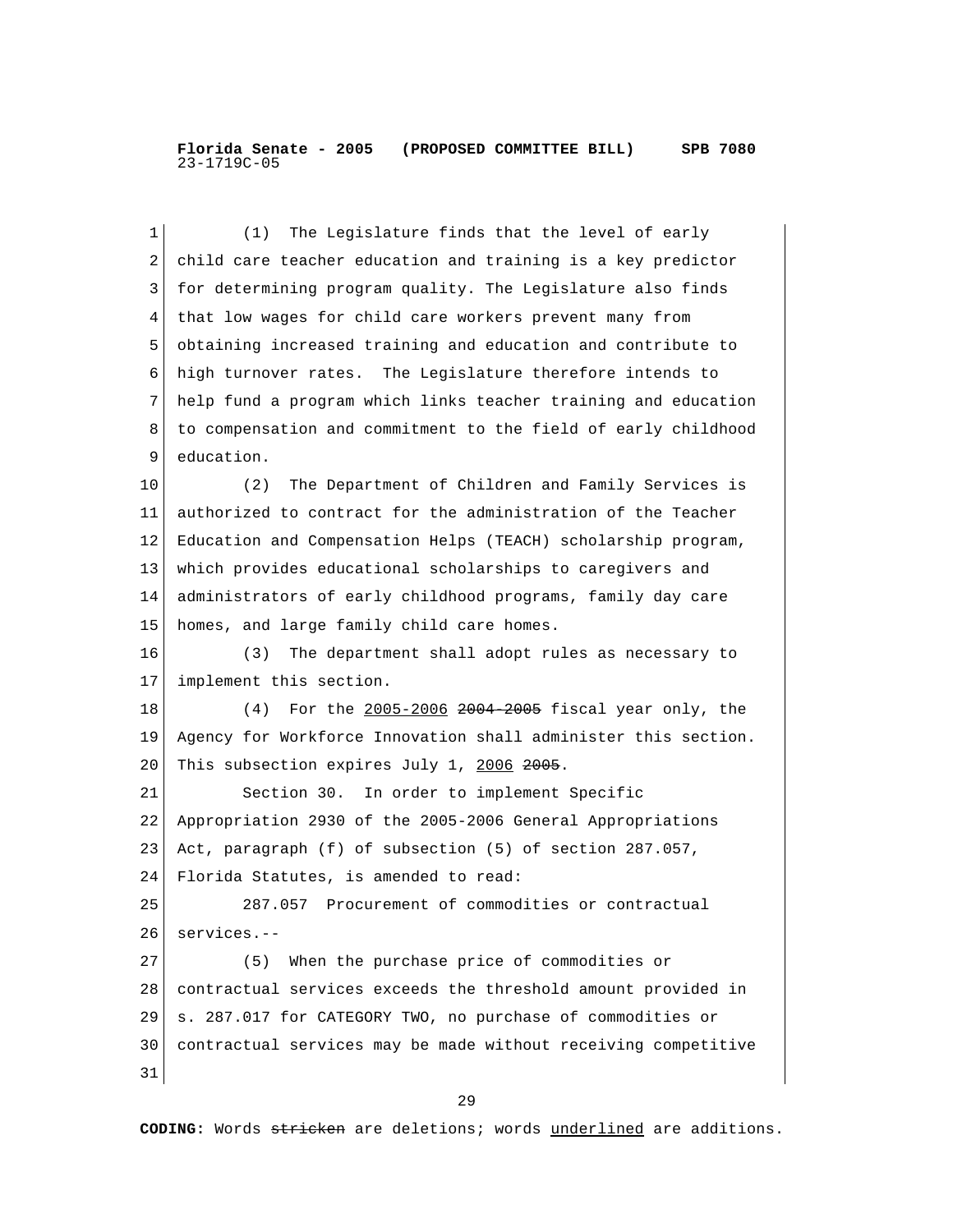1 sealed bids, competitive sealed proposals, or competitive 2 sealed replies unless: 3 (f) The following contractual services and commodities 4 are not subject to the competitive-solicitation requirements 5 of this section: 6 1. Artistic services. 7 | 2. Academic program reviews. 8 3. Lectures by individuals. 9 4. Auditing services. 10 5. Legal services, including attorney, paralegal, 11 expert witness, appraisal, or mediator services. 12 6. Health services involving examination, diagnosis, 13 treatment, prevention, medical consultation, or 14 administration. 15 7. Services provided to persons with mental or 16 physical disabilities by not-for-profit corporations which 17 have obtained exemptions under the provisions of s.  $501(c)(3)$ 18 of the United States Internal Revenue Code or when such 19 services are governed by the provisions of Office of 20 Management and Budget Circular A-122. However, in acquiring 21 such services, the agency shall consider the ability of the 22 vendor, past performance, willingness to meet time 23 requirements, and price. 24 8. Medicaid services delivered to an eligible Medicaid 25 recipient by a health care provider who has not previously 26 applied for and received a Medicaid provider number from the 27 Agency for Health Care Administration. However, this exception 28 shall be valid for a period not to exceed 90 days after the 29 date of delivery to the Medicaid recipient and shall not be 30 renewed by the agency. 31 9. Family placement services.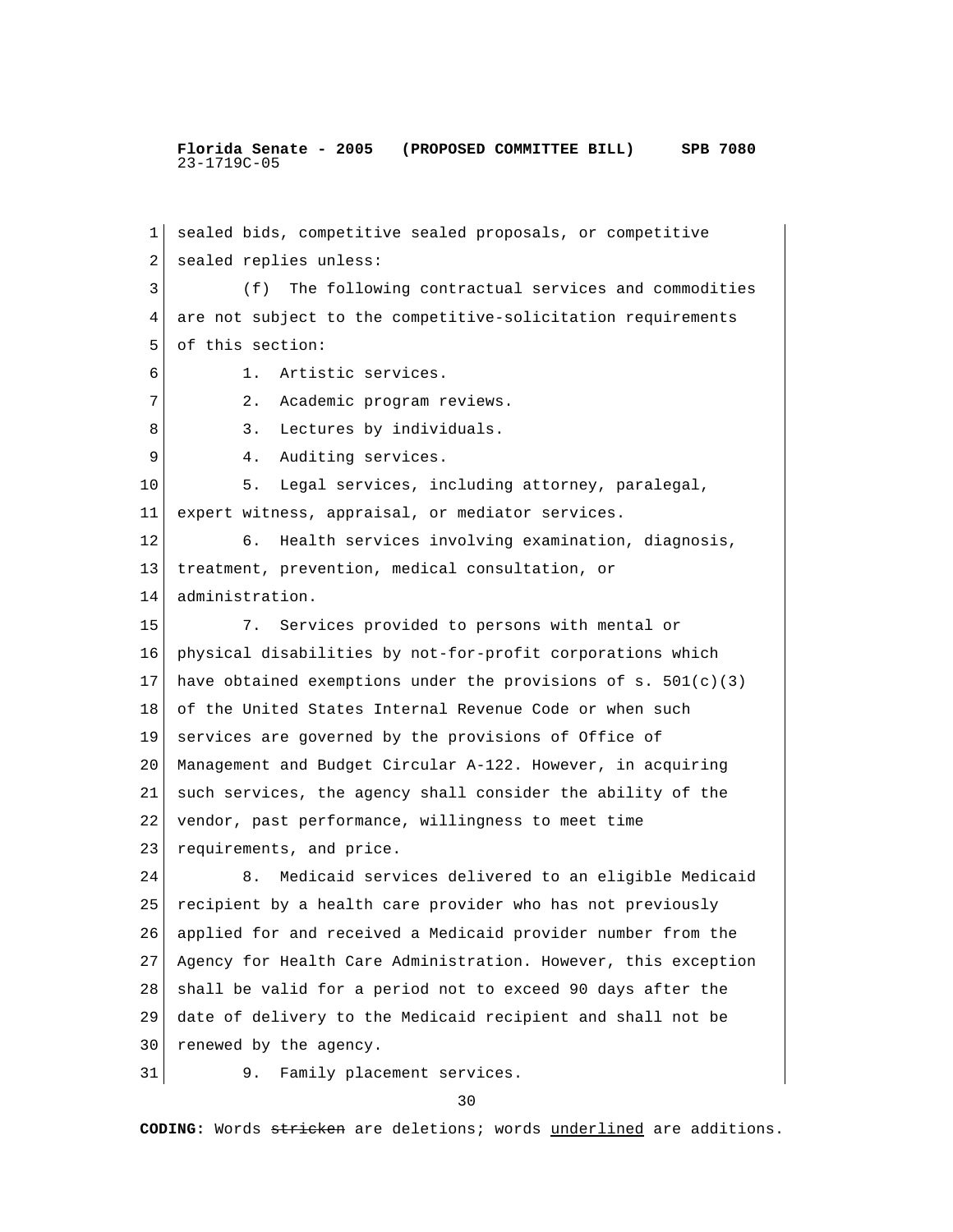1 10. Prevention services related to mental health, 2 including drug abuse prevention programs, child abuse 3 prevention programs, and shelters for runaways, operated by 4 not-for-profit corporations. However, in acquiring such 5 services, the agency shall consider the ability of the vendor, 6 past performance, willingness to meet time requirements, and 7 price. 8 11. Training and education services provided to 9 | injured employees pursuant to s. 440.491(6). 10 12. Contracts entered into pursuant to s. 337.11. 11 13. Services or commodities provided by governmental 12 agencies. 13 14. Voter education activities of the Department of 14 State or the supervisors of elections funded by Specific 15 Appropriation 2930 2871H of the 2005-2006 2004-2005 General 16 Appropriations Act, either individually or in the aggregate or 17 with their respective professional associations. This 18 subparagraph expires July 1, 2006 2005. 19 Section 31. In order to implement Specific 20 Appropriation 2982C of the 2005-2006 General Appropriations 21 Act, paragraph (g) is added to subsection (11) of section 22 259.032, Florida Statutes, to read: 23 259.032 Conservation and Recreation Lands Trust Fund; 24 purpose.-- 25 (11) 26 (g) In addition to the purposes specified in paragraph  $27 (b)$ , funds from the 1.5 percent of the cumulative total of 28 funds ever deposited into the Florida Preservation 2000 Trust 29 Fund and the Florida Forever Trust Fund may be appropriated 30 for the 2005-2006 fiscal year for the construction of 31

31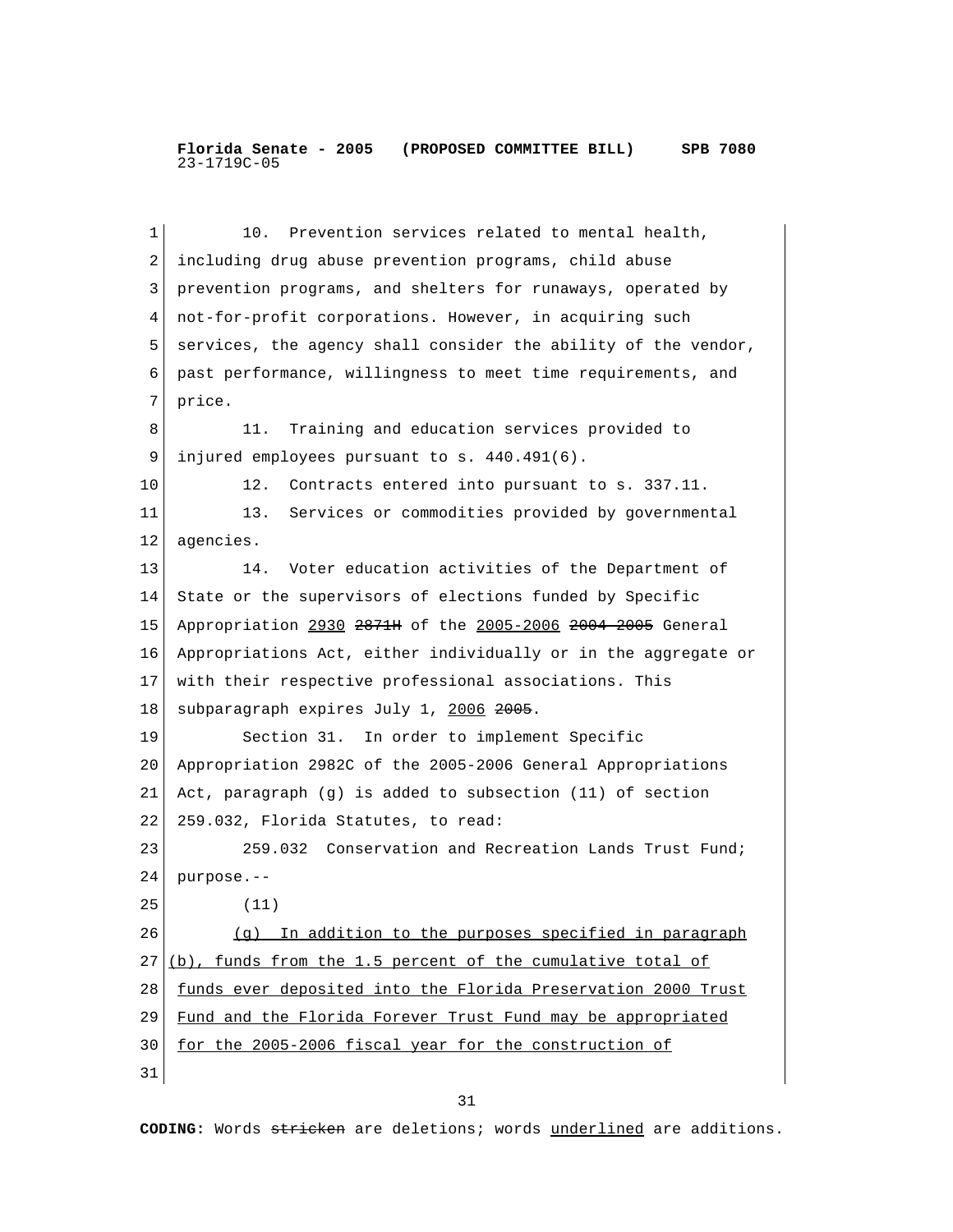1 replacement museum facilities. This paragraph expires July 1, 2 2006. 3 Section 32. In order to implement Specific 4 Appropriation 2495 of the 2005-2006 General Appropriations 5 Act, subsection (7) of section 288.1045, Florida Statutes, is 6 amended to read: 7 288.1045 Qualified defense contractor tax refund 8 program.-- 9 (7) EXPIRATION.--An applicant may not be certified as 10 qualified under this section after June 30, 2006 2005. 11 Section 33. Effective June 30, 2005, in order to 12 implement Specific Appropriation 2495 of the 2005-2006 General 13 Appropriations Act, subsection (7) of section 288.106, Florida 14 Statutes, is amended to read: 15 288.106 Tax refund program for qualified target 16 industry businesses.-- 17 (7) EXPIRATION.--This section expires July 1, 2006 18 June 30, 2005. 19 Section 34. In order to implement Specific 20 Appropriation 1544 of the 2005-2006 General Appropriations 21 Act, subsection (4) of section 290.044, Florida Statutes, is 22 amended to read: 23 290.044 Florida Small Cities Community Development 24 Block Grant Program Fund; administration; distribution.-- 25 (4) The percentage of funds distributed in each of the 26 grant program categories from federal funds for federal fiscal 27 year 1985 shall be established by the Legislature in the 28 appropriation process for the 1984 regular session and shall 29 be established annually thereafter in the same manner. The 30 department shall submit its recommendation on the distribution 31 percentages to the Governor and Legislature as part of its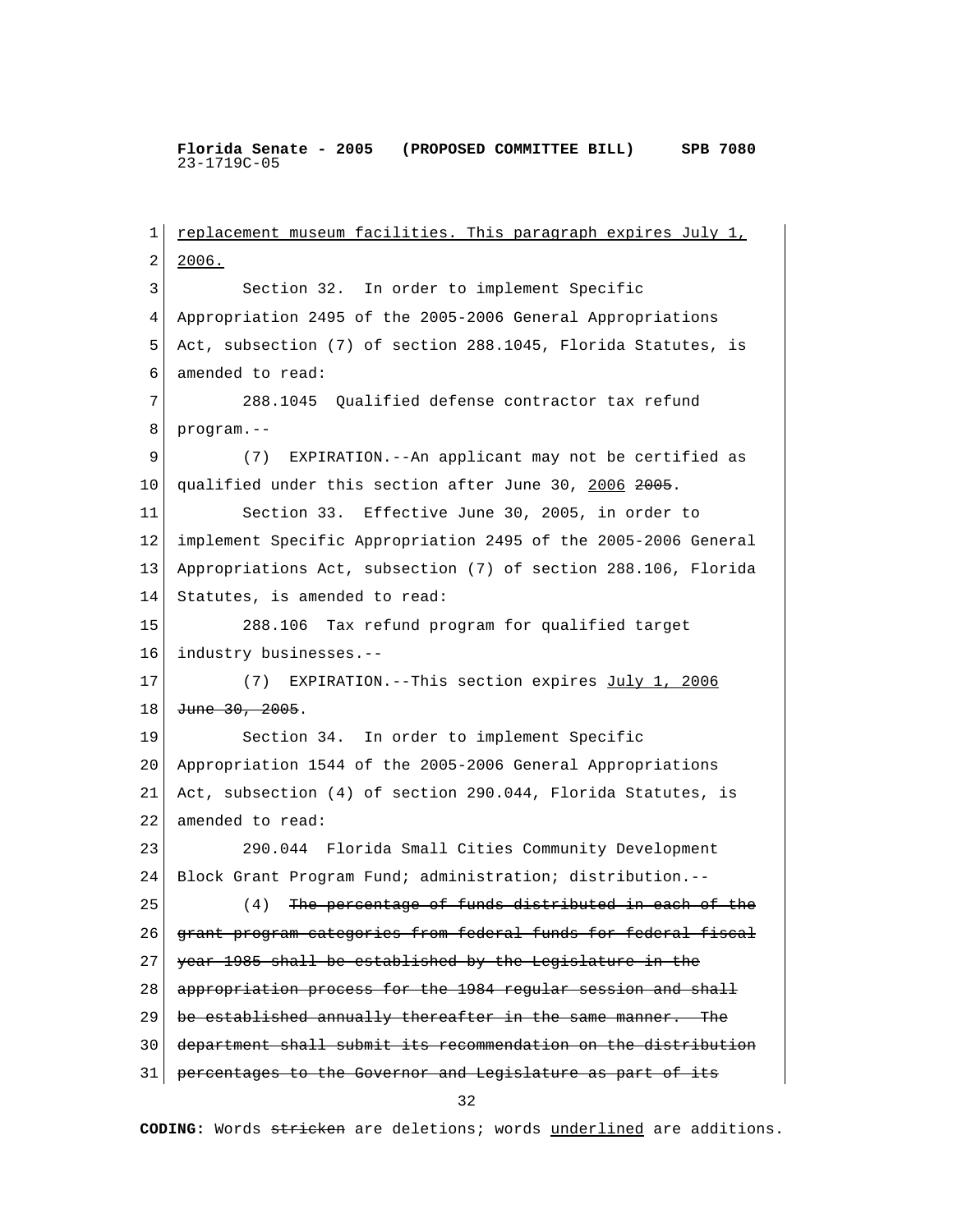1 **regular budget proposals.** The department may set aside shall 2 provide for the set aside of an amount of up to  $\frac{1}{2}$  + percent 3 of the funds allocated to the neighborhood revitalization 4 category in its distribution percentages for use in any 5 eligible local government jurisdiction for which an emergency 6 or natural disaster has been declared by executive order. 7 Such funds may only be provided to a local government to fund 8 eligible emergency-related activities for which no other 9 source of federal, state, or local disaster funds is 10 available. The department shall provide for such set-aside by 11 rule. In the last quarter of the state fiscal year, any funds 12 not allocated under the emergency-related set-aside shall be 13 used to fully fund any applications which were partially 14 funded due to inadequate funds in the most recently completed 15 neighborhood revitalization category funding cycle, and then 16 any remaining funds shall be distributed to the next unfunded 17 applications. 18 Section 35. The amendment of section 290.044, Florida 19 Statutes, by this act shall expire on July 1, 2006, and the 20 text of that section shall revert to that in existence on June 21 30, 2005, except that any amendments to such text enacted 22 other than by this act shall be preserved and continue to 23 operate to the extent that such amendments are not dependent 24 upon the portions of such text which expire pursuant to the 25 provisions of this act. 26 Section 36. In order to implement Specific 27 Appropriation 1993 of the 2005-2006 General Appropriations 28 Act, section 311.22, Florida Statutes, is created to read: 29 311.22 Additional authorization for funding certain 30 dredging projects.--31

33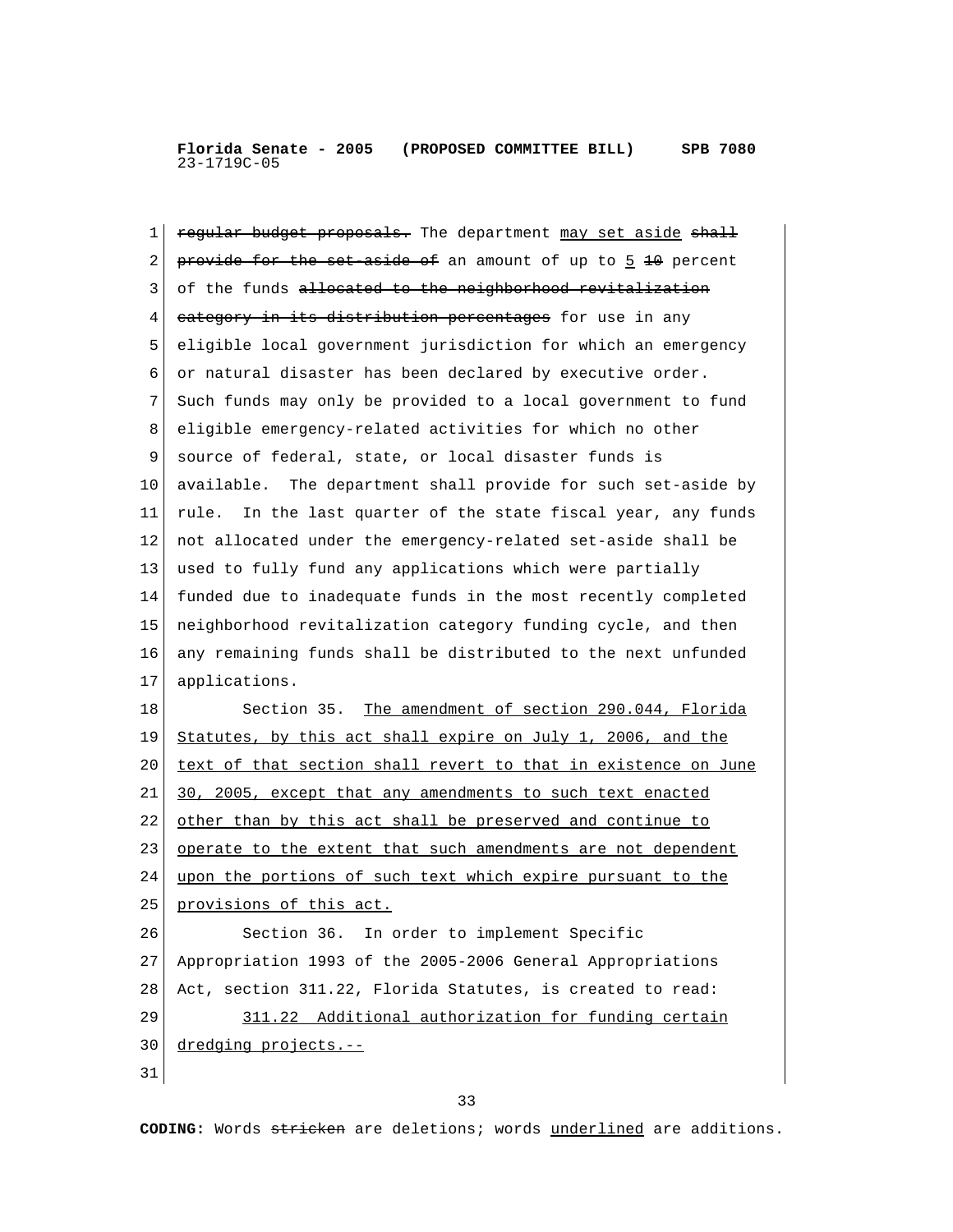| 1  | (1) The Florida Seaport Transportation and Economic            |
|----|----------------------------------------------------------------|
| 2  | Development Council shall establish a program to fund dredging |
| 3  | projects in counties having a population of fewer than 300,000 |
| 4  | according to the last official census. Funds made available    |
| 5  | under this program may be used to fund approved projects for   |
| 6  | the dredging or deepening of channels, turning basins, or      |
| 7  | harbors on a 50-50 matching basis with any port authority, as  |
| 8  | such term is defined in s. 315.02(2), which complies with the  |
| 9  | water quality provisions of s. 403.061 and the local financial |
| 10 | management and reporting provisions of part III of chapter     |
| 11 | 218.                                                           |
| 12 | (2) The council shall adopt rules for evaluating the           |
| 13 | projects that may be funded pursuant to this section. The      |
| 14 | rules must provide criteria for evaluating the economic        |
| 15 | benefit of the project. The rules must include the creation of |
| 16 | an administrative review process by the council which is       |
| 17 | $similar to the process contained in ss. 311.09(5)-(12)$ , and |
| 18 | provide for a review by the Department of Community Affairs,   |
| 19 | the Department of Transportation, and the Office of Tourism,   |
| 20 | Trade, and Economic Development of all projects submitted for  |
| 21 | funding under this section.                                    |
| 22 | (3) This section expires July 1, 2006.                         |
| 23 | Section 37. In order to implement Specific                     |
| 24 | Appropriations 1989-2003, 2017-2019, 2021-2038, and 2074-2084  |
| 25 | of the 2005-2006 General Appropriations Act, subsection (8) is |
| 26 | added to section 339.135, Florida Statutes, to read:           |
| 27 | 339.135<br>Work program; legislative budget request;           |
| 28 | definitions; preparation, adoption, execution, and             |
| 29 | amendment.--                                                   |
| 30 | INCREASED APPROPRIATIONS. -- Notwithstanding any<br>(8)        |
| 31 | requirement of subsections (4) and (5), s. 339.08, or s.       |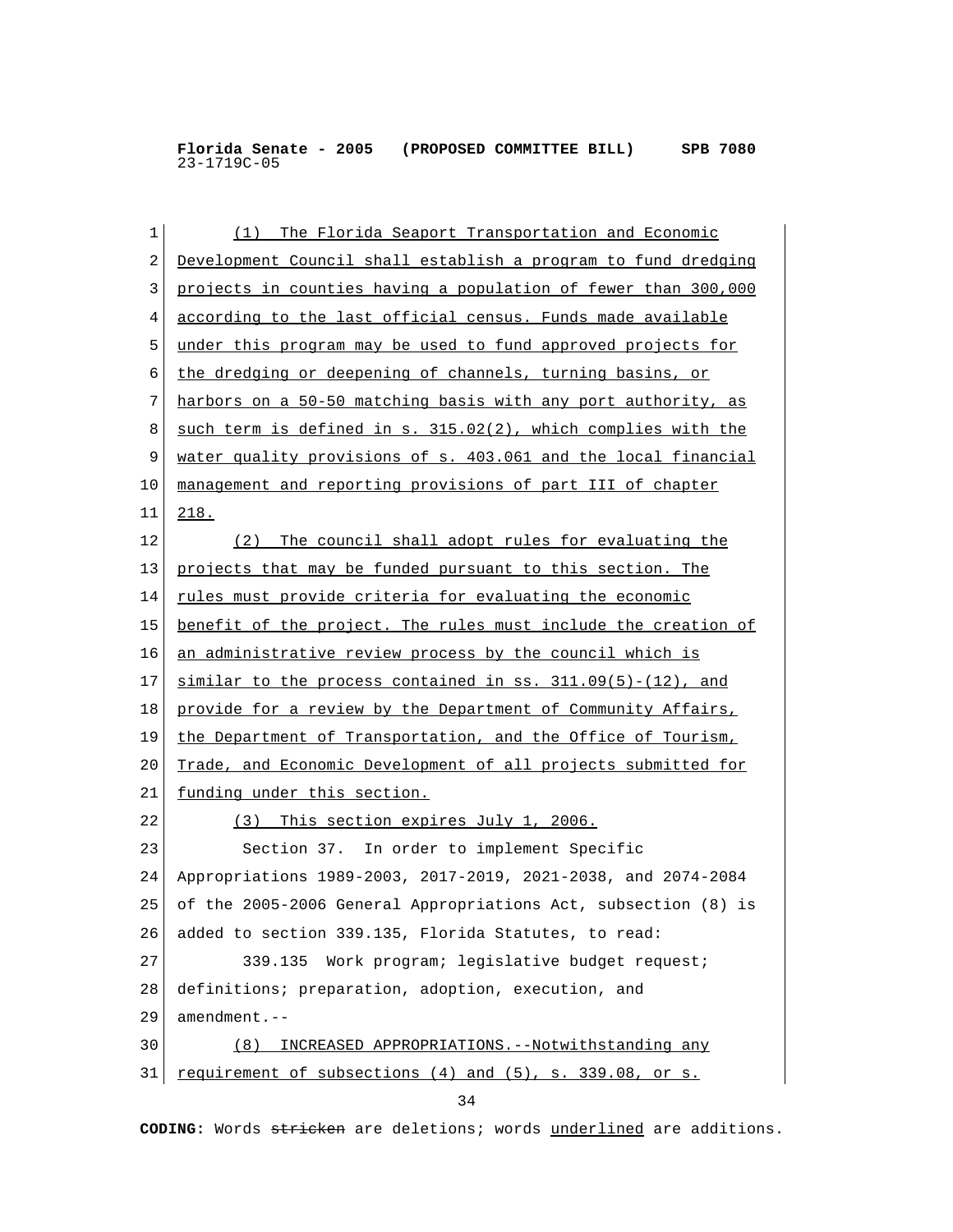1 339.175, the Legislature may appropriate increased revenues 2 identified by the March 4, 2005, consensus estimating 3 conference for projects funded within the Department of 4 Transportation. The funding for such projects may not be 5 deducted from funds otherwise distributed to districts. This 6 subsection expires July 1, 2006. 7 Section 38. In order to implement Specific 8 Appropriation 2575 of the 2005-2006 General Appropriations 9 Act, section 320.0846, Florida Statutes, is created to read: 10 320.0846 Free motor vehicle license plates to active 11 members of the Florida National Guard.-- 12 (1) Any owner or lessee of a motor vehicle who resides 13 | in this state and is an active member of the Florida National 14 Guard may, upon application and proof of eligibility, be 15 issued one standard license plate without charge. Applications 16 for any additional license plates must be accompanied by 17 appropriate fees established in this chapter. 18 (2) Eligible applicants of the Florida National Guard 19 may apply for a specialty license plate as provided in s. 20 320.08056 upon payment of the fees required in that section. 21 All other fees will be waived. Applications for any additional 22 specialty license plates must be accompanied by all 23 appropriate fees established in this chapter. 24 (3) This section expires July 1, 2006. 25 Section 39. In order to implement specific 26 appropriation 2803A of the 2005-2006 General Appropriations 27 Act, section 250.5206, Florida Statutes, is created to read: 28 250.5206 Family Readiness program.--The Department of 29 Military Affairs shall establish a state family readiness 30 program based on the United States Department of Defense's 31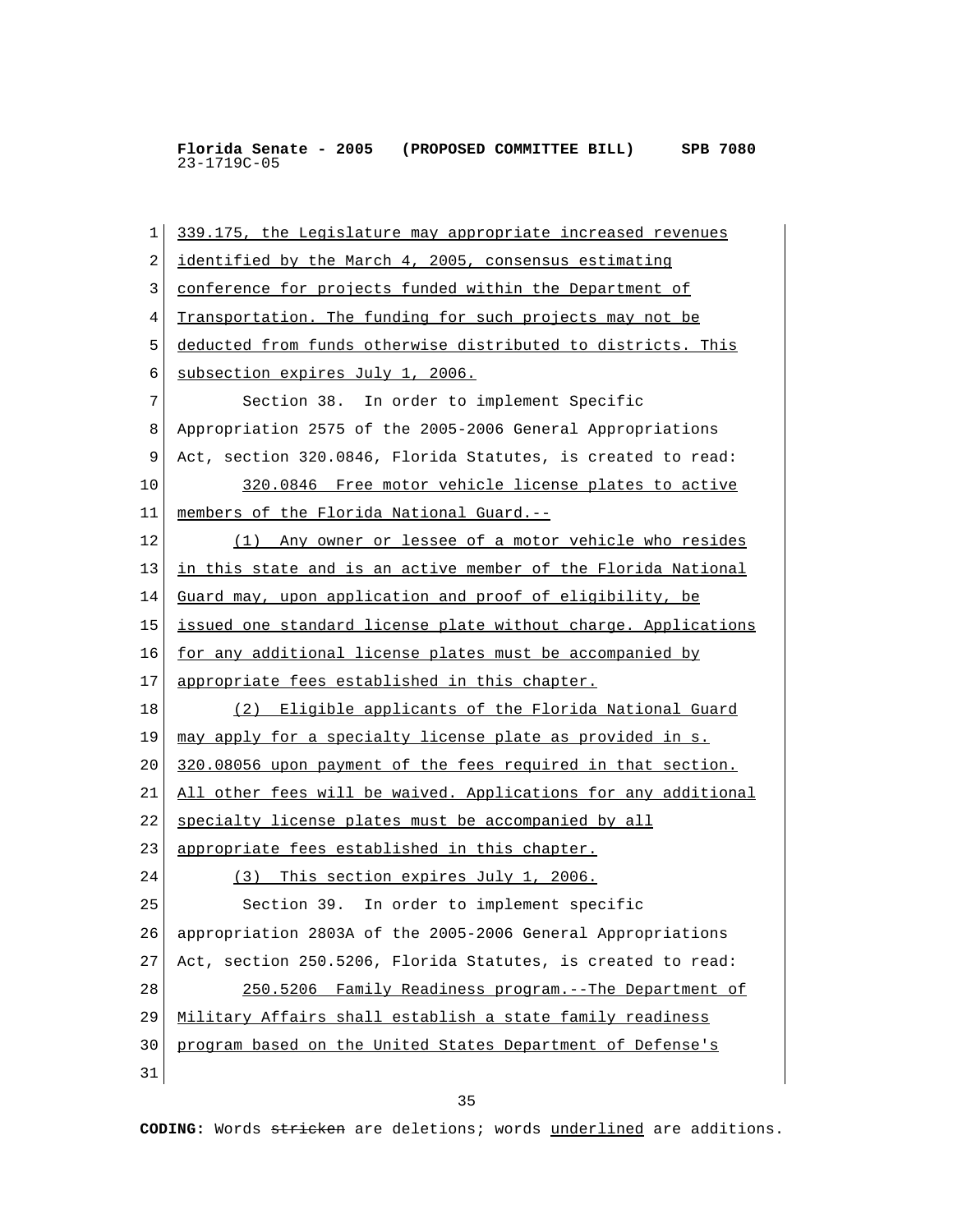1 National Guard and Reserve Family Readiness Strategic Plan 2 2004-2005 initiative. 3 (1) The purpose of the program shall be to provide 4 need-based assistance to family members of troops in the 5 Florida National Guard on active duty who are serving in the 6 global war on terrorism and who are federally deployed or 7 participating in state operations for homeland defense. 8 (2) All funding shall be used to purchase needed 9 services and may not be used to fund staffing or 10 administrative costs. 11 (3) Program funds may be used in emergency situations 12 to purchase critically needed services, including, but not 13 <u>limited to, living expenses, housing, vehicles, equipment or</u> 14 renovations necessary to meet disability needs, and health 15 | care, as well as marriage counseling, stress and anger 16 management therapies, and other family strengthening 17 strategies. 18 (4) Eligible recipients shall include persons who are 19 designated as beneficiaries on the United States Department of 20 Defense Form 93 or who are otherwise dependents of eligible 21 servicemembers. 22 (5) Requests for assistance shall be validated and 23 assessed at the local level by a federal Family Center Support 24 Specialist stationed at the state armory. The recommendations 25 shall be forwarded to the department, which shall review the 26 recommendations for eligibility, appropriateness, and 27 sufficiency of documentation prior to submission to the Family 28 Readiness Advisory Board as provided in subsection (6). 29 (6) The Family Readiness Advisory Board shall make all 30 final determinations regarding the appropriateness of an 31

<u>36 and 36</u>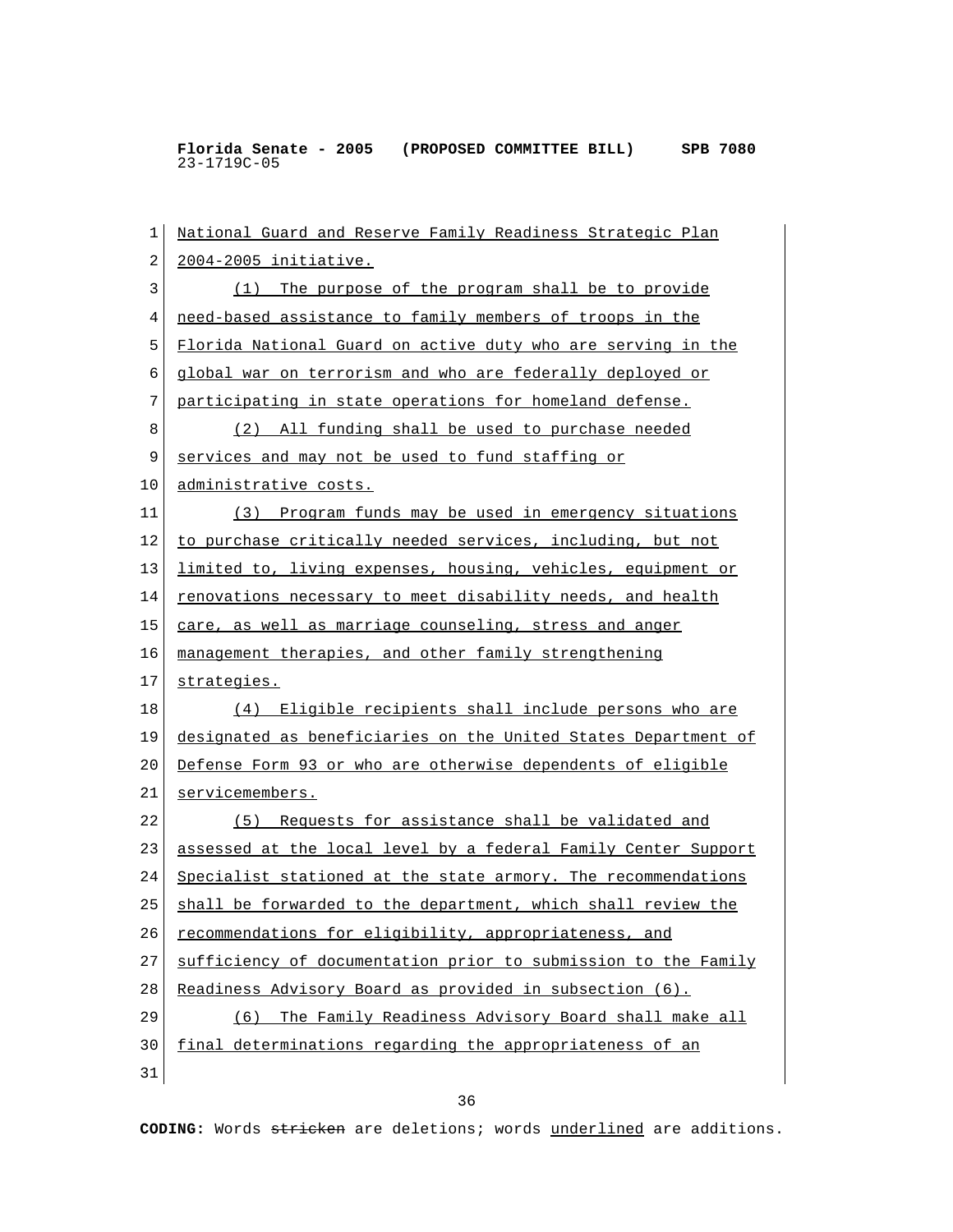1 award, the amount of the award, and the payment of the award. 2 The board shall include: 3 (a) The department employee primarily responsible for 4 the program or his or her designee. 5 (b) The director of personnel for the Florida National 6 Guard or his or her designee. 7 (c) The State Quartermaster or his or her designee. 8 (d) One member appointed by the Adjutant General. 9 (7) The department shall maintain sufficient data to 10 provide an annual report to the Governor and Legislature on 11 the families served, types of services provided, and the 12 allocation of funds spent. 13 (8) This section expires July 1, 2006. 14 Section 40. In order to implement the transfer of 15 moneys to the Working Capital Fund from trust funds in the 16 2005-2006 General Appropriations Act, paragraph (b) of 17 subsection (2) of section 215.32, Florida Statutes, is 18 reenacted to read: 19 215.32 State funds; segregation.-- 20 (2) The source and use of each of these funds shall be 21 as follows: 22 (b)1. The trust funds shall consist of moneys received 23 by the state which under law or under trust agreement are 24 segregated for a purpose authorized by law. The state agency 25 or branch of state government receiving or collecting such 26 moneys shall be responsible for their proper expenditure as 27 provided by law. Upon the request of the state agency or 28 branch of state government responsible for the administration 29 of the trust fund, the Chief Financial Officer may establish 30 accounts within the trust fund at a level considered necessary 31 for proper accountability. Once an account is established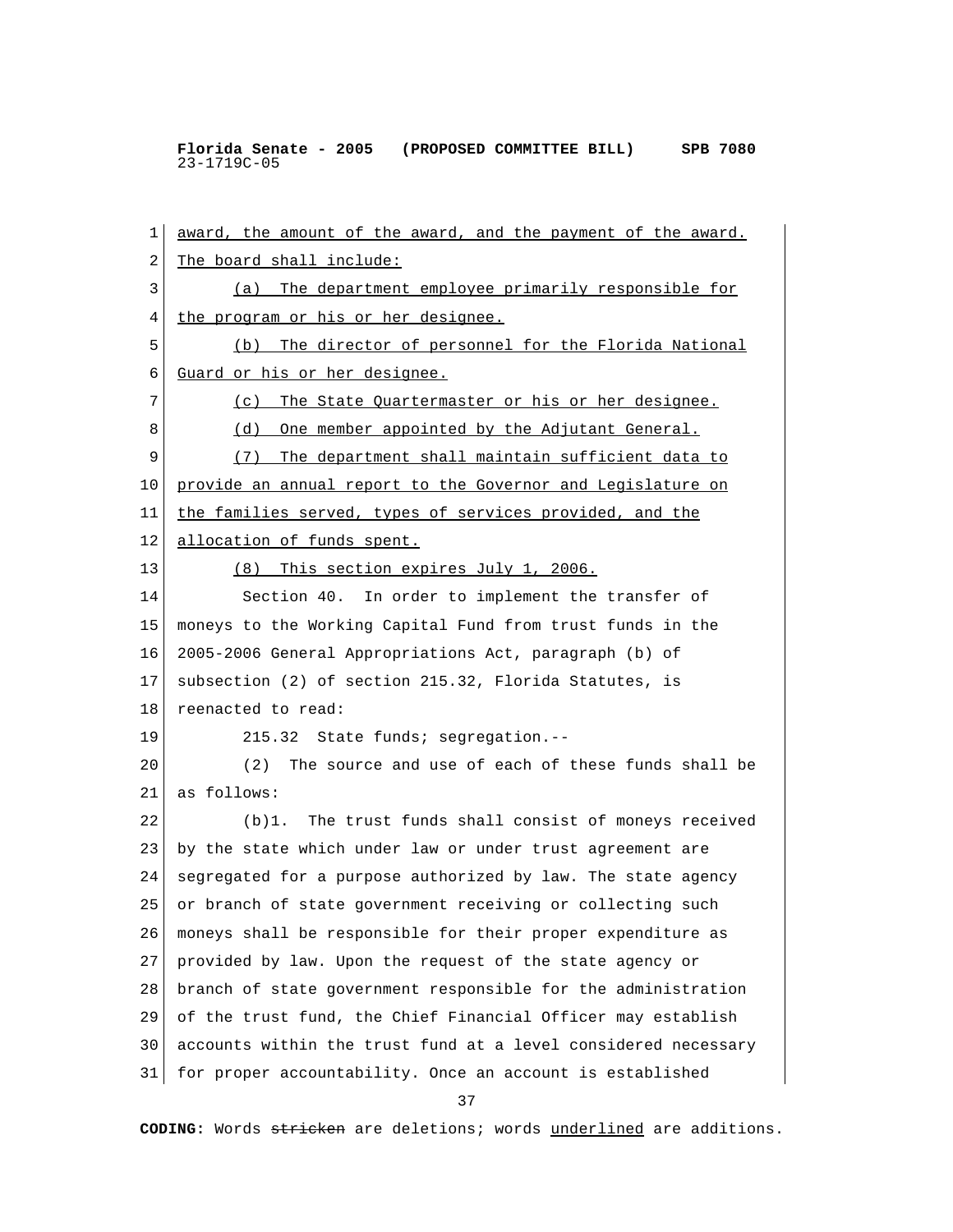1 within a trust fund, the Chief Financial Officer may authorize 2 payment from that account only upon determining that there is 3 sufficient cash and releases at the level of the account. 4 2. In addition to other trust funds created by law, to 5 the extent possible, each agency shall use the following trust 6 funds as described in this subparagraph for day-to-day 7 operations: 8 a. Operations or operating trust fund, for use as a 9 depository for funds to be used for program operations funded 10 by program revenues, with the exception of administrative 11 activities when the operations or operating trust fund is a 12 proprietary fund. 13 b. Operations and maintenance trust fund, for use as a 14 depository for client services funded by third-party payors. 15 c. Administrative trust fund, for use as a depository 16 for funds to be used for management activities that are 17 departmental in nature and funded by indirect cost earnings 18 and assessments against trust funds. Proprietary funds are 19 excluded from the requirement of using an administrative trust  $20$  fund. 21 d. Grants and donations trust fund, for use as a 22 depository for funds to be used for allowable grant or donor 23 agreement activities funded by restricted contractual revenue 24 from private and public nonfederal sources. 25 e. Agency working capital trust fund, for use as a 26 depository for funds to be used pursuant to s. 216.272. 27 f. Clearing funds trust fund, for use as a depository 28 for funds to account for collections pending distribution to 29 lawful recipients. 30 31

<u>38</u>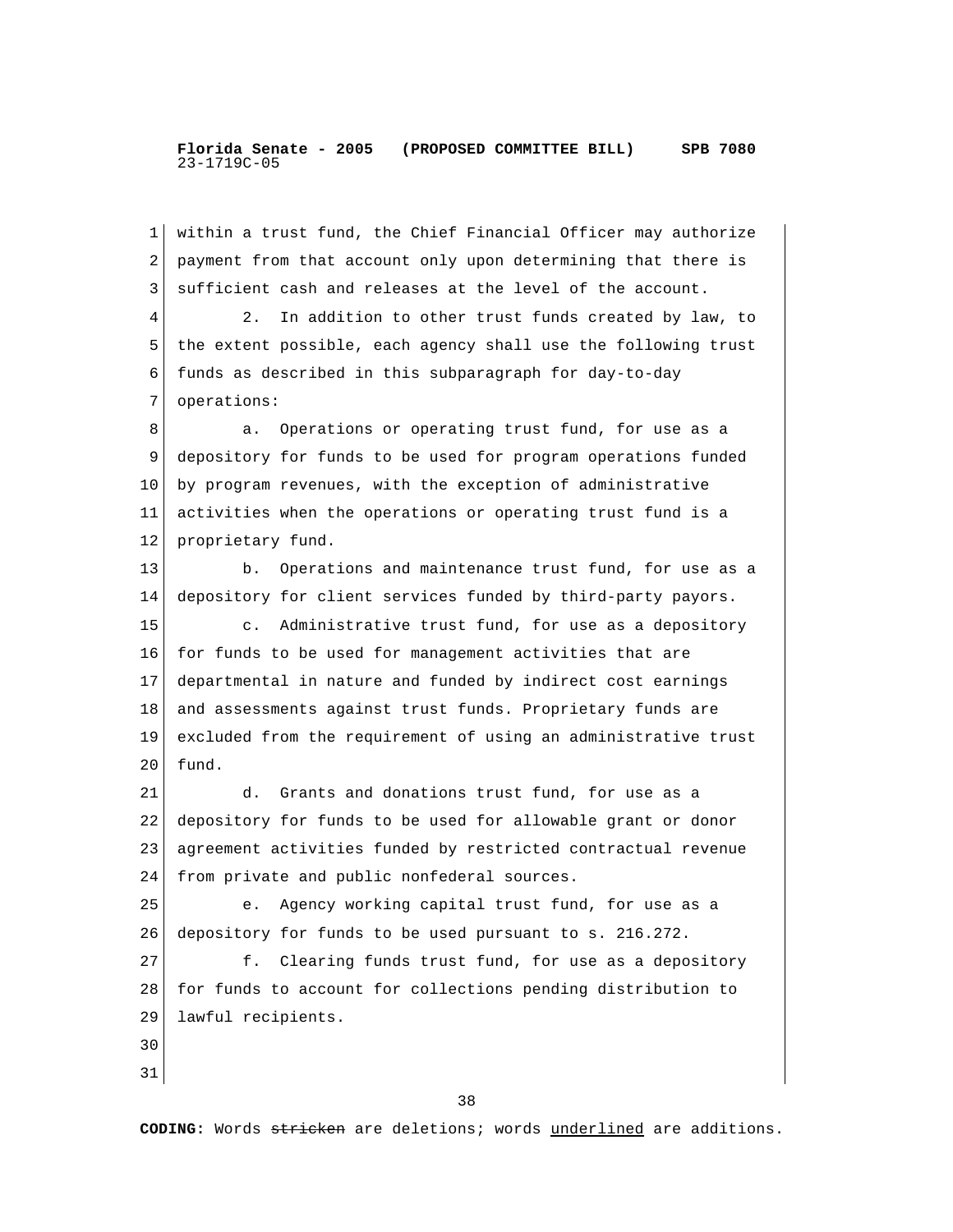1 g. Federal grant trust fund, for use as a depository 2 for funds to be used for allowable grant activities funded by 3 restricted program revenues from federal sources. 4 5 To the extent possible, each agency must adjust its internal 6 accounting to use existing trust funds consistent with the 7 requirements of this subparagraph. If an agency does not have 8 trust funds listed in this subparagraph and cannot make such 9 adjustment, the agency must recommend the creation of the 10 necessary trust funds to the Legislature no later than the 11 next scheduled review of the agency's trust funds pursuant to 12 s. 215.3206. 13 3. All such moneys are hereby appropriated to be 14 expended in accordance with the law or trust agreement under 15 which they were received, subject always to the provisions of 16 chapter 216 relating to the appropriation of funds and to the 17 applicable laws relating to the deposit or expenditure of 18 | moneys in the State Treasury. 19 4.a. Notwithstanding any provision of law restricting 20 the use of trust funds to specific purposes, unappropriated 21 cash balances from selected trust funds may be authorized by 22 the Legislature for transfer to the Budget Stabilization Fund 23 and Working Capital Fund in the General Appropriations Act. 24 b. This subparagraph does not apply to trust funds 25 required by federal programs or mandates; trust funds 26 established for bond covenants, indentures, or resolutions 27 whose revenues are legally pledged by the state or public body 28 to meet debt service or other financial requirements of any 29 debt obligations of the state or any public body; the State 30 Transportation Trust Fund; the trust fund containing the net 31 annual proceeds from the Florida Education Lotteries; the

39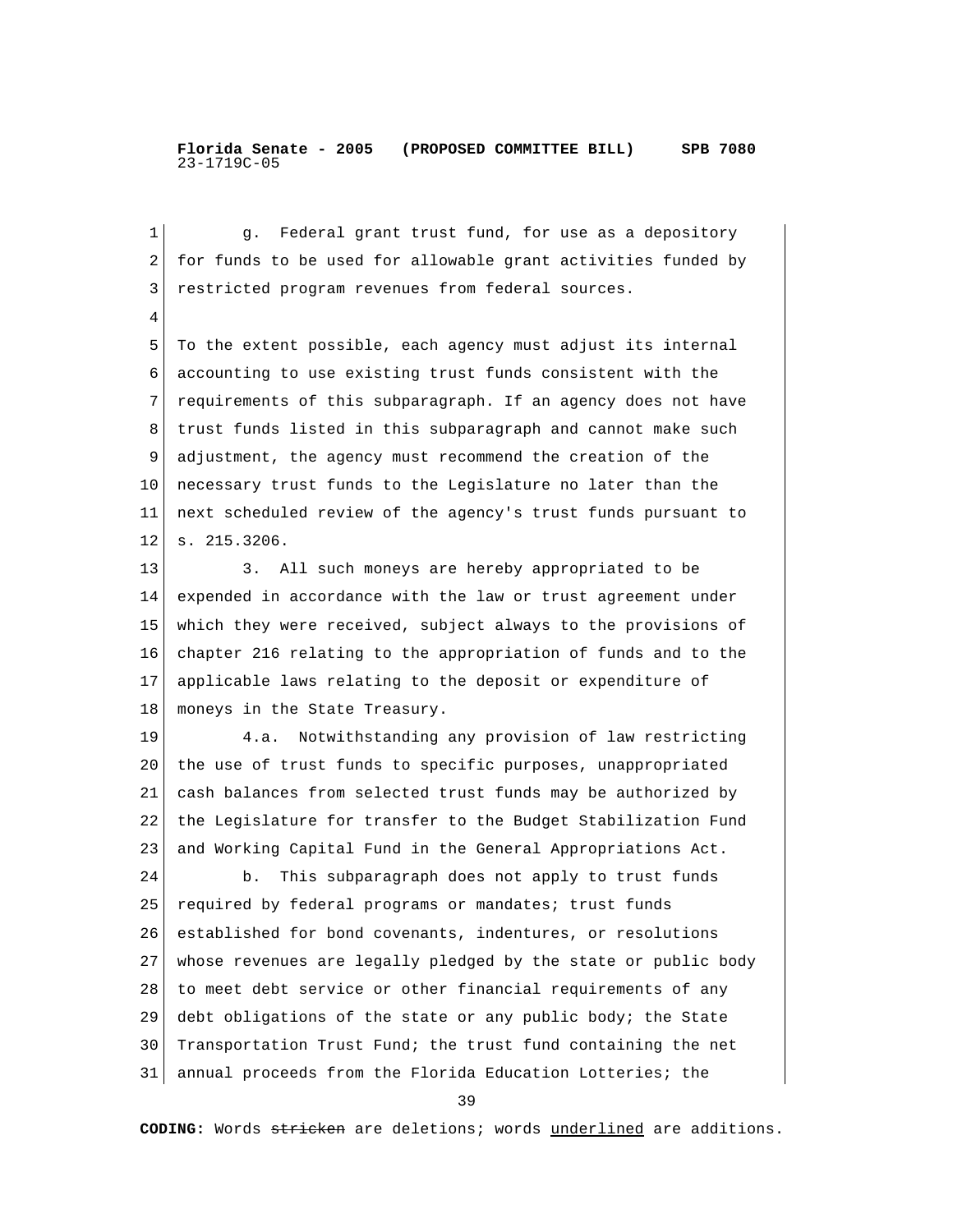| 1  | Florida Retirement System Trust Fund; trust funds under the    |
|----|----------------------------------------------------------------|
| 2  | management of the Board of Regents, where such trust funds are |
| 3  | for auxiliary enterprises, self-insurance, and contracts,      |
| 4  | grants, and donations, as those terms are defined by general   |
| 5  | law; trust funds that serve as clearing funds or accounts for  |
| 6  | the Chief Financial Officer or state agencies; trust funds     |
| 7  | that account for assets held by the state in a trustee         |
| 8  | capacity as an agent or fiduciary for individuals, private     |
| 9  | organizations, or other governmental units; and other trust    |
| 10 | funds authorized by the State Constitution.                    |
| 11 | Section 41. In order to implement sections 2-7 of the          |
| 12 | 2005-2006 General Appropriations Act, subsection (1) of        |
| 13 | section 216.192, Florida Statutes, is amended to read:         |
| 14 | 216.192 Release of appropriations; revision of                 |
| 15 | budgets.--                                                     |
| 16 | (1) Unless otherwise provided in the General                   |
| 17 | Appropriations Act, on July 1 of each fiscal year, up to 25    |
| 18 | percent of the original approved operating budget of each      |
| 19 | agency and of the judicial branch may be released until such   |
| 20 | time as annual plans for quarterly releases for all            |
| 21 | appropriations have been developed, approved, and furnished to |
| 22 | the Chief Financial Officer by the Executive Office of the     |
| 23 | Governor for state agencies and by the Chief Justice of the    |
| 24 | Supreme Court for the judicial branch. The plans, including    |
| 25 | appropriate plans of releases for fixed capital outlay         |
| 26 | projects that correspond with each project schedule, shall     |
| 27 | attempt to maximize the use of trust funds and shall be        |
| 28 | transmitted to the Chief Financial Officer by August 1 of each |
| 29 | fiscal year. Such releases shall at no time exceed the total   |
| 30 | appropriations available to a state agency or to the judicial  |
| 31 | branch, or the approved budget for such agency or the judicial |

40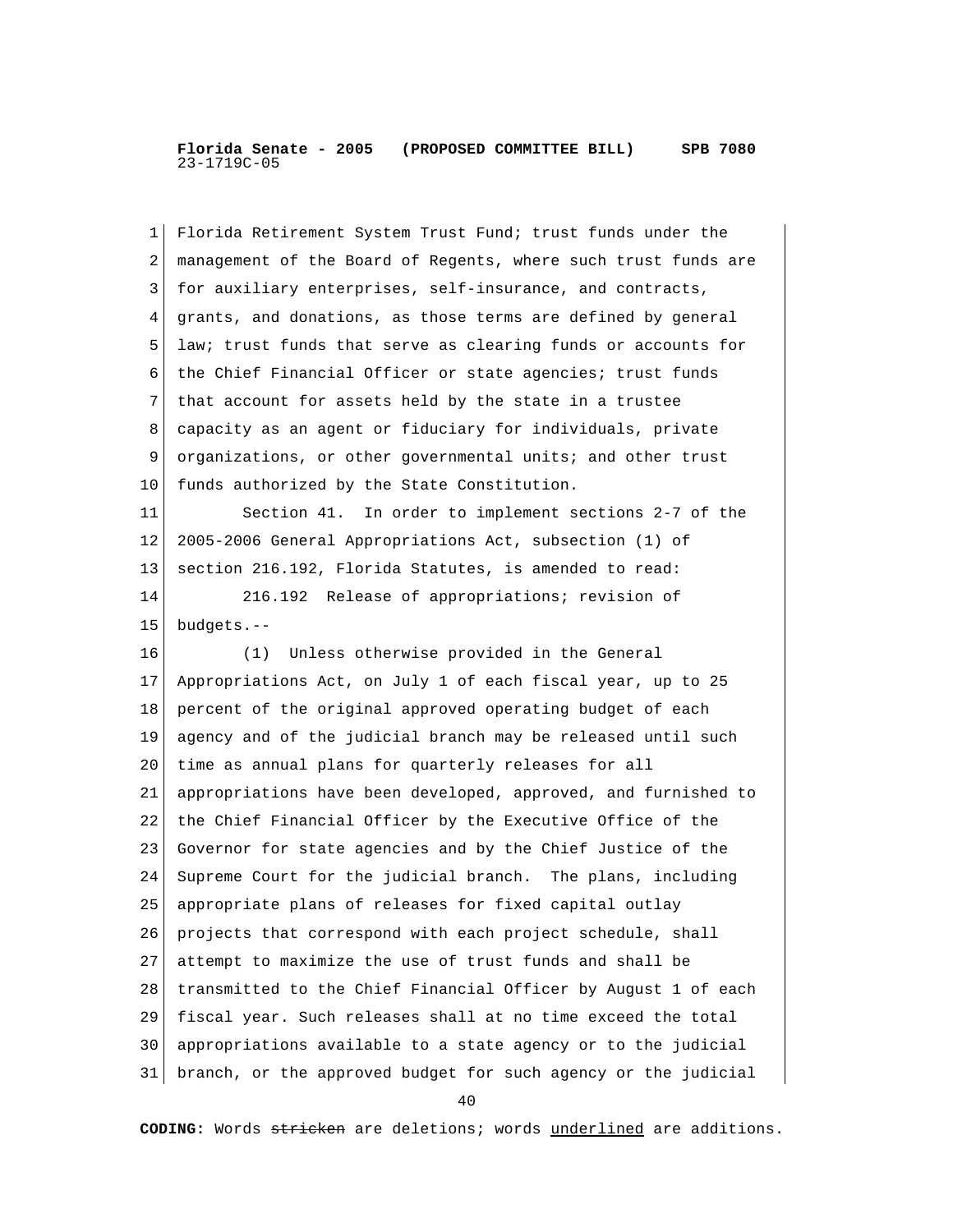1 branch if less. The Chief Financial Officer shall enter such 2 releases in his or her records in accordance with the release 3 plans prescribed by the Executive Office of the Governor and 4 the Chief Justice, unless otherwise amended as provided by 5 law. The Executive Office of the Governor and the Chief 6 Justice shall transmit a copy of the approved annual releases 7 to the head of the state agency, the chair and vice chair of 8 the Legislative Budget Commission, and the Auditor General. 9 The Chief Financial Officer shall authorize all expenditures 10 to be made from the appropriations on the basis of such 11 releases and in accordance with the approved budget, and not 12 otherwise. Expenditures shall be authorized only in accordance 13 with legislative authorizations. Nothing herein precludes 14 periodic reexamination and revision by the Executive Office of 15 the Governor or by the Chief Justice of the annual plans for 16 release of appropriations and the notifications of the parties 17 of all such revisions. 18 (a) Prior to releasing or transferring funds or 19 positions, or increasing spending authority for information 20 technology projects designated in the General Appropriations 21 Act, the agency shall submit a detailed operational work plan 22 to the Executive Office of the Governor and the chairs of the 23 legislative appropriations committees. The operational work 24 plan shall include the following components:  $25$  1. A project charter that describes the business 26 objectives and expected outcomes to be attained and specifies 27 planned project milestones and deliverables; 28 2. A work breakdown structure that summarizes all 29 tasks required to complete the project; 30 3. A resource-loaded project schedule and a spending 31 plan;

41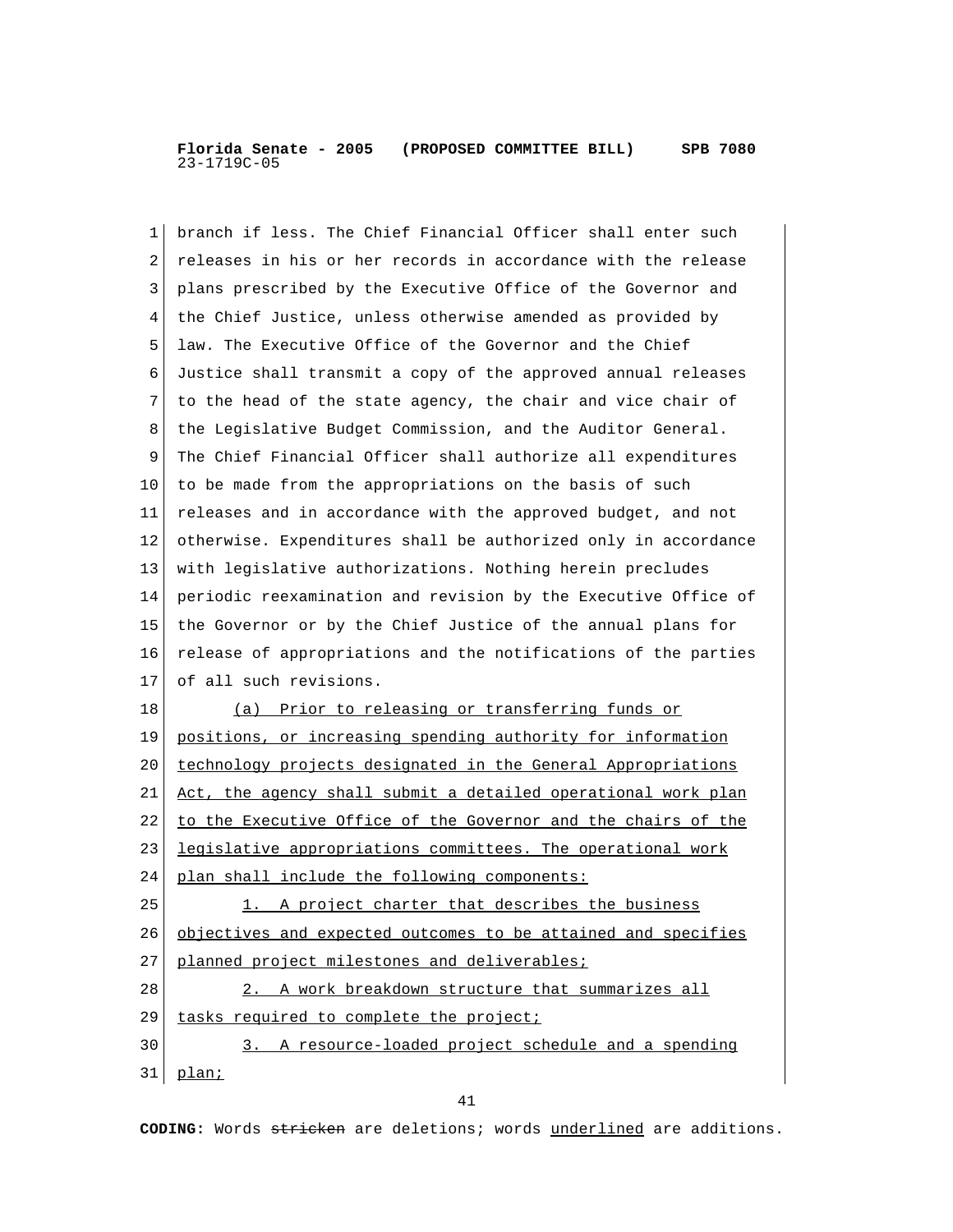1 4. A description of the project organization and the 2 roles and responsibilities of the project participants; and 3 5. A description of the processes and procedures that 4 will be used to identify and manage the project's risks and to 5 manage changes in the requirements of the project. 6 7 The agency is authorized to request the Executive Office of 8 the Governor to release the funds and positions pursuant to 9 chapter 216 and in a manner consistent with the spending plan 10 component of the operational work plan; however, the funds and 11 positions shall not be released until the operational work 12 plan is approved by the Executive Office of the Governor, in 13 consultation with the legislative appropriations committees. 14 Funds or positions released for the information technology 15 project may not exceed the amount identified in the approved 16 operational work plan. Operational work plans shall be updated 17 as required in the General Appropriations Act. This paragraph 18 expires July 1, 2006. 19 (b) The agency also shall submit to the Executive 20 Office of the Governor and the legislative appropriations 21 chairs project status reports comparing the planned progress 22 of the project as specified in the operational work plan 23 versus the actual progress made to date, the actual completion 24 dates, and the actual costs incurred. The status reports shall 25 also describe the planned project milestones, deliverables, 26 and expenditures for the next reporting period; the current 27 issues requiring resolution; and the project risks that are 28 being actively managed and the actions being taken to mitigate 29 the risks. This paragraph expires July 1, 2006. 30 (c) Operational work plans and project status reports 31 shall comply with the standards for these documents which are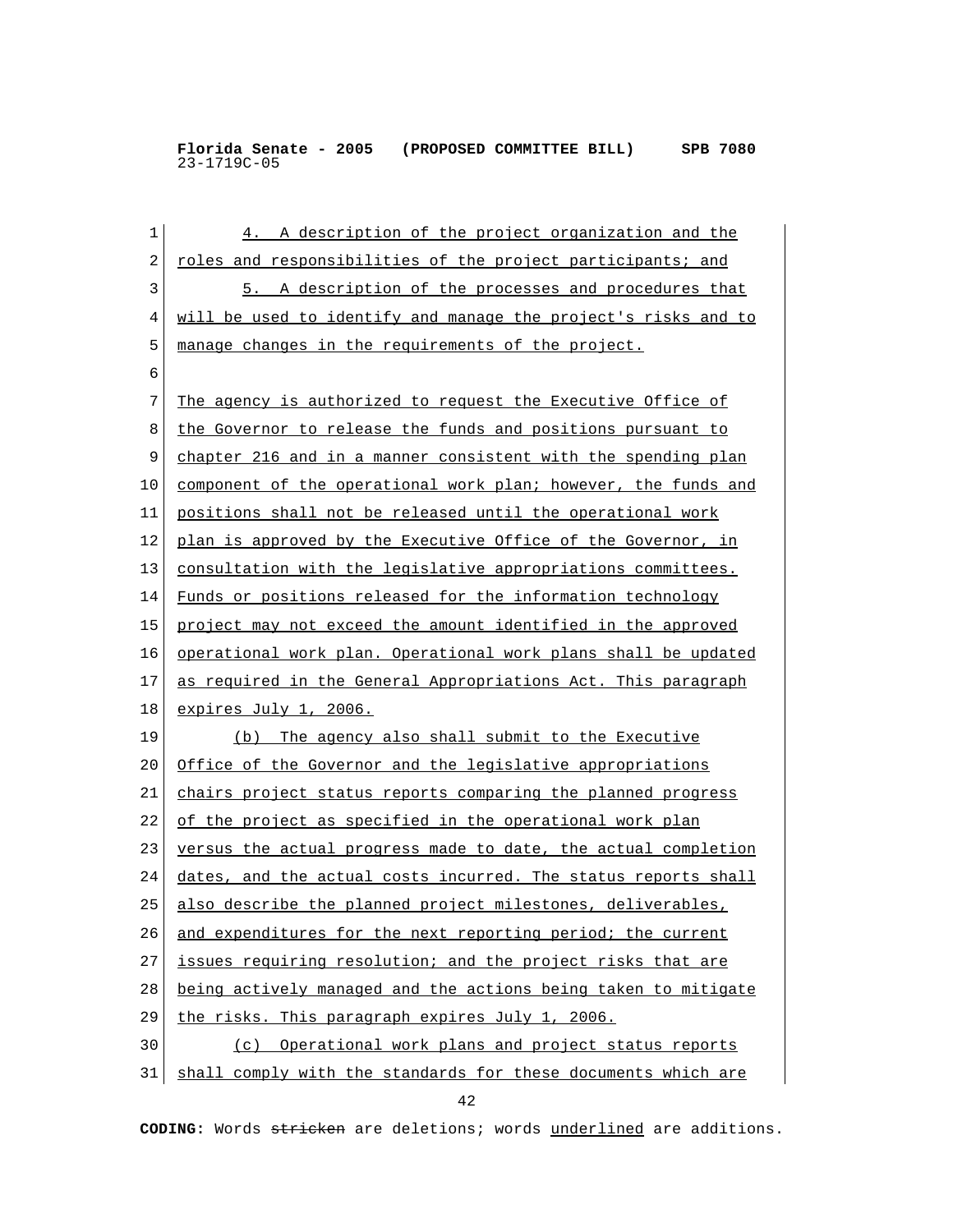1 jointly developed and published annually by the State 2 Technology Office and the Technology Review Workgroup. The 3 General Appropriations Act shall specify the frequency of 4 operational work plans and status reports required for 5 designated information technology projects. This paragraph 6 expires July 1, 2006. 7 Section 42. In order to implement sections 2-7 of the 8 2005-2006 General Appropriations Act, a goal of the Aspire 9 project shall be to reduce or replace the need for duplicative 10 agency-level accounting, financial, or cash-management systems 11 by providing functionality to meet state agencies' accounting, 12 financial, and cash-management requirements in the Aspire 13 system for statewide accounting and cash management. 14 (1) When all functional design specifications have 15 been finalized, the Aspire project shall publish a clear and 16 unambiguous description of the planned Aspire functionality 17 and related business process requirements in a manner and with 18 sufficient detail to enable each state agency to determine 19 whether or not there is a business case for remediating or 20 continuing to operate a duplicative agency-level accounting, 21 financial, or cash-management system. 22 (2) Prior to using any of the funds appropriated to 23 state agencies in the 2005-2006 General Appropriations Act for 24 remediation or new development activities related to 25 agency-level accounting, financial, or cash-management  $26$  systems, each agency shall identify the shadow systems that 27 will be decommissioned, the timelines for decommissioning, and 28 the system or systems that require remediation. This 29 information shall be provided to the Director of the Office of 30 Policy and Budget and the chairs of the Senate Ways and Means 31 Committee and the House of Representatives Fiscal Council. If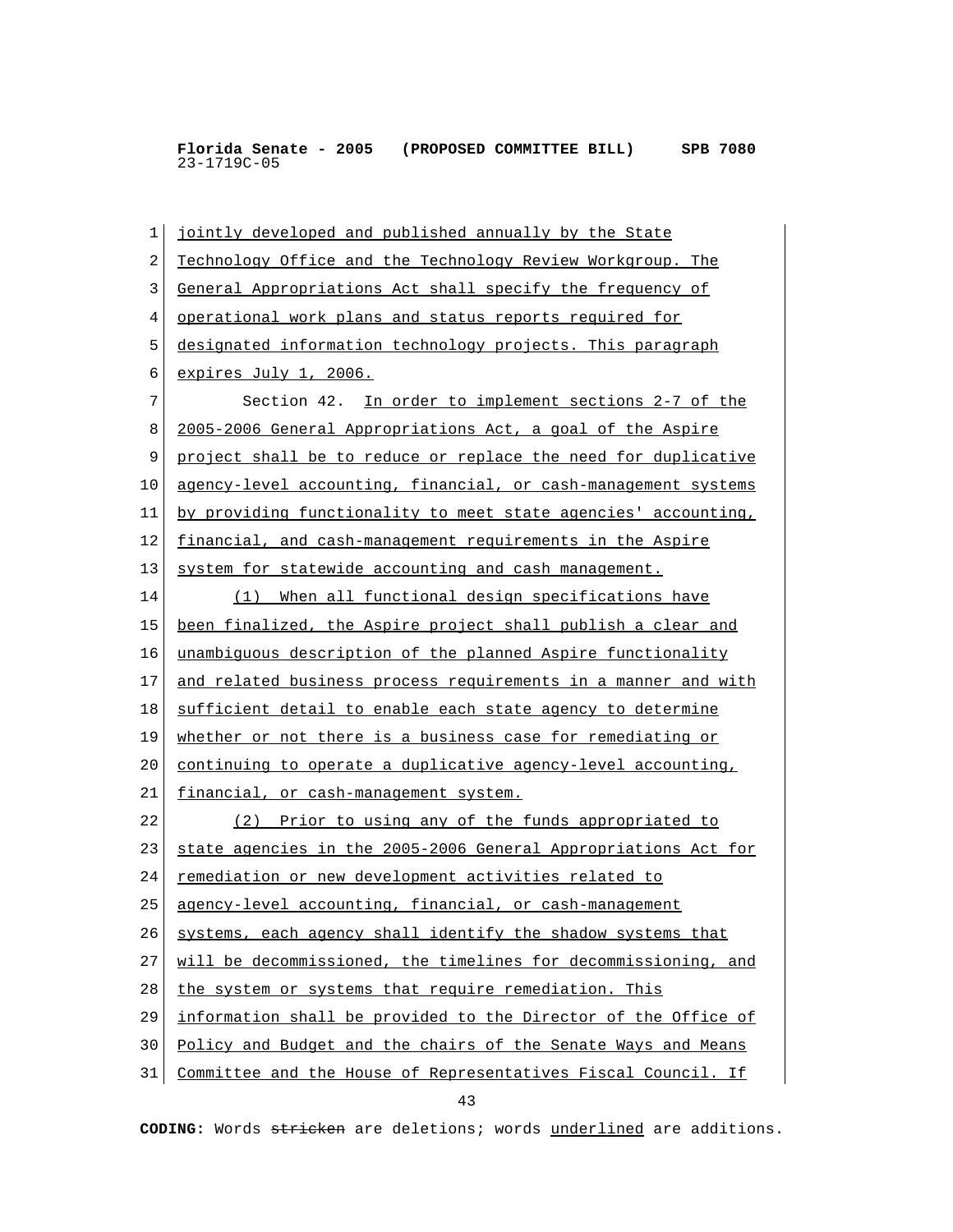| $\mathbf 1$ | an agency identifies one or more agency-level systems for      |
|-------------|----------------------------------------------------------------|
| 2           | development or remediation, it must prepare and submit a       |
| 3           | proposal to the Florida Management Information Board,          |
| 4           | established in section 215.95, Florida Statutes. The proposal  |
| 5           | shall provide a detailed description of the accounting,        |
| 6           | financial, or cash-management system functionality that is     |
| 7           | critically needed by the agency but that is not provided with  |
| 8           | the Aspire system. It also shall estimate the expected costs   |
| 9           | and benefits of developing or remediating the system or        |
| 10          | systems and provide a resource-loaded project plan that        |
| 11          | identifies the dates associated with the major project         |
| 12          | milestones and deliverables for the proposed development or    |
| 13          | remediation project or projects. Agencies may use the          |
| 14          | Guidelines for Preparing the Business Case for Agency's Aspire |
| 15          | Remediation that were issued by the State Technology Office in |
| 16          | August 2004 as a template to provide the necessary             |
| 17          | information.                                                   |
| 18          | (3) Representatives from the State Technology Office,          |
| 19          | the Department of Financial Services, the Technology Review    |
| 20          | Workgroup, and the Office of the Auditor General shall be      |
| 21          | directed jointly to validate and to evaluate all remediation   |
| 22          | proposals and shall jointly provide recommendations to the     |
| 23          | Florida Management Information Board. Those representatives    |
| 24          | shall consider the following factors in evaluating the         |
| 25          | proposals:                                                     |
| 26          | (a) The critical functionality of the existing                 |
| 27          | agency-level system or systems.                                |
| 28          | (b) The critical accounting, financial, and                    |
| 29          | cash-management business processes that must be maintained     |
| 30          | within the agency.                                             |
| 31          |                                                                |
|             |                                                                |

44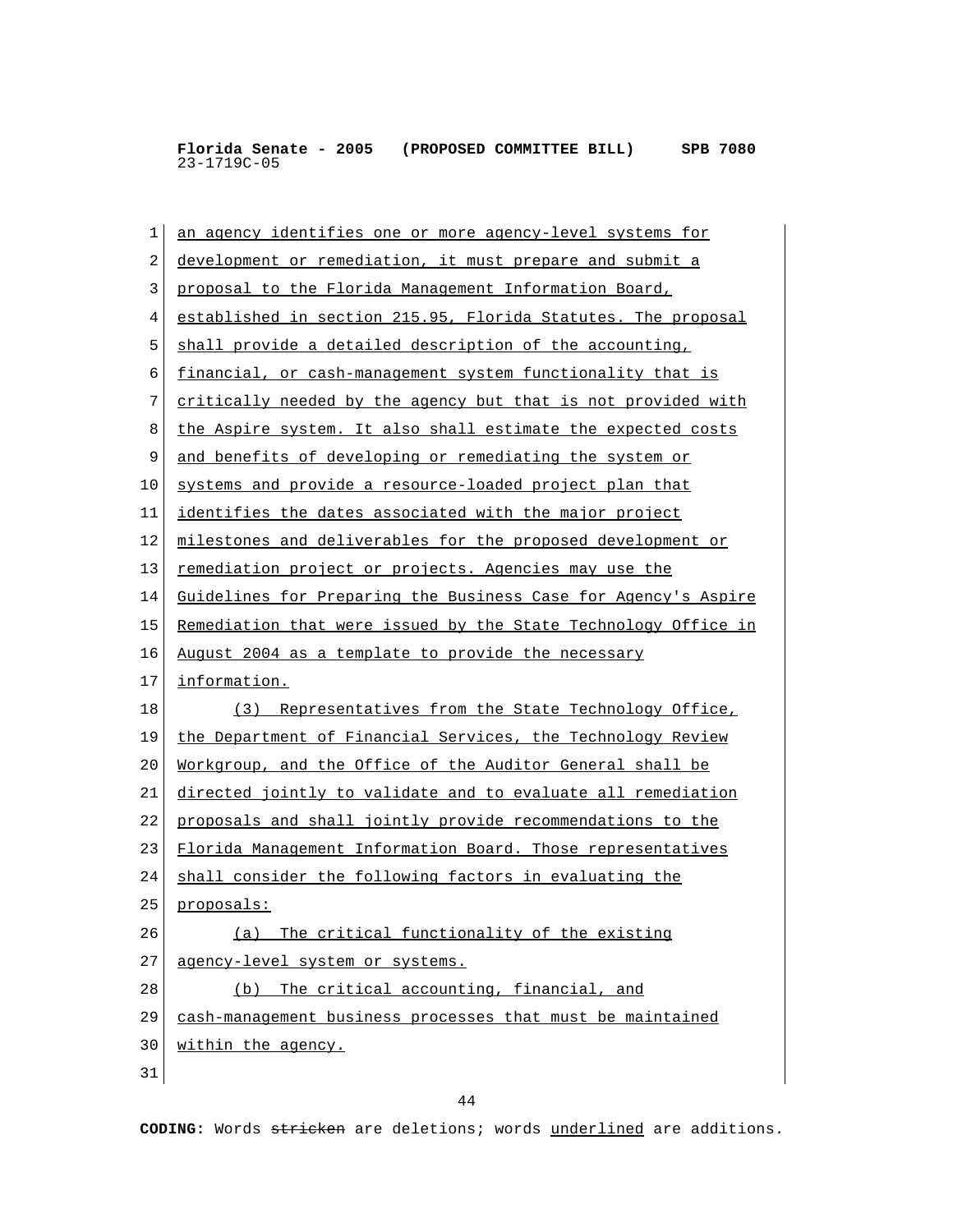| 1  | The functionality and accounting, financial, and<br>(c)         |
|----|-----------------------------------------------------------------|
| 2  | cash-management business processes to be supported by and       |
| 3  | implemented in Aspire.                                          |
| 4  | (d) Feasibility and cost-benefit of remediating the             |
| 5  | <u>existing agency-level system or systems instead of</u>       |
| 6  | <u>incorporating new functionality into the Aspire project.</u> |
| 7  | (e) Feasibility, cost-benefit, and operational impacts          |
| 8  | of retaining existing accounting, financial, and                |
| 9  | cash-management business processes compared to changing these   |
| 10 | processes to enable replacement of the existing system.         |
| 11 | (4) The Florida Management Information Board shall              |
| 12 | receive and consider each agency system remediation or          |
| 13 | development proposal and shall approve, disapprove, or require  |
| 14 | modifications to the proposals as follows:                      |
| 15 | (a) Approval means that the system functionality                |
| 16 | provided in Aspire is not sufficient to meet the agency's       |
| 17 | accounting, financial, and cash-management needs and that the   |
| 18 | proposed system remediation is necessary to meet specific       |
| 19 | state or federal accounting, financial, or cash-management      |
| 20 | requirements identified in the proposal.                        |
| 21 | (b) Disapproval means that the planned system                   |
| 22 | functionality in Aspire is sufficient to meet the stated        |
| 23 | financial and accounting needs of the agency and that the       |
| 24 | agency should make necessary changes in its accounting,         |
| 25 | financial, or cash-management processes to enable replacement   |
| 26 | of the shadow system instead of development or remediation of   |
| 27 | the system or systems identified in the proposal.               |
| 28 | (c) Modification may include, but is not limited to,            |
| 29 | reducing the scope of the development or remediation request,   |
| 30 | seeking legislative or administrative changes to specified      |
| 31 | state accounting or business processes to enable the agency to  |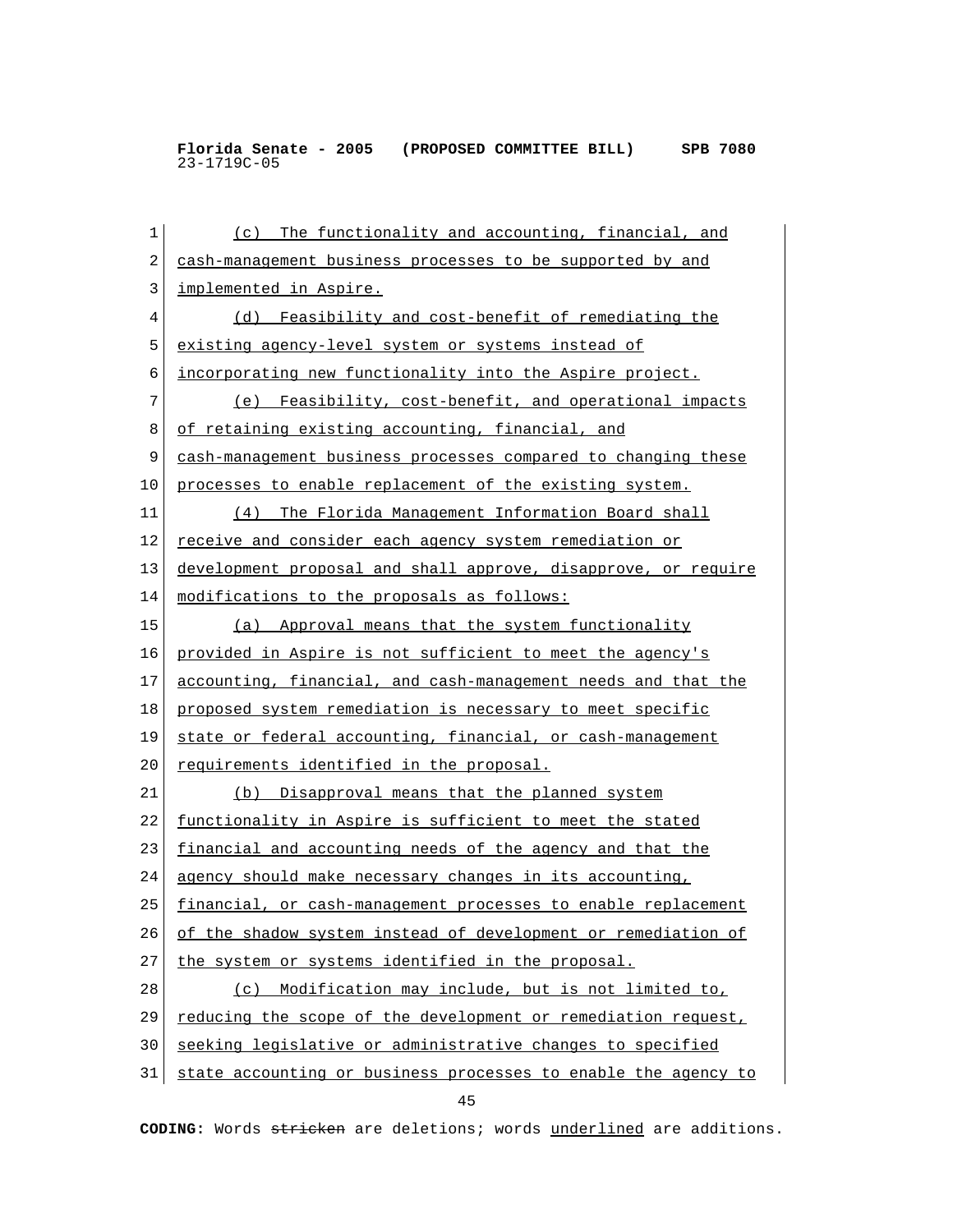1 use planned Aspire functionality, or requiring the Aspire 2 project to incorporate needed functionality and modify Aspire 3 and agency-level rollout plans to enable replacement of 4 existing duplicative shadow systems. 5 (5) If multiple agencies identify the same or similar 6 accounting, financial, and cash management requirement that is 7 not provided by the Aspire system, the Aspire project shall 8 provide to the Florida Management Information Board a written 9 explanation of why the Aspire system will not provide the 10 needed functionality and quantitative estimates of the cost 11 and schedule impact of incorporating the needed functionality 12 into the Aspire system. The Florida Management Information 13 Board shall determine whether the needed functionality should 14 be incorporated into the Aspire system. If the cost impact of 15 incorporating the needed functionality increases the total 16 cost of the Aspire project by \$250,000 or more, the board 17 shall notify in writing the chairs of the Senate Ways and 18 Means Committee and the House of Representatives Fiscal 19 Council of the fiscal impact of the proposed Aspire project 20 modification and shall solicit comments from the chairs of the 21 Senate Ways and Means Committee and the House of 22 Representatives Fiscal Council at least 14 consecutive days 23 before final action by the board. 24 (6) If no reallocation of existing state agency 25 resources is needed to accomplish the approved remediation or 26 development project or projects, the agency may proceed with 27 the project or projects. If the approved or modified agency 28 remediation proposal requires additional funding or 29 reallocation of agency funding, the Florida Management 30 Information Board shall direct the agency to submit a budget 31 amendment to the Executive Office of the Governor for release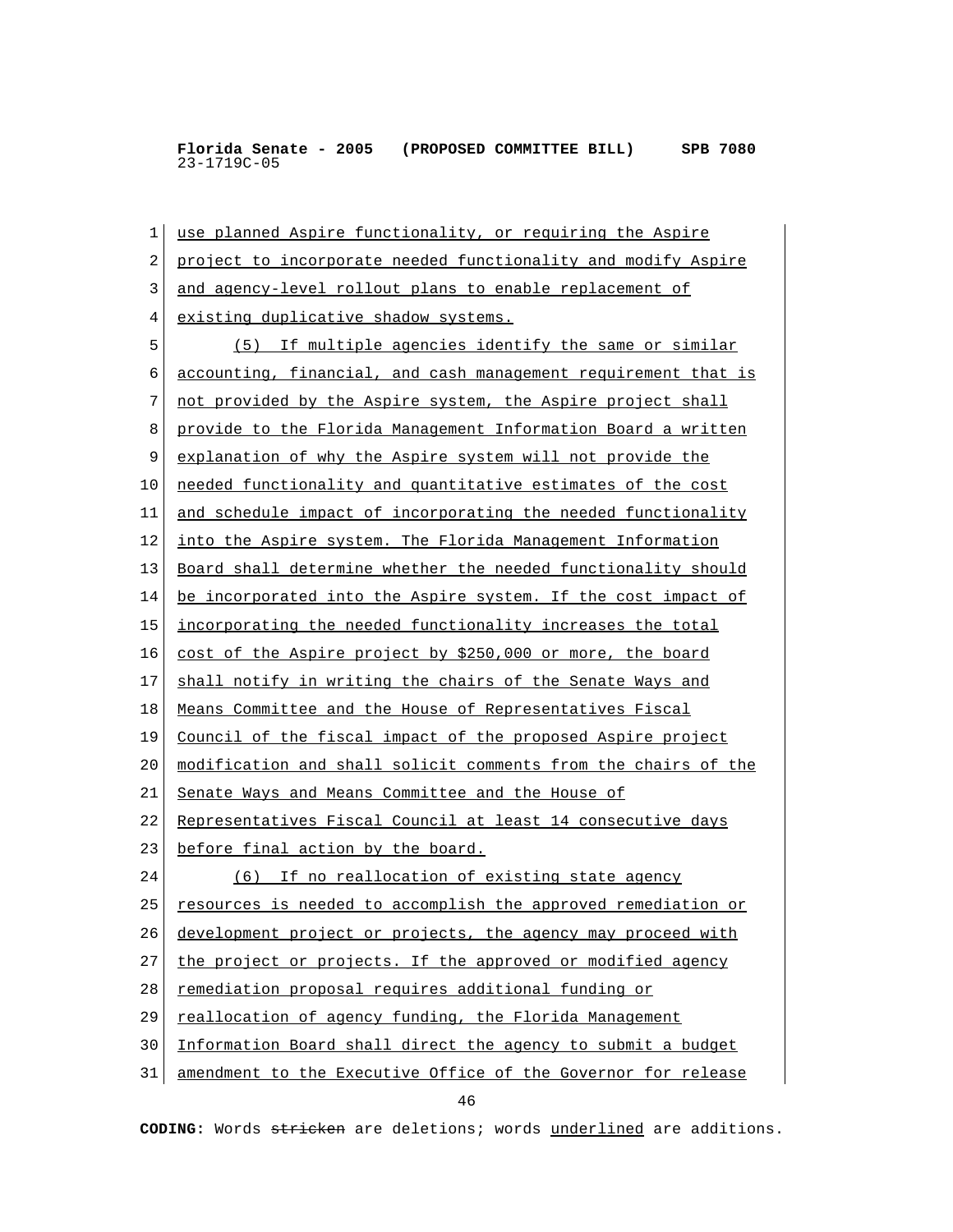1 or reallocation of the funding in the approved proposal 2 pursuant to chapter 216, Florida Statutes. 3 (7) This section expires July 1, 2006. 4 Section 43. In order to implement the issuance of new 5 debt authorized in the 2005-2006 General Appropriations Act, 6 and pursuant to the requirements of section 215.98, Florida 7 Statutes, the Legislature determines that the authorization 8 and issuance of debt for the 2005-2006 fiscal year is in the 9 best interest of the state and should be implemented. 10 Section 44. A section of this act that implements a 11 specific appropriation or specifically identified proviso 12 language in the 2005-2006 General Appropriations Act is void 13 if the specific appropriation or specifically identified 14 proviso language is vetoed. A section of this act that 15 implements more than one specific appropriation or more than 16 one portion of specifically identified proviso language in the 17 2005-2006 General Appropriations Act is void if all the 18 specific appropriations or portions of specifically identified 19 proviso language are vetoed. 20 Section 45. If any other act passed in 2005 contains a 21 provision that is substantively the same as a provision in 22 this act, but that removes or is otherwise not subject to the 23 future repeal applied to such provision by this act, the 24 Legislature intends that the provision in the other act shall 25 take precedence and shall continue to operate, notwithstanding 26 the future repeal provided by this act. 27 Section 46. The agency performance measures and 28 standards in the document entitled "Performance Measures and 29 Standards Approved by the Legislature for Fiscal Year 30 2005-2006" dated March 28, 2005, and filed with the Secretary 31 of the Senate are incorporated by reference. Such performance